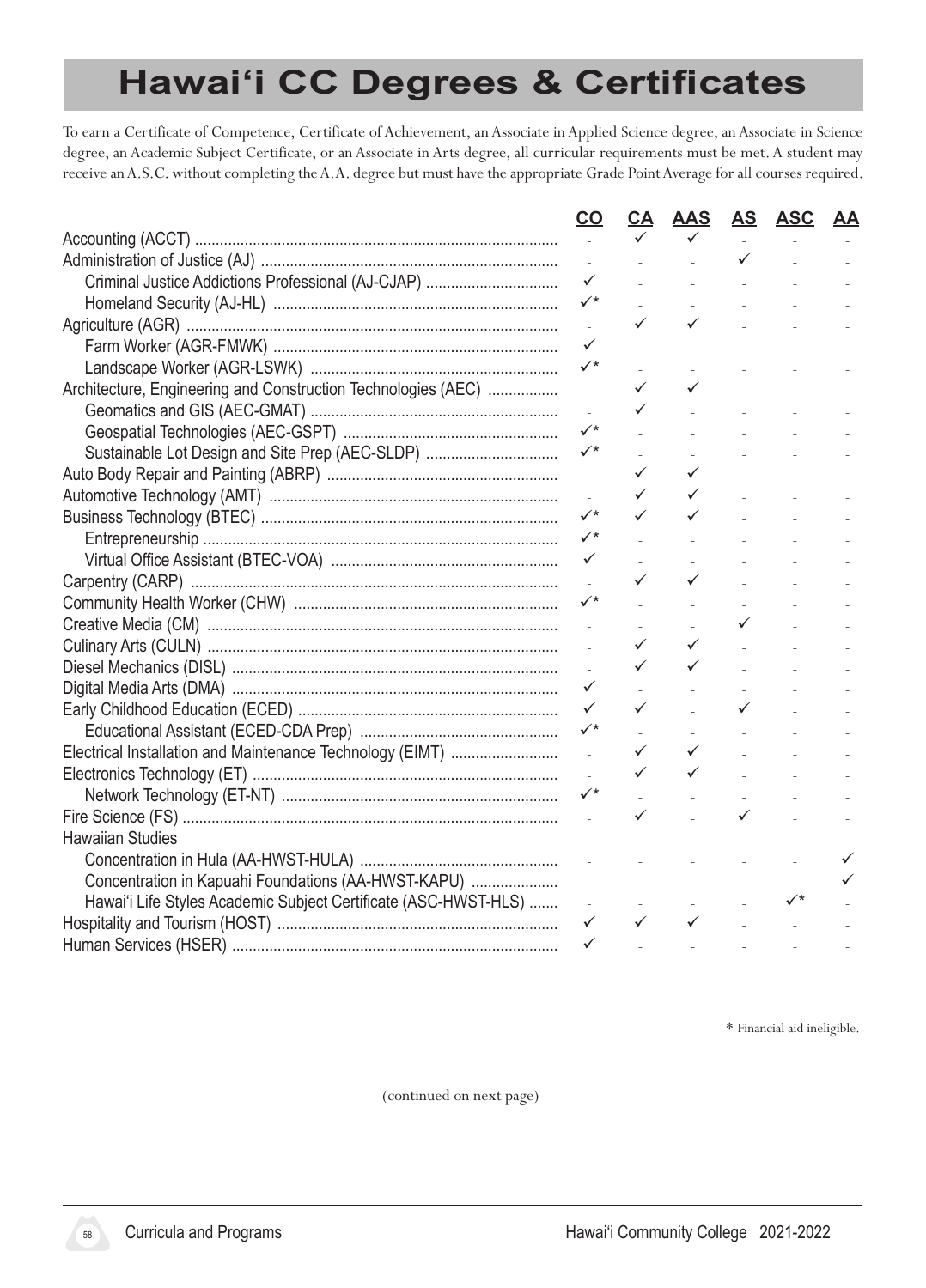|                                                               | CO             | <u>CA</u> |                                                                                                                                                                                                                                                                                                                                                                                                         |                               | AAS AS ASC                  | <u>AA</u> |
|---------------------------------------------------------------|----------------|-----------|---------------------------------------------------------------------------------------------------------------------------------------------------------------------------------------------------------------------------------------------------------------------------------------------------------------------------------------------------------------------------------------------------------|-------------------------------|-----------------------------|-----------|
|                                                               |                |           | $\checkmark$ . The set of $\checkmark$                                                                                                                                                                                                                                                                                                                                                                  | $\checkmark$ and $\checkmark$ |                             |           |
|                                                               | $\checkmark^*$ |           |                                                                                                                                                                                                                                                                                                                                                                                                         |                               |                             |           |
|                                                               |                |           | and the state of the state of                                                                                                                                                                                                                                                                                                                                                                           |                               |                             |           |
|                                                               |                |           |                                                                                                                                                                                                                                                                                                                                                                                                         |                               |                             |           |
|                                                               |                |           |                                                                                                                                                                                                                                                                                                                                                                                                         |                               |                             |           |
|                                                               |                |           | $\omega_{\rm{eff}}$ , and $\omega_{\rm{eff}}$ , and $\omega_{\rm{eff}}$ , and $\omega_{\rm{eff}}$                                                                                                                                                                                                                                                                                                       |                               |                             |           |
|                                                               |                |           | and the company of the                                                                                                                                                                                                                                                                                                                                                                                  |                               |                             |           |
|                                                               |                |           | $\Delta \phi$ and $\Delta \phi$ are the first state of                                                                                                                                                                                                                                                                                                                                                  |                               |                             |           |
|                                                               |                |           | $\omega_{\rm{eff}}$ , and $\omega_{\rm{eff}}$ , and $\omega_{\rm{eff}}$ , and $\omega_{\rm{eff}}$                                                                                                                                                                                                                                                                                                       |                               |                             |           |
| Environmental Studies Academic Subject Certificate (ASC-ENVS) |                |           |                                                                                                                                                                                                                                                                                                                                                                                                         |                               | $\checkmark^*$              |           |
|                                                               |                |           |                                                                                                                                                                                                                                                                                                                                                                                                         |                               | $\checkmark^*$              |           |
| Sustainability Academic Subject Certificate (ASC-LBRT-SUSI)   |                |           | $\omega_{\rm{eff}}=0.01$ and $\omega_{\rm{eff}}=0.01$                                                                                                                                                                                                                                                                                                                                                   |                               | $\checkmark^*$              |           |
| Machine, Welding and Industrial Mechanics Technologies (MWIM) |                |           | $\begin{array}{cccccccccccccc} \sqrt{16} & \sqrt{16} & \sqrt{16} & \sqrt{16} & \sqrt{16} & \sqrt{16} & \sqrt{16} & \sqrt{16} & \sqrt{16} & \sqrt{16} & \sqrt{16} & \sqrt{16} & \sqrt{16} & \sqrt{16} & \sqrt{16} & \sqrt{16} & \sqrt{16} & \sqrt{16} & \sqrt{16} & \sqrt{16} & \sqrt{16} & \sqrt{16} & \sqrt{16} & \sqrt{16} & \sqrt{16} & \sqrt{16} & \sqrt{16} & \sqrt{16} & \sqrt{16} & \sqrt{16} &$ |                               |                             | $\sim$    |
|                                                               |                |           |                                                                                                                                                                                                                                                                                                                                                                                                         |                               |                             |           |
| Natural Science (NSCI)                                        |                |           |                                                                                                                                                                                                                                                                                                                                                                                                         |                               |                             |           |
|                                                               |                |           |                                                                                                                                                                                                                                                                                                                                                                                                         |                               |                             |           |
|                                                               |                |           |                                                                                                                                                                                                                                                                                                                                                                                                         |                               |                             |           |
|                                                               |                |           |                                                                                                                                                                                                                                                                                                                                                                                                         |                               |                             |           |
|                                                               |                |           | $\checkmark$ and the contract of the contract of the contract of the contract of the contract of the contract of the contract of the contract of the contract of the contract of the contract of the contract of the contract of the                                                                                                                                                                    |                               |                             |           |
|                                                               |                |           |                                                                                                                                                                                                                                                                                                                                                                                                         |                               |                             |           |
|                                                               | $\checkmark^*$ |           | $\Delta \sim 10^4$                                                                                                                                                                                                                                                                                                                                                                                      |                               | * Financial aid ineligible. |           |
| Tropical Forest Ecosystem and Agroforestry Management (TEAM)  |                |           | $\checkmark$ and $\checkmark$ and $\checkmark$ and $\checkmark$                                                                                                                                                                                                                                                                                                                                         |                               |                             |           |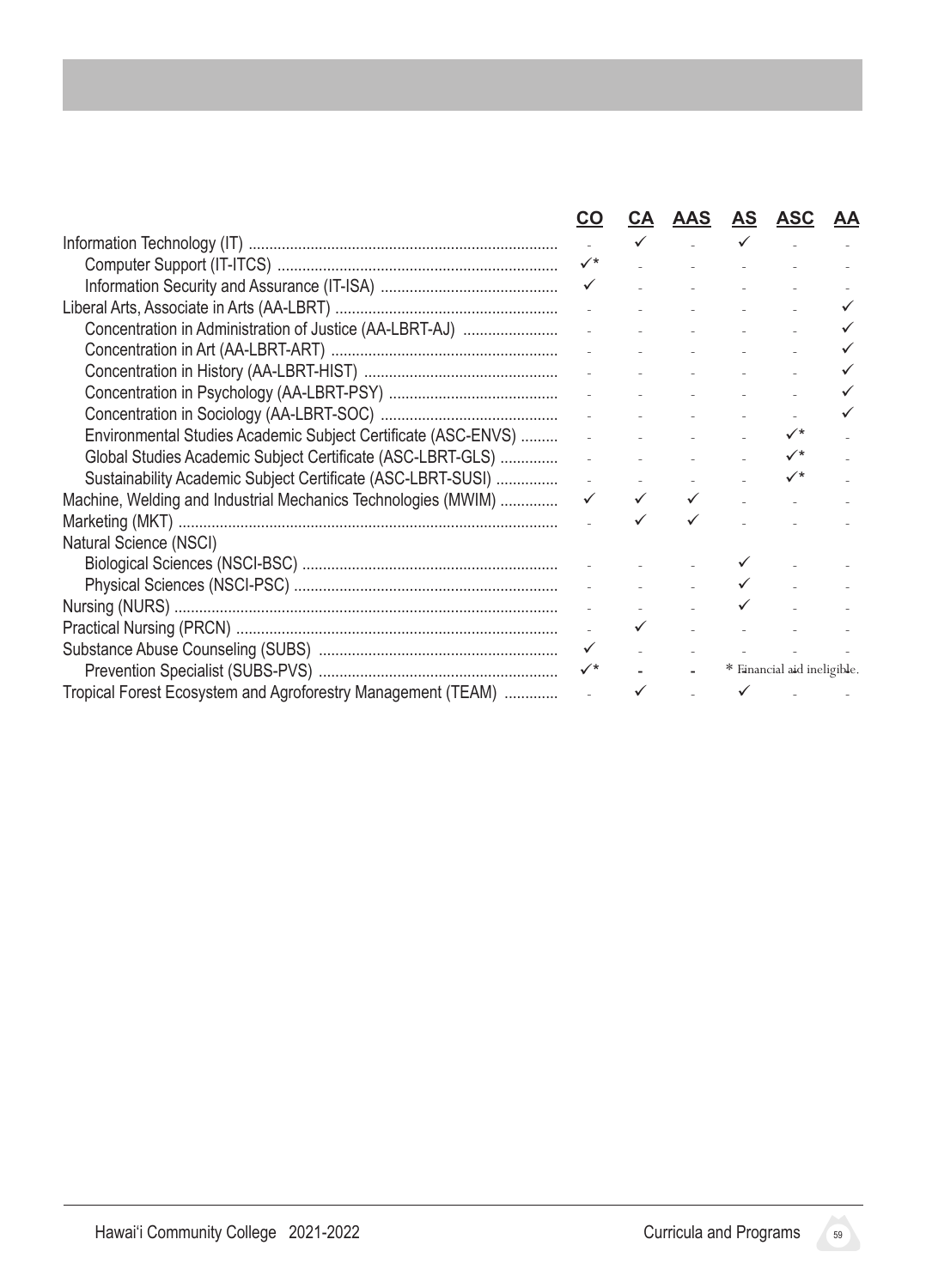# **Curricula and Programs**

General and pre-professional students may earn the Associate in Arts (A.A.) degree. Students intending to transfer into STEM areas may wish to pursue an Associate in Science in Natural Science (A.S.N.S.) degree. Vocational-technical majors may earn an Associate in Science (A.S.), Associate in Applied Science (A.A.S.), or Associate in Technical Studies (A.T.S.) degree, a Certificate of Achievement (C.A.), or a Certificate of Competence (C.O.) in one of the 25 vocational programs.

# **Associate in Arts (A.A.) Degree**

A general and pre-professional education degree consisting of at least 60 Baccalaureate-level semester credits at the 100 and 200 levels provides students with skills and competencies essential for successful completion of a Baccalaureate degree. The issuance of an A.A. degree requires that the student must earn a cumulative 2.0 GPA or better for all courses used to meet degree requirements. The A.A. degree is designed for students who are preparing themselves to transfer to a four-year college or university. (UHCCP #5.203)

Hawai'i Community College offers two Associate in Arts Degrees: one in Liberal Arts and one in Hawaiian Studies.

#### **Program Learning Outcomes**

Upon successful completion, students are prepared to:

- • Communicate Effectively Speak and write to communicate information and ideas in academic settings.
- • Think Critically Retrieve, read, and utilize information and synthesize, analyze, and evaluate that information to gain understanding and make informed decisions.
- • Reason Quantitatively Use quantitative, logical, and symbolic reasoning to address theoretical and real-world problems.
- • ApplyAreas of Knowledge -Utilize methods, perspectives, and content of selected disciplines in the natural sciences, social sciences, and humanities.
- • Engage as Global Citizens Demonstrate awareness of the relationship between self, community, and the environment, respecting cultural diversity and an understanding of ethical behavior.

To earn the Associate in Arts Degree in Liberal Arts (LBRT) from Hawai'i CC, a student must meet the following requirements:

- 1. Credits Required: A total of 60 credits earned at or transferred to Hawai'i CC in 100-200 level courses
- 2.A minimum of 12 credits must be completed at Hawai'i CC
- 3. Minimum GPA Required:A minimum cumulative GPA of 2.0 is required for graduation
- 4. CR/NC option may be used to satisfy area and general elective requirements (Policy Haw 5.503)

# **Foundations (12 credits)**

*Written Communication (FW) (3 credits):*

 • Eng 100 (Writing)

*Quantitative Reasoning (FQ) (3 credits)*:

 • Math 100‡, 115, 120, 135, 140, 241, 242

*Global & Multicultural Perspectives (FG) (6 credits) in 2 different groups:*

- Group A Prehistory to 1500: Hist 151,WS 175
- Group B 1500 to ModernTimes: Geog 102, Hist 152, WS 176
- Group C Prehistory to ModernTimes:(none at this time)

‡ Students who intend to transfer may require a course higher than Math 100

# **Hawaiʻi CC Required Courses (6 credits)**

*College Reading Skills:*

 • Eng 102 (Reading)

*Communication Skills*:

 • Sp 151† or Sp 251†

#### **Graduation Requirements**

*Writing Intensive:*

 • OneWI course with a "C" or better grade

*Hawaiian, Asian, and Pacific Issues:*

 •Three credits HAP (from Diversifications or Electives)

#### **Diversifications (19 credits)**

*Diversifications - Arts, Humanities, Literature***:** Six (6) credits required in 2 different areas:

#### Diversification - Arts (DA):

- Art 101, 107D, 111, 113, 114, 115, 217, 230
- Dnce 153, 185, 190V, 195
- Eng 204
- HwSt 103, 130, 131, 230, 231
- Sp 151†, 251†

#### Diversification - Humanities (DH):

- Asan 120, 121
- Hist 153, 154
- Haw 101, 102, 201, 202
- HwSt 100, 101, 102, 105, 107, 201
- Phil 100
- Sp 260

#### Diversification - Literature (DL):

 • Eng 255, 256, 257A, 257E

 • HwSt 270

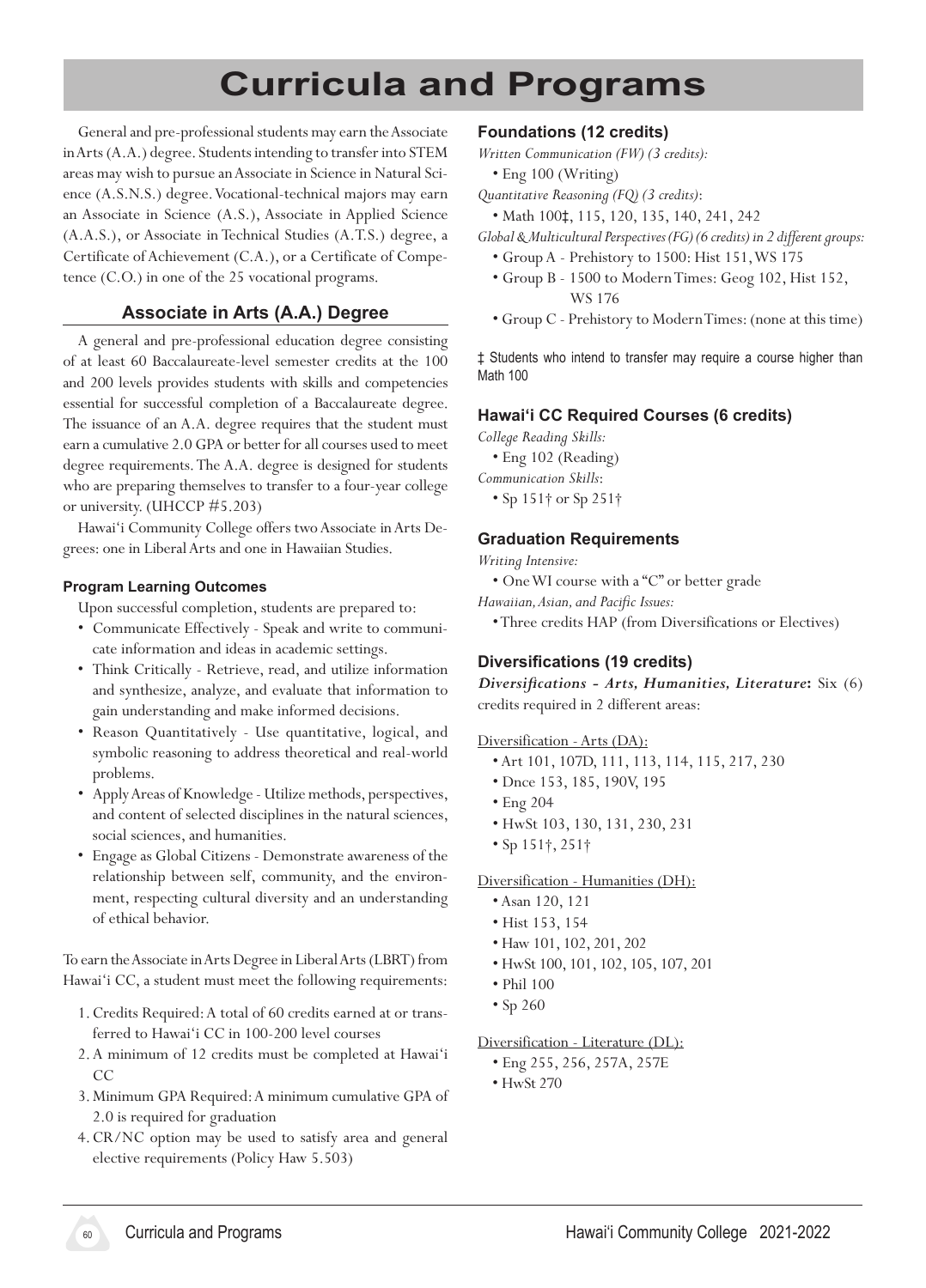*Diversifications - Natural Sciences***:** Seven (7) credits: three (3) credits from Biological Sciences; and (3) credits from Physical Sciences; and one (1) credit any Natural Science Lab:

Diversification - Biological Sciences (DB):

- Biol 100, 101, 124, 156, 171, 172
- Bot 101, 130
- Geog 170
- Micr 130
- Phyl 141
- Zool 101

Diversification - Physical Sciences (DP):

- Astr 110
- BioC 141
- Chem 100, 161
- Erth 101
- Geog 101
- Phys 105

Diversification - Natural Science Lab (DY):

- Biol 100L, 101L, 124L, 156L, 171L, 172L
- Bot 101L, 105L
- Chem 100L, 161L
- Erth 101L
- Micr 140L
- Phyl 141L, 142L
- Zool 101L

*Diversifications - Social Sciences***:** Six (6) credits required in 2 different alphas:

Diversification - Social Sciences (DS):

- Anth 150, 200
- Bot 105
- ECEd 105, 110, 131
- Econ 130, 131
- Geog 122
- HDFS 230
- HSer 110
- Psy 100, 170, 275
- Soc 100, 218
- SSci 111, 150
- •WS 151

† Cross‑listed courses (appearing in multiple areas or listed as different alphas) count only once for graduation requirements.

# **Electives (23 credits)**

Other 100-level and above courses may be taken at Hawai'i CC or transferred in to Hawai'i CC as electives.

 NOTE: Students may not use Independent/Directed Studies courses (marked 199 or 299) to meet area requirements unless prior permission is given by the advisor and the Vice Chancellor for Academic Affairs.

Additionally, courses numbered 99 or below are not applicable toward an Associate in Arts degree.

# **Writing Intensive Classes**

A variety of classes are offered which are writing intensive (WI).These classes require students to do a significant amount of writing totalling a minimum of 4,000 words.Writing is emphasized as an essential tool for learning class material, and a major element in determining astudent's grade.InWIclasses,an opportunity is provided for interaction between the instructor and student as a part of the writing process.WI classes have a minimum prerequisite of completion of Eng 100 with a grade of "C" or better.Completion of oneWIclass with a grade of"C" or better is required for the AA-LBRT degree and the AA-HWST degree at Hawai'i CC. Students who are planning to transfer to a four-year college or university are advised to check on that institution's WI requirements and are recommended to take two or threeWriting Intensive classes at Hawai'i CC.

 For more information about theWriting Intensive Program at Hawai'i CC, visit www.hawaii.hawaii.edu/writing-intensive

# **HAP Designated Classes**

 Effective Fall 2019, the **Hawaiian, Asian, and Pacific Issues (HAP)** is a graduation requirement for Associate in Arts (AA) degree majors. Returning students declaring a prior catalog year have the option to use the FHAP (formerlyAsian/ Pacific Culture) designated courses which were approved for their prior catalog year. (Policy HAW 5.702)

HAP is a University of Hawai'i system initiative designed to improve teaching and learning at UH regarding Native Hawaiian culture and issues from the Native Hawaiian viewpoint, and how they intersect with Asian and Pacific Island cultures. In order to receive the HAP designation, at least 2/3 of a class must meet the following hallmarks:

- 1. The content should reflect the intersection of Asian and/ or Pacific Island cultures with Native Hawaiian culture.
- 2.A class can use a disciplinary or multi-disciplinary approach provided that a component of the class uses assignments or practices that encourage learning that comes from the cultural perspectives, values, and world views rooted in the experience of peoples indigenous to Hawai'i, the Pacific, and Asia.
- 3.A class should include at least one topic that is crucial to an understanding of the histories; cultures; beliefs; the arts; or the societal, political, economic, or technological processes of these regions. For example, the relationships of societal structures to the natural environment.
- 4.A class should involve an in-depth analysis or understanding of the issues being studied in the hope of fostering multicultural respect and understanding.

For more information about HAP, and to see a current list of HAP designations at Hawai'i CC, visit www.hawaii.hawaii.edu/hap

# **Sustainability and S-designated Classes**

 Hawai'i CC offers a designation of "SF" for courses and classes which expose students to sustainability across a variety of academic disciplines. These are designed to meet the UH system-wide goals to develop and strengthen ecological literacy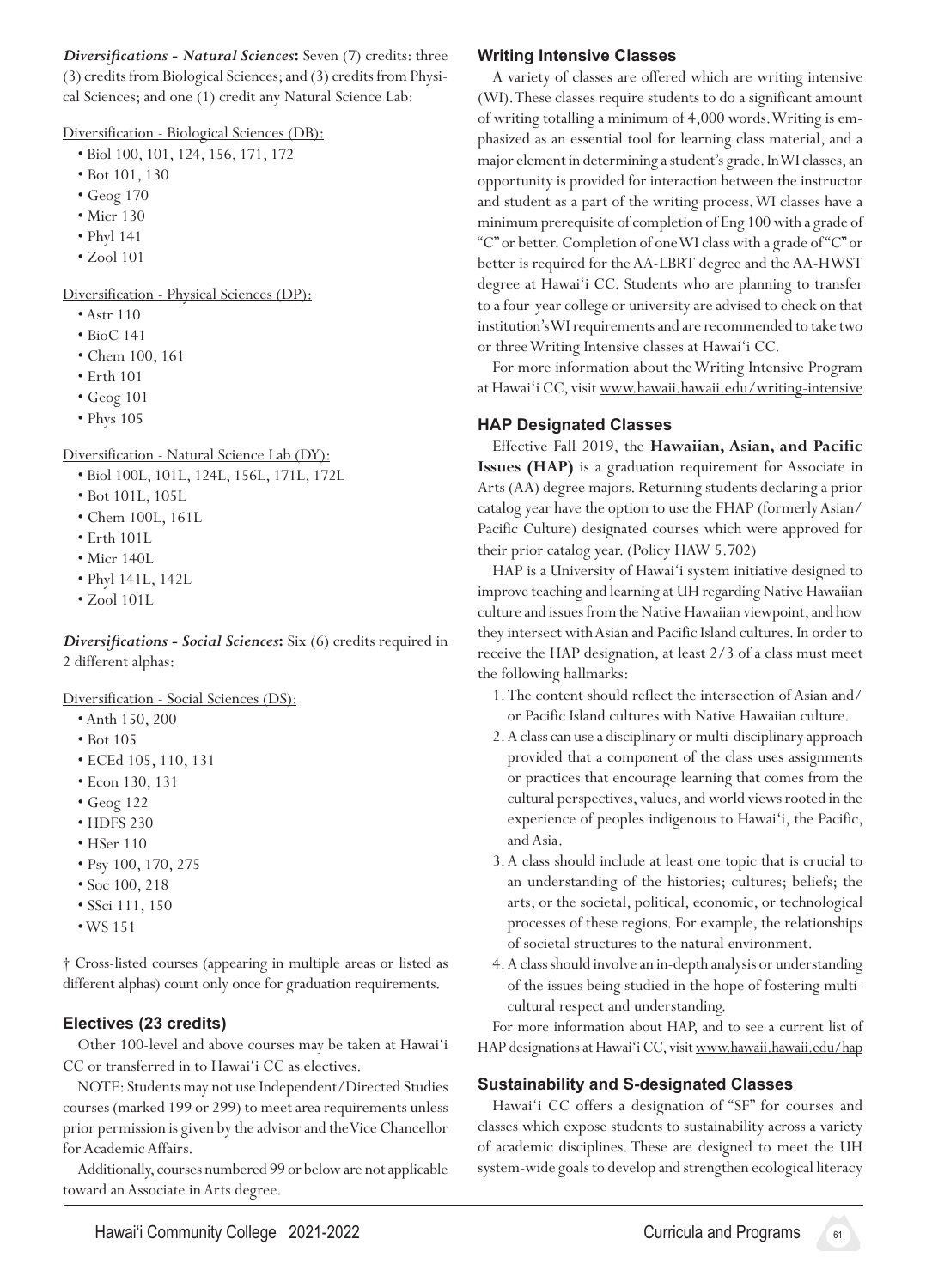in students and address local and global environmental challenges.While not a graduation requirement for theAA degree, S-designated courses and classes allow students from all majors and programs to deepen their knowledge of core concepts of sustainability utilizing a cross-disciplinary approach.The designation can steer students towards classes that address issues of sustainability and encourage students to learn about social justice, cultural, economic, political, scientific, green building, and artistic approaches to sustainability, recognizing the valuable contributions from each academic discipline.

The S-designation of a course indicates that sustainability is a major theme, and S-designation of a class (a particular section of a course) indicates that the instructor has chosen to integrate sustainability themes into the class content and promotes active student engagement with global and local environmental issues.

For more information about Sustainability at Hawai'i CC, and for a list of currently designated courses and classes, visit www.hawaii.hawaii.edu/sustainability

#### **Fulfillment of General Education Requirement**

 Effective Fall 1994, students who have earned an articulated Associate in Arts (A.A.) degree from any University of Hawai'i Community College shall be accepted as having fulfilled the general education core requirements at all other University of Hawai'i campuses.While an articulated A.A. degree satisfies general education core requirements, students must also complete all specialized lower-division, major, college and degree/graduation requirements. Additional campus-specific requirements, such as competency in a foreign language or writing-intensive courses,may also be required.With planning, most, if not all, of the requirements may be incorporated into the A.A. degree; if not, they are required in addition to the A.A. degree.

# **Associate in Applied Science (A.A.S.) Degree**

A career and technical education degree consisting of at least 60 semester credits provides students with skills and competencies for gainful employment in a career and/or technical education area. The A.A.S. degree is not intended nor designed for transfer directly to a baccalaureate program. A.A.S. programs may, however, include some baccalaureate-level course offerings. Components of General Education included within the A.A.S. must be consistent with levels of quality and rigor appropriate to higher education. The issuance of an A.A.S. degree requires that the student's work has been evaluated and stated outcomes have been met. The student must earn a cumulative 2.0 GPA or better for all courses used to meet degree requirements. (UHCCP #5.203)

To earn the Associate in Applied Science degree at Hawai'i CC, it is the responsibility of the student to meet the program requirements. Those requirements are:

1. Satisfactorily complete the program of courses prescribed for his/her major

- 2.Earn credits in prescribed communications and mathematics/thinking/reasoning courses
- 3. Earn nine (9) credits total by selecting one 3-credit general elective course from each of the three areas: Cultural, Natural, Social Environment
- 4.Earn a cumulative GPA of at least 2.0 in Hawai'i CC courses
- 5.Earn at least a 2.0 GPA in major courses
- 6.Earn 12 semester hours at Hawai'i CC

**Associate in Applied Science General Education Electives:** The following courses may satisfy the A.A.S. degree general education electives: Cultural Environment, Natural Environment, Social Environment. Check with a program advisor for program requirements.

#### **Cultural Environment:**

Through study of artistic, literary, and philosophical masterworks and by examining the development of significant civilizations, cultures and the nature of human communication, students gain an appreciation of history and achievements. This experience should enable the student to approach future studies of a more specific character with a broadened perspective.

- •Art 101, 105B, 105C, 107D, 108, 111, 112, 113, 114,
	- 115, 120, 123, 125, 126, 159, 202, 209, 211, 212,
	- 214, 217, 223, 225, 227, 230, 243, 244, 246, 248,
	- 249, 257, 269C, 294, 295, 296
- Asan 120†, 121†, 122†
- Dnce 153, 185, 190V, 256† (see ECEd 256), 285, 290V
- ECEd 256† (see Dnce 256)
- Eng 103, 105, 204, 205† (see Jour 205), 215, 255, 256, 257A, 257E
- Haw 101, 102, 201, 202
- Hist 120, 151, 152, 153, 154, 241, 242, 274, 284, 288
- Hum 100, 160† (see SSci 160), 275†
- HwSt 100, 101, 102, 103, 105, 106, 107, 130, 131, 140, 141, 150, 151, 160, 161, 201†, 206, 219, 230, 231, 240, 241, 250, 251, 260, 261, 270, 272
- Jour 205† (see Eng 205)
- Jpns 101, 102, 121, 122
- Ling 102, 121† (see Anth 121), 235† (see Anth 235)
- Mus 102
- Phil 100, 101, 102, 120, 211, 213, 255
- Psy 275
- Rel 150, 151, 152, 153
- Sp 231, 251, 233

#### **Natural Environment:**

A scientifically literate person should know what science is, how scientific investigation is conducted, and that the activity of a scientist is a blend of creativity and rigorous intelligence. Independent investigation in the laboratory provides an understanding of the features of scientific hypothesis and their proofs that external accounts cannot wholly describe.

(continued on next page)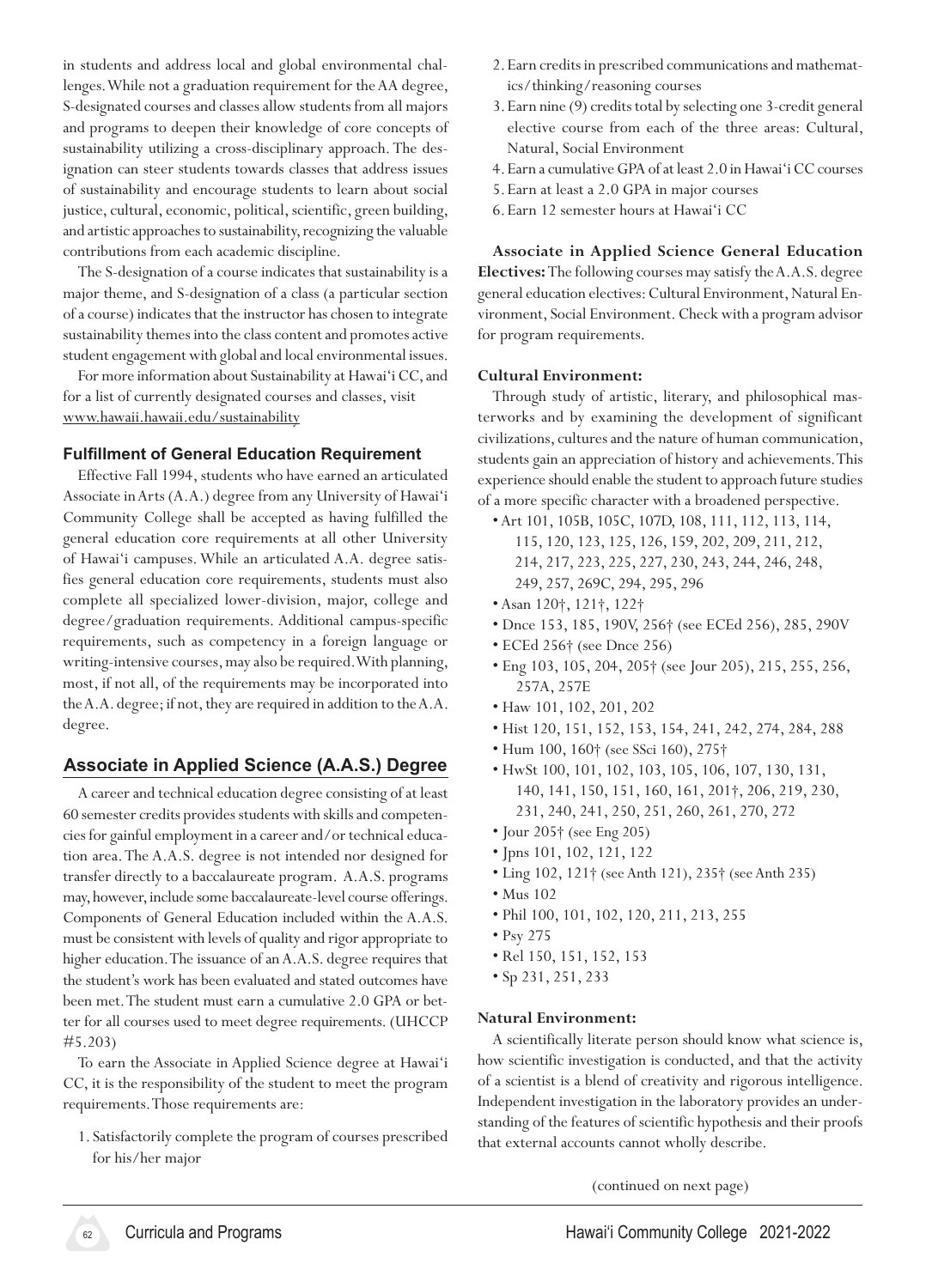- Ag 122, 141, 175, 175L, 200, 250, 260
- Astr 110, 281
- BioC 141
- Biol 100, 100L, 101, 101L, 124, 124L, 156, 156L, 171, 171L, 172, 172L
- Bot 101, 101L, 105, 105L, 130, 130L
- Chem 100, 100L, 151, 151L, 161/L, 162/L
- Culn 185
- Erth 101, 101L
- Geog 101, 101L, 170, 170L, 270, 270L
- Micr 130, 140L
- Ocn 201, 205
- Phrm 203
- Phyl 141, 141L, 142, 142L
- Phys 100, 100L, 105
- Zool 101, 101L

#### **Social Environment:**

Every educated person should have some appreciation of the role of culture and social institutions in the shaping of individual personality and the creation of social identities. Students should also develop an understanding of the extent to which scientific inquiry is appropriate to the creation of social knowledge and of the alternative ways of organizing human institutions and interpreting social reality.

- Ag 157, 230
- AJ 101, 180, 210, 256† (see HSer/WS 256), 280, 290B, 290C, 290D
- Anth 121† (see Ling 121), 150, 200, 235† (see Ling 235)
- Asan 120†, 121†, 122†
- Busn 164
- Econ 120, 130, 131
- ECEd 105, 131
- Geog 102, 122
- HD 234
- HDFS 230
- HosT 290
- HSer 110, 140, 141† (see Subs 141), 248† (see Subs 248), 256† (see AJ/WS 256)
- HwSt 201†
- ICS 100
- IS 101
- Mgt 124
- PolS 110
- Psy 100, 170, 214, 251, 270, 275†
- Soc 100, 208, 218, 251, 265, 289, 290
- Sp 130, 151, 260
- SSci 111, 150, 160† (see Hum 160), 250
- Subs 141† (see HSer 141), 248† (see HSer 248), 268, 270, 275, 280
- WS 151, 256† (see HSer/WS 256)

† Cross‑listed courses (appearing in multiple areas or listed as different alphas) count only once for graduation requirements.

# **Associate in Science (A.S.) Degree**

A degree designed to prepare students for employment in career and technical fields, and/or transfer to a baccalaureate granting institution in a science, technology, engineering, mathematics, or other articulated baccalaureate-level programs of study. The AS degree consists of at least 60 semester credits, which provides students with either skills and competencies for gainful employment, or with courses in the arts and sciences or career and technical education that will prepare students for entry into an articulated baccalaureate program of study. All courses applicable for the AS degree will be at the baccalaureate level. The issuance of an AS degree requires that the student's work has been evaluated and stated outcomes have been met. (UHCCP #5.203)

To earn the Associate in Science degree at Hawai'i CC, it is the responsibility of the student to meet the program requirements. The requirements are:

- 1. Satisfactorily complete the program of courses prescribed for his/her major
- 2.Earn credits in prescribed mathematics, communications, and thinking/reasoning courses or pass proficiency examinations in these subjects
- 3. Earn a total of nine (9) credits of general education electives by selecting one or more courses with a total of at least three (3) credits from each of the three areas:Arts/ Humanities/Literature (DA, DH, DL); Natural Sciences (DB, DP, DY); and Social Sciences (DS). For some programs the course(s) may be prescribed
- 4.Earn a cumulative GPA of at least 2.0 in Hawai'i CC courses
- 5.Earn at least a 2.0 GPA in major courses
- 6.Earn 12 semester hours at Hawai'i CC

**Associate in Science Degree General Education Elec-**

**tives:** The following courses may satisfy the A.S. degree general education electives. Check with a program advisor for program requirements.

#### *Diversifications - Arts, Humanities, Literature*

Through study of artistic, literary, and philosophical masterworks and by examining the development of significant civilizations, cultures and the nature of human communication, students gain an appreciation of history and achievements. This experience should enable the student to approach future studies of a more specific character with a broadened perspective.

#### Diversification - Arts (DA):

- Art 101, 107D, 111, 113, 114, 115, 217, 230
- Dnce 153, 185, 190V, 195
- Eng 204
- HwSt 103, 130, 131, 230, 231
- Sp 151, 251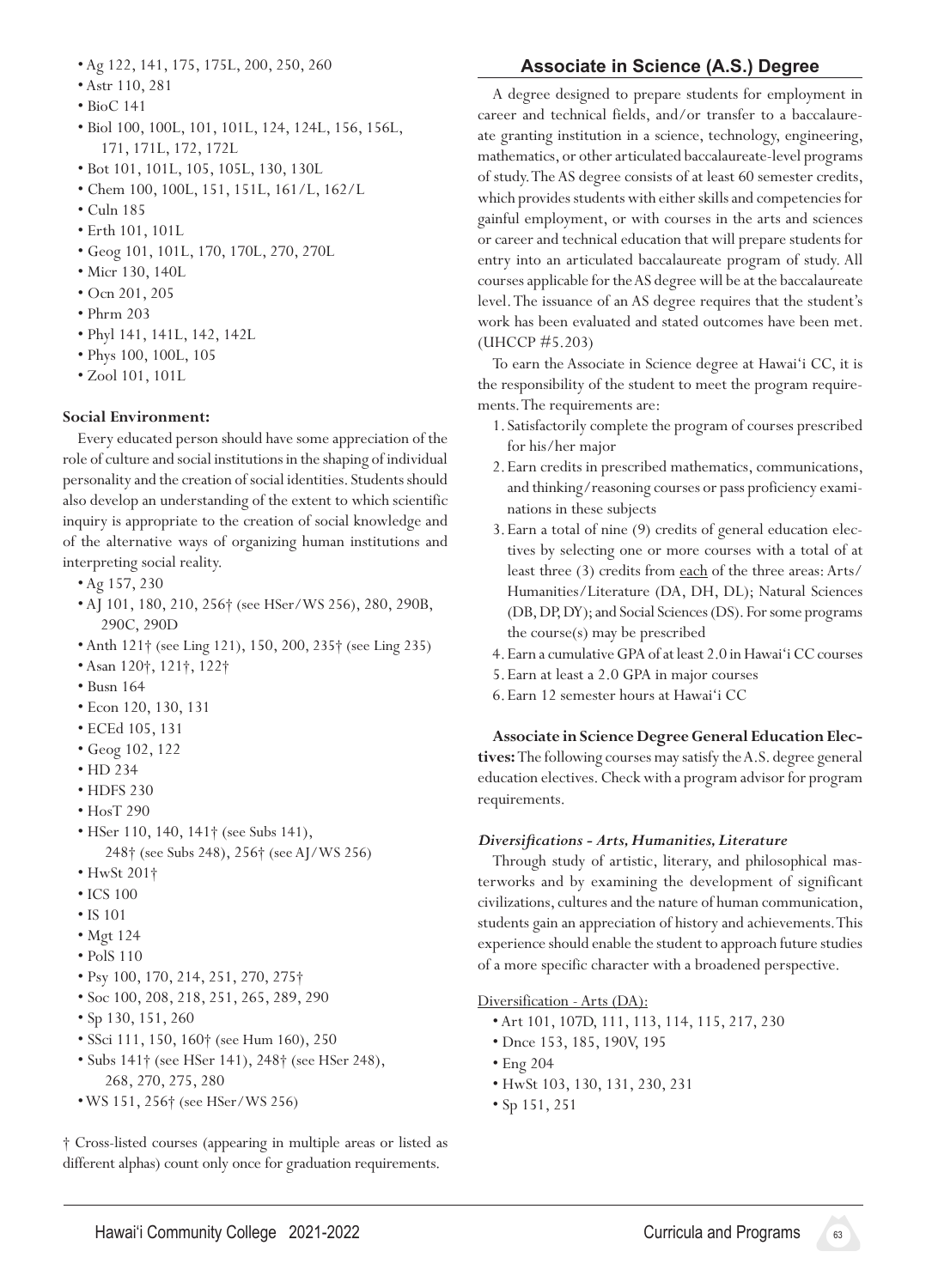#### Diversification - Humanities (DH):

- Asan 120, 121
- Hist 153, 154
- Haw 101, 102, 201, 202
- HwSt 100, 101, 102, 105, 107, 201
- Phil 100
- Sp 260

Diversification - Literature (DL):

- Eng 255, 256, 257A, 257E
- HwSt 270

#### *Diversifications - Natural Sciences*

A scientifically literate person should know what science is, how scientific investigation is conducted, and that the activity of a scientist is a blend of creativity and rigorous intelligence. Independent investigation in the laboratory provides an understanding of the features of scientific hypothesis and their proofs that external accounts cannot wholly describe.

Diversification - Biological Sciences (DB):

- Biol 100, 101, 124, 156, 171, 172
- Bot 101, 130
- Geog 170
- Micr 130
- Phyl 141
- Zool 101

Diversification - Physical Sciences (DP):

- Astr 110
- BioC 141
- Chem 100, 161
- Erth 101
- Geog 101
- Phys 105

Diversification - Natural Science Lab (DY):

- Biol 100L, 101L, 124L, 156L, 171L, 172L
- Bot 101L, 105L
- Chem 100L, 161L
- Erth 101L
- Micr 140L
- Phyl 141L, 142L
- Zool 101L

#### *Diversifications - Social Sciences*

Every educated person should have some appreciation of the role of culture and social institutions in the shaping of individual personality and the creation of social identities. Students should also develop an understanding of the extent to which scientific inquiry is appropriate to the creation of social knowledge and of the alternative ways of organizing human institutions and interpreting social reality.

#### Diversification - Social Sciences (DS):

- Anth 150, 200
- Bot 105
- ECEd 105, 110, 131
- Econ 130, 131
- Geog 122
- HDFS 230
- HSer 110
- Psy 100, 170, 275
- Soc 100, 218
- SSci 111, 150
- •WS 151

# **Associate in Technical Studies (A.T.S.) Degree**

A career and technical credential consisting of at least 60 semester credits provides students with skills and competencies for gainful employment.This degree must be customized by using courses from two or more existing approved programs and is intended to target emerging career areas which cross traditional boundaries. This degree must have educational objectives which are clearly defined and recognized by business, industry, or employers who have needs for specialized training.This degree must have advanced approval and cannot be requested based upon previously completed coursework. This degree requires a GPA of 2.0 or better for all courses required. (UHCCP #5.203)

# **Certificate of Achievement (C.A.)**

A college credential for students who have successfully completed designated medium-term career and technical education *credit* course sequences provides them with job upgrading or entry-level skills. Course sequences may not exceed 51 credit hours (unless external requirements exceed this number) and may not be less than 24 credit hours. The issuance of a Certificate of Achievement requires that the student must earn a cumulative GPA of 2.0 or better for all Hawai'i CC courses required in the certificate. The 12 semester hours of work must be completed at Hawai'i CC. (UHCCP #5.203)

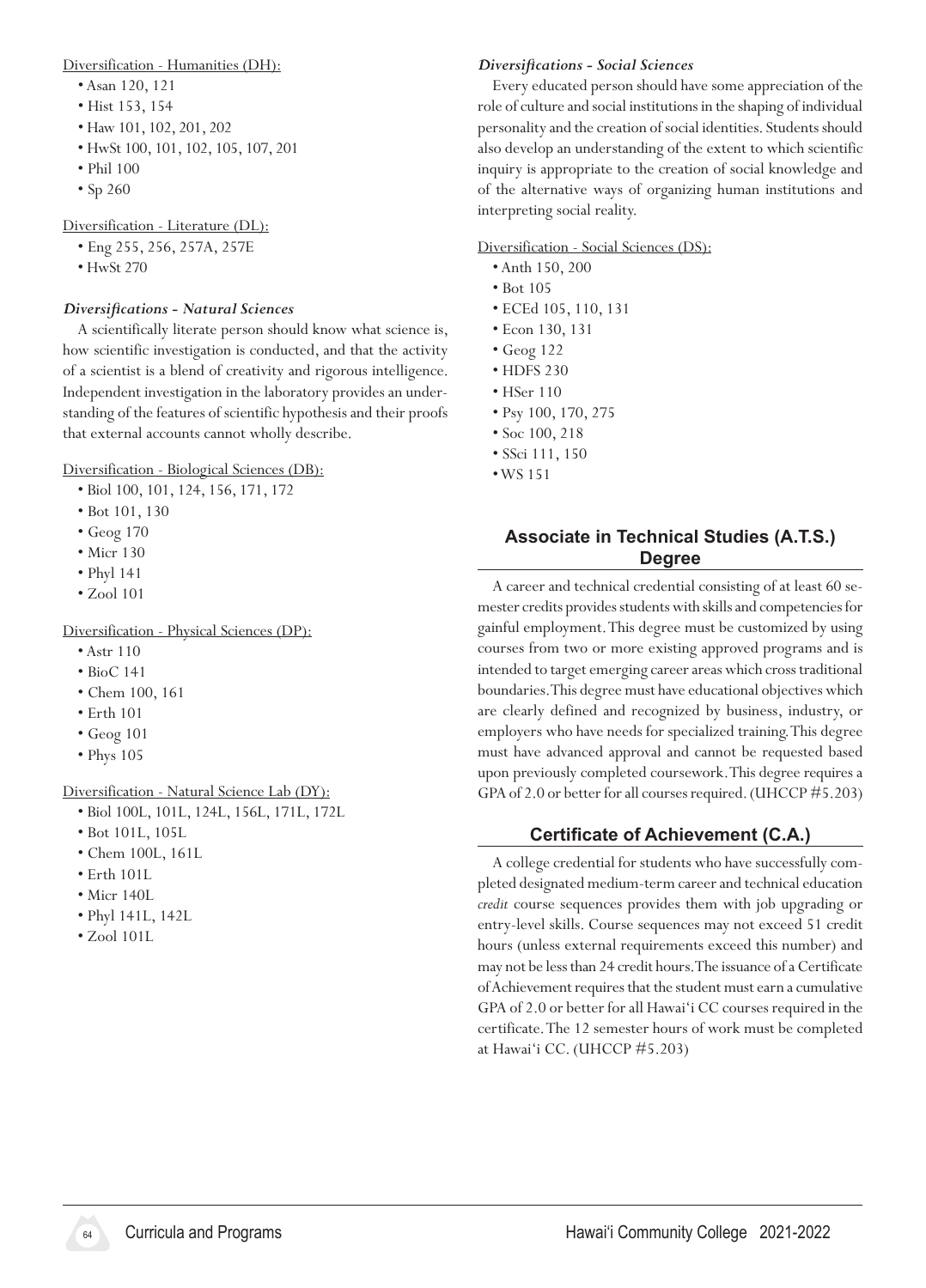# **Certificate of Competence (C.O.)**

A college credential for students who have successfully completed a sequence of career-technical education courses within a BOR-approved CTE program that has been identified as fulfilling an employable set of skills recognized by Business and Industry.The C.O. may be awarded for successful completion of a sequence of non-credit CTE instruction. The issuance of a C.O. requires that the student's work meets or exceeds competencies necessary for employment (e.g., courses resulting in a student's competence to be employed as an automotive "brake technician"). Course sequences shall be at least 4 and less than 24 credit hours and may include General Education courses appropriate to industry requirements. In a credit course sequence the student must earn a cumulative 2.0 GPA or better for all courses required in the certificate. (UHCCP #5.203)

# **Academic Subject Certificate (A.S.C.)**

A college credential for students who have successfully completed a focused, specific sequence of credit courses from an A.A. curriculum. The sequence must fit within the structure of the A.A. degree, may not extend the credits required for the A.A. degree, and shall be at least 12 credit hours. The issuance of the Academic Subject Certificate requires that the student must earn a GPA of 2.0 or better for all courses required in the certificate. Students enrolled solely for the purpose of obtaining an ASC will be identified as unclassified for admission and enrollment purposes. (UHCCP #5.203)

#### **Residency Requirement for Graduation**

To graduate with a degree from a University of Hawai'i Community College, a student must have earned a minimum of 12 credits of program courses in the degree/major from that college. (UHCCP #5.208)

#### **Assessment**

Assessment is the process of gathering information on student learning and services for the purposes of evaluating and improving the learning environment. Assessment is the responsibility of everyone employed by Hawai'i Community College. The College engages in systematic assessment of learning and service outcomes to ensure continuous improvement and to create increased opportunities for student success. The College Council's Assessment Committee provides leadership to ensure that the College achieves its mission by sponsoring assessment activities,

encouraging meaningful assessment practices and experiences, and promulgating discovery based on results of the assessment process.

 Assessment across the Kauhale is governed by the College's Assessment Policy. (Policy Haw 5.202)

In addition, standards and criteria from the Accrediting Commission for Community and Junior Colleges (ACCJC), as well as accrediting bodies providing oversight for career and technical education programs, serve as the overall guidelines within which the college establishes and revises its assessment activities.

The course assessment cycle requires that all courses be assessed at least every five years: specific details of the course assessment requirements are listed in the Assessment Policy. (Policy Haw 5.202). The non-instructional service and support unit assessment cycle requires that all units be assessed regularly on a schedule determined by the appropriate vice chancellor or director.

Assessment is integrated with biennium and supplemental budget and strategic planning through annual program and service-unit reviews, and comprehensive reviews on a three-year cycle that are initiated and monitored by the College Effectiveness Review Committee (CERC) and the College Council's Assessment Committee. For more information, visit the website at www.hawaii.hawaii.edu/files/assessment

The following Hawai'i CC and UH System policies determine requirements for program review:

- HAW #4.201 Integrated Planning for Institutional Effectiveness www.hawaii.hawaii.edu/ovcadmin/admin-manual/haw4
- UHCCP #5.202 (May 2012) www.uhcc.hawaii.edu/ovpcc/policies/UHCCP\_5.202
- Board of Regents Policy, Section 5-1.b www.hawaii.edu/offices/bor/policy/borpch5.pdf
- University of Hawai'i Systemwide Executive Policy, E5.202 www.hawaii.edu/policy

# **Course Review Policy**

The University Council on Articulation (UCA) policy requires that all of Hawai'i Community College's previously articulated general education core courses be reviewed over a five-year period. Hawai'i CC has developed procedures to review 20% of all of its approved courses each year. Courses will be reviewed according to their approval date; the oldest will be reviewed first. The policy and procedures were developed by the Academic Senate in collaboration with the Dean of Instruction, and were approved by the Senate on January 26, 2001. (Policy Haw 5.250)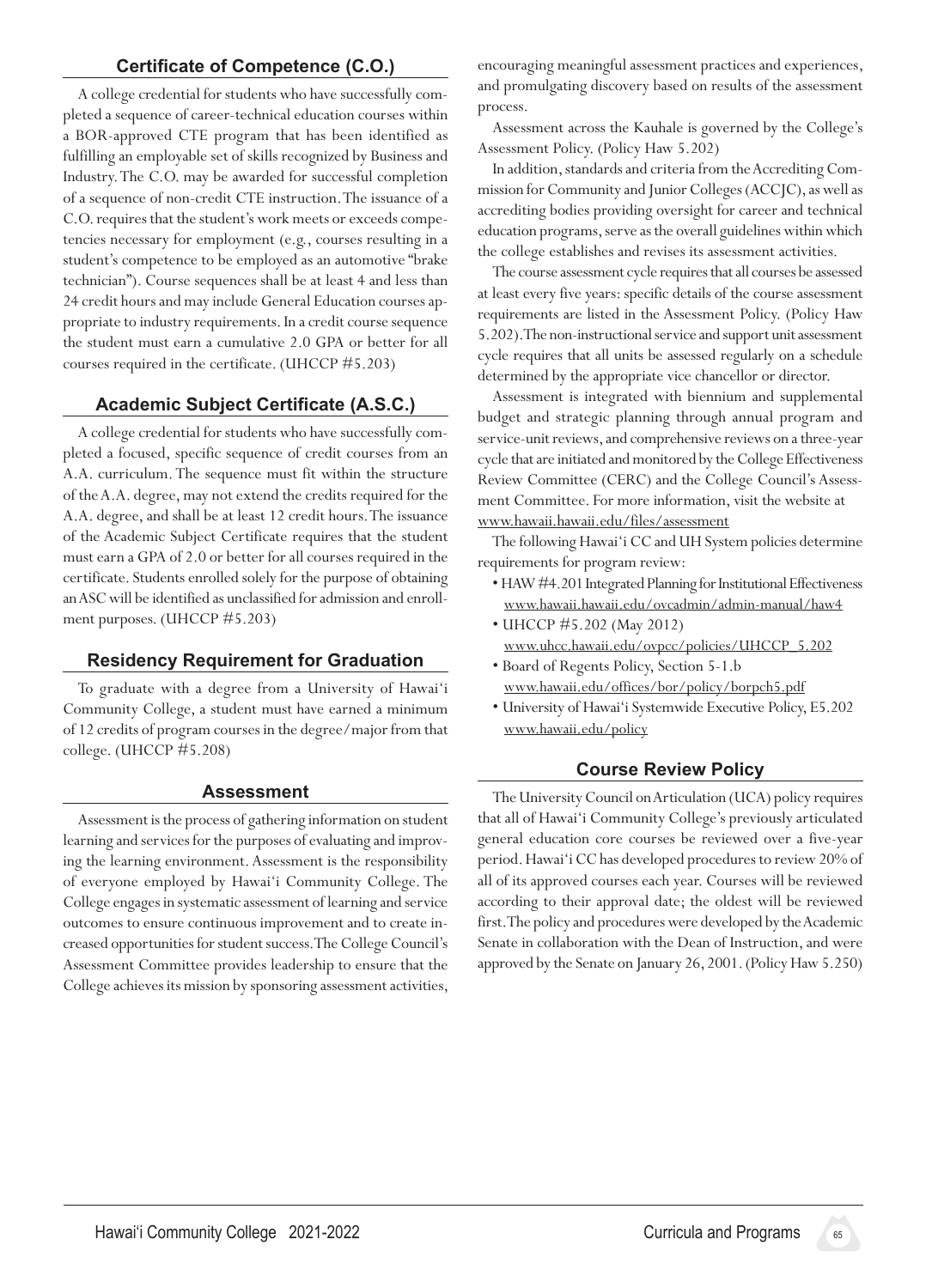# **Program Descriptions**

#### **Accounting (ACCT)**

**Faculty:** S. Dill B. Sanders

The Accounting program prepares students for entry-level positions. Learning centers on the accounting equation and the accounting cycle, recording financial transactions, and preparing financial statements.

#### **Program Learning Outcomes**

Upon successful completion, students are prepared to:

- • Perform basic accounting tasks and business math skills to maintain accurate accounting systemsin for-profit organizations.
- • Communicate with stake holders in a manner that reflects organizational culture and sensitivity to diverse customer and community needs.
- Perform basic office functions using standard and emerging technologies.
- Demonstrate, in a work environment, effective selfmanagement through efficient use of time and personal commitments.
- • Participate effectively in individual and group decision making.
- Use critical thinking skills to make decisions that reflect legal and ethical standards of the accounting profession.

| <b>First Semester</b>                                     |    | CA AAS |
|-----------------------------------------------------------|----|--------|
| * Acc 124<br>Principles of Accounting I                   | 3  | 3      |
| * Acc 132<br>Payroll and Hawai'i General Excise Tax       | 3  | 3      |
| Busn 121<br>Introduction to Word Processing               | 3  | 3      |
| ** Busn 188<br><b>Business Calculations</b>               | 3  | 3      |
| Busn 164 or IS 101<br>Success ††                          | 3  | 3      |
| (meets Social Env. requirement for A.A.S.)                |    |        |
| TOTAL                                                     | 15 | 15     |
| <b>Second Semester</b>                                    |    | CA AAS |
| * Acc 134<br>Individual Income Tax Preparation            | 3  | 3      |
| * Acc 155<br>Spreadsheets in Accounting                   | 3  | 3      |
| * Acc 252<br>Using Quickbooks in Accounting               | 3  | 3      |
| <b>Business Communications</b><br>Busn 178                | 3  | 3      |
| ** Eng 100<br>Composition I                               | 3  | 3      |
| TOTAL                                                     | 15 | 15     |
| <b>Third Semester</b>                                     |    | CA AAS |
| $^{\star}$<br>Acc 201<br>Intro to Financial Accounting    |    | 3      |
| Acc 130, Acc 193V, Bus 120, Busn 193V,<br><b>Business</b> |    |        |
| Econ 130, Econ 131, or Ent 125                            |    | 3      |
| Busn 150 or ICS 101<br>Computing                          |    | 3      |
| Mgt 124<br>Human Resource Management                      |    | 3      |
| **<br>Speech<br>Sp 130 or Sp 151 or Sp 251                |    | 3      |
| TOTAL                                                     |    | 15     |

| <b>Fourth Semester</b> |                                          |    | CA AAS |
|------------------------|------------------------------------------|----|--------|
| Acc 202<br>*           | Intro to Managerial Accounting           |    | 3      |
| Acc 255<br>*           | Using Spreadsheets in Accounting II      |    | 3      |
| Acc 295<br>$^{\star}$  | <b>Accounting Capstone</b>               | -  | 3      |
|                        | Electives †† Cultural Env., Natural Env. | ٠  | 6      |
|                        | TOTAI                                    |    | 15     |
|                        | TOTAL                                    | 30 | 60     |

\* A grade of "C" or better is required to earn a certificate and/or degree \*\* Meets competency requirement in mathematics or communications †† Earn 9 credits total by selecting one 3-credit general elective course from each of three areas: Cultural Env., Natural Env., Social Env.

# **Administration of Justice (AJ)**

#### **Faculty**: D. Madrid

This program provides students with a solid background in the field of Administration of Justice by offering a variety of courses designed to prepare students for careers within the criminal justice system. The program combines the scientific study of law enforcement, the court system and corrections, along with a focus on the administration of these systems. An important component of the program is the study of the causes and effects of crime and the ways in which society responds to such behavior.

This program is designed to prepare students to obtain a twoyear degree with the knowledge and skills needed to enter a career upon graduation. It also academically prepares students who wish to continue their degree at a four-year institution.

A student who successfully completes 12 credits of AJ courses at Hawai'i CC may receive up to 6 additional AJ credits for completing basic police recruit training as required by government law enforcement agencies.

An internship program is also available to students who wish to earn college credit by working in the AJ field. Students can earn up to 6 credits, which can be applied to the program. Students interested in the internship program should contact the AJ Coordinator.

#### **Program Learning Outcomes**

- Express a foundational understanding of the three components (law enforcement, courts, and corrections) of the Administration of Justice system and how they interrelate and affect individuals and society.
- • Work independently and interdependently with diverse populations to produce personal, professional, and community outcomes.
- Use technology to access, synthesize, and communicate information effectively in written and oral reports.
- Develop and initiate career plans to obtain jobs or continue a degree in Administration of Justice or related fields.

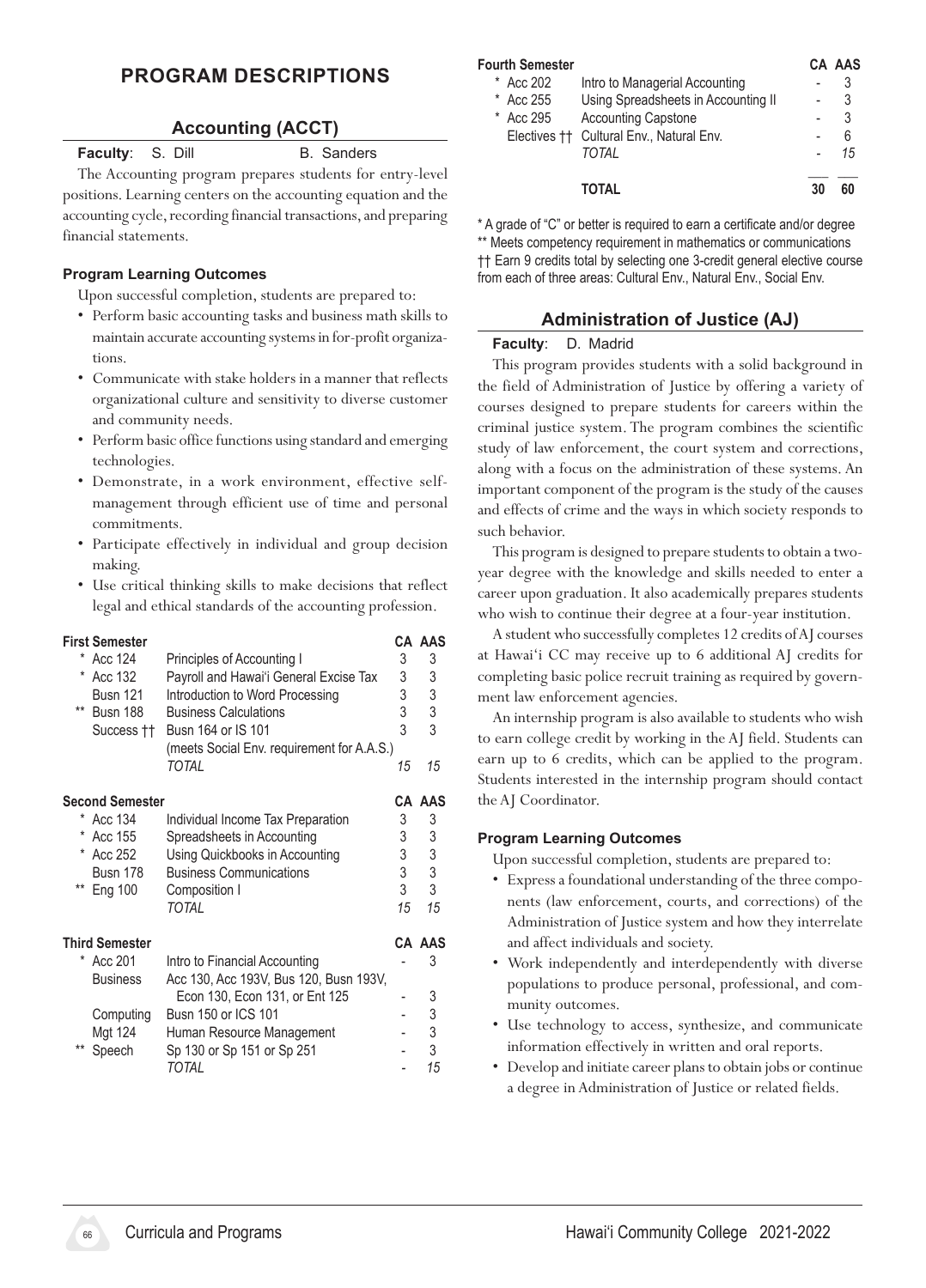| <b>First Semester</b><br>AJ 101<br>AJ or Subs<br><b>Eng 102</b><br>Electives ††<br>Electives ††                          | Introduction to Administration of Justice<br>Elective (see below)<br><b>College Reading Skills</b><br>Diversifications - Arts, Humanities, Literature<br>(choose from DA, DH, DL)<br>Diversifications - Natural Sciences<br>(choose from DB, DP, DY)<br><b>TOTAL</b> | AS<br>3<br>3<br>3<br>3<br>3<br>15         |
|--------------------------------------------------------------------------------------------------------------------------|----------------------------------------------------------------------------------------------------------------------------------------------------------------------------------------------------------------------------------------------------------------------|-------------------------------------------|
| <b>Second Semester</b><br>* AJ 131<br>*<br>AJ 210<br>AJ 221<br>*<br>*<br>AJ or Subs<br>** Eng 100<br>Sp 151              | <b>Ethics in Public Services</b><br>Juvenile Justice<br>Criminal Law<br>Elective (see below)<br>Composition I<br>Personal and Public Speech<br><b>TOTAL</b>                                                                                                          | AS<br>1<br>3<br>3 <sup>3</sup><br>3<br>16 |
| <b>Third Semester</b><br>* AJ 220<br>*<br>AJ 280<br>* AJ or Subs<br>** Math 100<br>or<br><b>Phil 110</b><br>Electives †† | <b>Constitutional Law</b><br>Current Issues in Administration of Justice<br>Electives (see below)<br>Survey of Mathematics or higher<br>Introduction to Deductive Logic<br>Diversifications - Social Sciences (DS)<br><b>TOTAL</b>                                   | AS<br>3<br>3<br>3<br>3<br>(3)<br>3<br>15  |
| <b>Fourth Semester</b><br>AJ or Subs<br>Electives                                                                        | Electives (see below)<br>General<br><b>TOTAL</b><br><b>TOTAL</b>                                                                                                                                                                                                     | AS<br>3<br>12<br>15<br>61                 |
| <b>First Semester</b><br>AJ 101                                                                                          | <b>Criminal Justice Addictions Professional Certificate of Competence</b><br>CO<br>Introduction to Administration of Justice<br>3                                                                                                                                    |                                           |

| AJ 131          | <b>Ethics in Public Services</b>        |    |
|-----------------|-----------------------------------------|----|
| Subs 132        | <b>STDs and Confidentiality</b>         |    |
| <b>Subs 140</b> | Individual Substance Abuse Counseling   | 3  |
| <b>Subs 268</b> | Survey of Substance Use Disorders       | 3  |
| <b>Subs 294</b> | Seminar and Fieldwork I                 | 3  |
| Second Semester |                                         | со |
| AJ 150          | The Correctional Process                | 3  |
| Subs 245        | <b>Group Counseling</b>                 | 3  |
| <b>Subs 270</b> | 12 Core Functions Subs Abuse Counseling | 3  |
|                 | ΤΟΤΑΙ                                   | 23 |

| <b>First Semester</b>            | <b>Homeland Security Certificate of Competence</b>                            | CΩ      |
|----------------------------------|-------------------------------------------------------------------------------|---------|
| AJ 101<br>AJ 131                 | Introduction to Administration of Justice<br><b>Ethics in Public Services</b> | 3       |
| <b>Second Semester</b><br>AJ 180 | Introduction to Homeland Security                                             | CΩ<br>3 |

| <b>Third Semester</b><br>AJ 181  | Intelligence Analysis and Security Mgmt   | CO<br>3 |
|----------------------------------|-------------------------------------------|---------|
| <b>Fourth Semester</b><br>AJ 182 | <b>Transportation and Border Security</b> | CO<br>3 |
|                                  | TOTAL                                     | 13      |

Electives - The following courses will be accepted:

- AJ 103, 104, 150, 170, 180, 181, 182, 193V, 208, 233, 234, 256, 285, 290B, 290C, 290D
- Subs 140, 141, 245, 248, 262, 268, 270, 275, 280, 294, 295

#### Credits in ( ) are optional

\* A grade of "C" or better is required to earn a certificate and/or degree \*\* Meets competency requirement in mathematics or communications †† Earn 9 credits total by selecting 3 credits from each of the three Diversifications categories: Arts, Humanities, Literature (DA, DH, DL); Natural Sciences (DB, DP, DY); and Social Sciences (DS)..

# **Agriculture (AGR)**

#### **Faculty**: L. Nakamura

This program prepares students for employment in government service, agribusiness, horticulture, livestock, flowers and foliage, landscape, macadamia nuts, papaya, and coffee industries.

#### **Program Learning Outcomes**

- Plan and manage projects and cultivate horticultural crops using legal; sustainable; safe; and ecologically, biologically, and technologically sound practices.
- • Design gardens that demonstrate the aesthetic principles of unity, repetition, balance, color, and texture congruent with the customers' desires.
- Operate and maintain tools and equipment.
- Set-up and manage a business enterprise.
- Interact with customers and co-workers in ways that effectively support the work to be accomplished.

| First Semester<br>Ag 33<br>Ag 40<br>Ag 54A<br>** Eng 106 | Greenhouse Construction<br><b>Plant Identification</b><br><b>Tropical Agriculture Production I</b><br>Technical English for the Workplace<br>(or Eng 100 or Eng 102)<br>TOTAI | 3<br>3<br>6<br>12 | CA AAS<br>3<br>3<br>հ<br>3<br>15 |
|----------------------------------------------------------|-------------------------------------------------------------------------------------------------------------------------------------------------------------------------------|-------------------|----------------------------------|
| <b>Second Semester</b>                                   |                                                                                                                                                                               |                   | CA AAS                           |
| Ag 31                                                    | Farm Equipment, Machinery and Power                                                                                                                                           | 3                 | 3                                |
| *<br>Ag 46                                               | Landscape Maintenance                                                                                                                                                         | 3                 | 3                                |
| Ag 54B<br>$***$<br><b>OM 120T</b>                        | <b>Tropical Agriculture Production II</b><br>Quantitative Methods for Trans Tech                                                                                              | 6                 | 6                                |
|                                                          | (or Math 100 or higher (not Math 120))                                                                                                                                        |                   | 3                                |
|                                                          | TOTAI                                                                                                                                                                         | 12                | 15                               |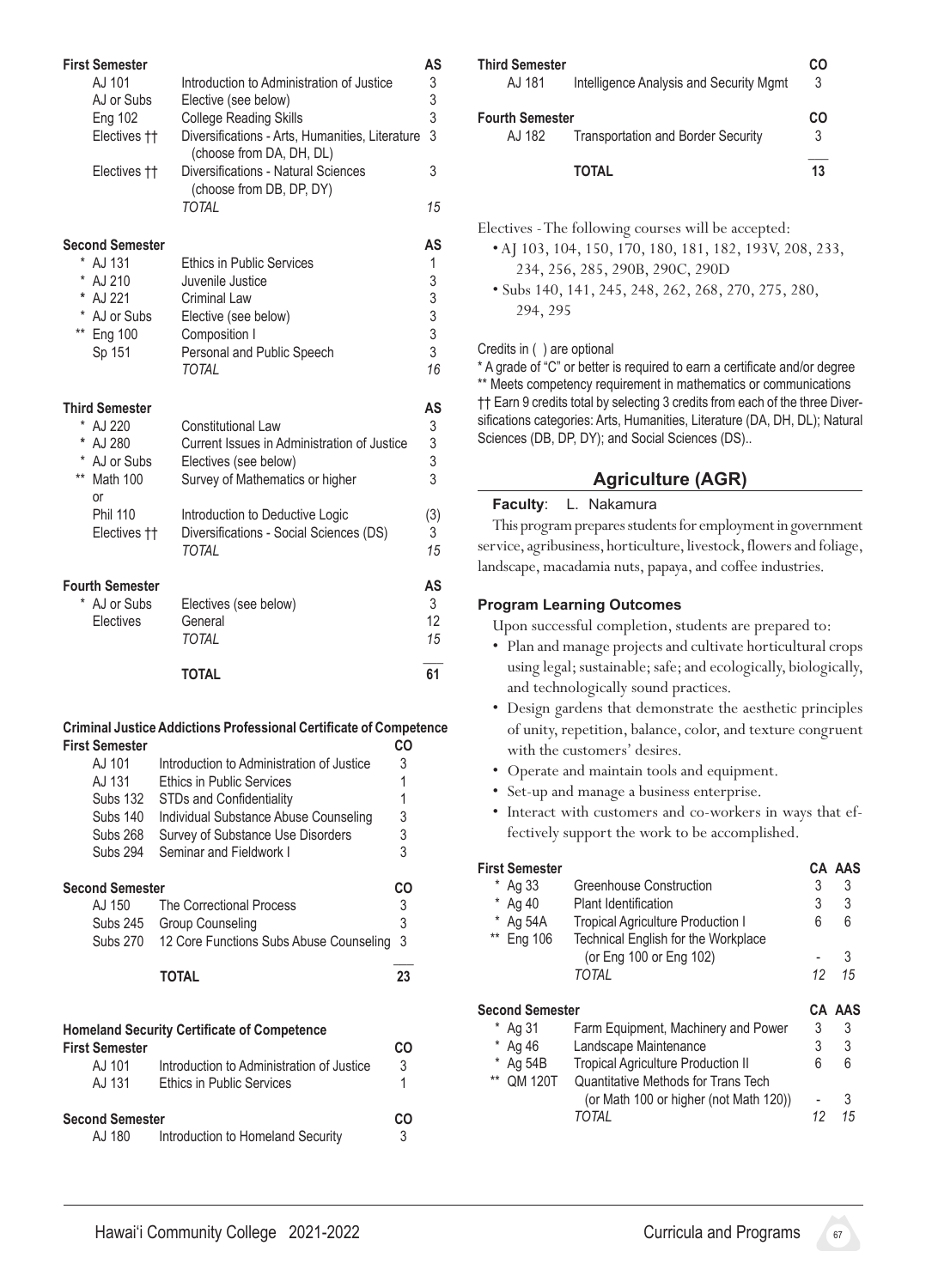| <b>Third Semester</b>                          |                                                                                                                            |                          | CA AAS  |
|------------------------------------------------|----------------------------------------------------------------------------------------------------------------------------|--------------------------|---------|
| Ag 122                                         | Soil Technology                                                                                                            |                          | 3       |
| Ag 200<br>* Ag 230                             | Principles of Horticulture<br>Agriculture Business Management                                                              |                          | 4<br>3  |
|                                                | Elective †† Natural Environment                                                                                            |                          |         |
|                                                | (numbered 100 or above)                                                                                                    |                          | 3       |
|                                                | Elective †† Social Environment                                                                                             |                          |         |
|                                                | (numbered 100 or above)                                                                                                    |                          | 3       |
|                                                | <b>TOTAL</b>                                                                                                               |                          | 16      |
| <b>Fourth Semester</b>                         |                                                                                                                            |                          | CA AAS  |
| * Ag 141                                       | Integrated Pest Management                                                                                                 | -                        | 3       |
| * Ag 157                                       | Marketing of Agriculture Products                                                                                          | $\overline{a}$           | 3       |
| * Ag 250                                       | Sustainable Crop Production                                                                                                | $\overline{a}$           | 3       |
| * Ag 250L                                      | Sustainable Crop Production Lab                                                                                            |                          | 1       |
| * Ag 260                                       | Tropical Landscape Horticulture                                                                                            |                          | 3       |
|                                                | Elective †† Cultural Environment                                                                                           |                          |         |
|                                                | (numbered 100 or above)<br><b>TOTAL</b>                                                                                    | $\overline{\phantom{0}}$ | 3<br>16 |
|                                                |                                                                                                                            |                          |         |
|                                                | <b>TOTAL</b>                                                                                                               | 24                       | 62      |
| <b>First Semester</b><br>* Ag 33<br>$*$ Ag 54A | <b>Farm Worker Certificate of Competence</b><br><b>Greenhouse Construction</b><br><b>Tropical Agriculture Production I</b> | <b>CO</b><br>3<br>6      |         |
| <b>Second Semester</b>                         |                                                                                                                            | CO                       |         |
| * Ag 31                                        | Farm Equipment, Machinery and Power                                                                                        | 3                        |         |
| * Ag 54B                                       | <b>Tropical Agriculture Production II</b>                                                                                  | 6                        |         |
|                                                | <b>TOTAL</b>                                                                                                               | 18                       |         |
|                                                |                                                                                                                            |                          |         |
|                                                | <b>Landscape Worker Certificate of Competence</b>                                                                          |                          |         |
| <b>First Semester</b>                          |                                                                                                                            | CO                       |         |
| * Ag 33                                        | <b>Greenhouse Construction</b>                                                                                             | 3<br>3                   |         |
| * Ag 40                                        | Plant Identification                                                                                                       |                          |         |
| <b>Second Semester</b>                         |                                                                                                                            | CO                       |         |
| * Ag 31                                        | Farm Equipment, Machinery and Power                                                                                        | 3                        |         |
| * Ag 46                                        | Landscape Maintenance                                                                                                      | 3                        |         |
|                                                | <b>TOTAL</b>                                                                                                               | 12                       |         |
| Credits in () are optional                     | * A suede ef "O" en lection in nomined to come a contificate and londer                                                    |                          |         |

\* A grade of "C" or better is required to earn a certificate and/or degree \*\* Meets competency requirement in mathematics or communications †† Earn 9 credits total by selecting one 3-credit general elective course from each of three areas: Cultural Env., Natural Env., Social Env.

# **Architecture, Engineering and Construction Technologies (AEC)**

### **Faculty**: D. De Silva

This program prepares students for employment with architectural firms, contractors, engineers, surveyors, or government agencies. Job responsibilities range from making accurate working drawings of buildings to assisting a surveying crew.

### **Program Learning Outcomes**

Upon successful completion, students are prepared to:

- • Using computational and reasoning skills, demonstrates entry-level skills for accuracy in drawings, and identifies the relationship of features to demonstrate visualization proficiency.
- Formulate, design, revise, and construct projects utilizing knowledge of proper construction materials and resources based on design criteria, and be able to defend, explain, and discuss.
- Design and generate Architectural and Engineering documents using two-dimensional and three-dimensional CAD programs.
- Demonstrate operational competence in using surveying hand tools and equipment.
- Demonstrate communication, critical thinking, research, and problem-solving skills.
- Illustrate within the design process an understanding of the balance between cultures, community, and the environment.

# **Entry Requirements**

• Proficiency levels in reading, writing and/or mathematics are required to register for some or all of the Program courses:

| <b>Subject Area</b> | Minimum placement into course |
|---------------------|-------------------------------|
| Mathematics         | Math 82X                      |
| Reading             | Eng 102                       |
| Writing             | Eng 100                       |

# **First Semester CA AAS**

| * AEC 100      | Drafting Conventions & Materials  | b  | b. |
|----------------|-----------------------------------|----|----|
| * AFC 112      | Computer Aided Drafting (CAD)     | 3  | 3  |
| * AEC 115      | Introduction to Architecture      |    | 2  |
| Math 120<br>** | <b>Trigonometry for Surveying</b> | Δ  | 4  |
| * AEC 113      | Geomatics & Land Surveying I      |    | 2  |
|                | TOTAI                             | 14 | 16 |
|                |                                   |    |    |

| <b>Second Semester</b> |                                           |   | CA AAS |
|------------------------|-------------------------------------------|---|--------|
| * AEC 120              | Resident Design & Construction Drawings 6 |   | 6      |
| * AEC 128              | Sustainable Environmental Design          |   | 2      |
| * AEC 129              | Sustainable Design & Site Prep            |   | 2      |
| * AEC 150              | Introduction to GIS & GPS                 |   | 4      |
| ** Eng 100             | Composition I                             | 3 | 3      |
|                        | TOTAI                                     |   |        |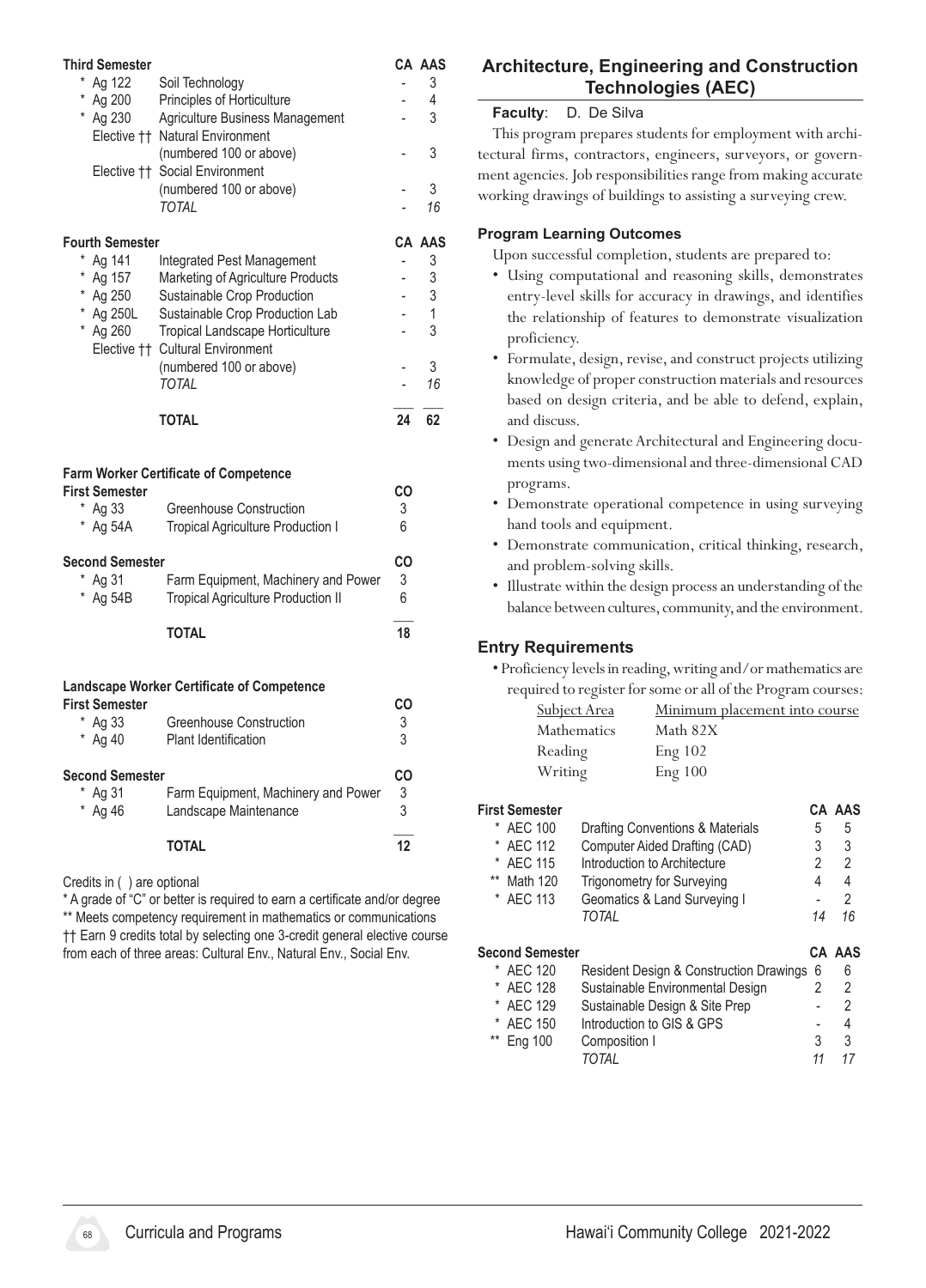| <b>Third Semester</b><br><b>AEC 230</b><br>*<br><b>AEC 233</b><br><b>AEC 234</b><br>*<br>* AEC 238<br>* AEC 249<br>Elective †† | <b>Residential Contract Drawings &amp; Codes</b><br>Basic Architectural Studio A<br>3D CAD Imaging<br>Architectural Historic Preservation<br>Introduction to Drafting Career Success<br>Cultural Env., Natural Env., Social Env.<br><b>TOTAL</b> | 4<br>4<br>$\mathbf{1}$<br>2<br>1<br>$\overline{\phantom{0}}$<br>12    | CA AAS<br>4<br>4<br>1<br>$\overline{2}$<br>1<br>3<br>15  |
|--------------------------------------------------------------------------------------------------------------------------------|--------------------------------------------------------------------------------------------------------------------------------------------------------------------------------------------------------------------------------------------------|-----------------------------------------------------------------------|----------------------------------------------------------|
| <b>Fourth Semester</b><br>* AEC 240<br>*<br><b>AEC 241</b><br>* AEC 242<br>* AEC 247                                           | <b>Commercial Contract Drawings</b><br>Intro to Building Services & BIM<br>Basic Architectural Studio B<br>Geomatics & Land Surveying II<br>Electives †† Cultural Env., Natural Env., Social Env.<br><b>TOTAL</b><br><b>TOTAL</b>                | 3<br>3<br>4<br>$\overline{a}$<br>$\overline{\phantom{a}}$<br>10<br>47 | CA AAS<br>3<br>3<br>4<br>$\overline{2}$<br>6<br>18<br>66 |
| <b>First Semester</b><br><b>AEC 112</b><br>*<br><b>AEC 113</b><br>$***$<br><b>Math 120</b>                                     | <b>Geomatics and GIS Certificate of Achievement</b><br>Computer Aided Drafting (CAD)<br>Geomatics & Land Surveying I<br><b>Trigonometry for Surveying</b>                                                                                        | CA<br>3<br>$\overline{2}$<br>4                                        |                                                          |
| <b>Second Semester</b><br>*<br><b>AEC 129</b><br><b>AEC 150</b><br>$***$<br><b>Eng 100</b>                                     | Sustainable Design & Site Preparation<br>Introduction to GIS & GPS<br>Composition I                                                                                                                                                              | CА<br>2<br>4<br>3                                                     |                                                          |
| <b>Third Semester</b><br>* AEC 234                                                                                             | 3D CAD Imaging                                                                                                                                                                                                                                   | CА<br>1                                                               |                                                          |
| <b>Fourth Semester</b><br><b>AEC 241</b><br><b>AEC 247</b>                                                                     | Intro to Building Services & BIM<br>Geomatics & Land Surveying II<br><b>TOTAL</b>                                                                                                                                                                | CA<br>3<br>$\overline{2}$<br>24                                       |                                                          |
| <b>First Semester</b><br>* AEC 112<br><b>AEC 113</b>                                                                           | <b>Geospatial Technologies Certificate of Competence</b><br>Computer Aided Drafting (CAD)<br>Geomatics & Land Surveying I                                                                                                                        | CO<br>3<br>$\overline{2}$                                             |                                                          |
| <b>Second Semester</b><br>* AEC 150                                                                                            | Introduction to GIS & GPS                                                                                                                                                                                                                        | CO<br>4                                                               |                                                          |
| <b>Third Semester</b><br>* AEC 241                                                                                             | Intro to Building Services & BIM                                                                                                                                                                                                                 | CO<br>3                                                               |                                                          |
|                                                                                                                                | <b>TOTAL</b>                                                                                                                                                                                                                                     | 12                                                                    |                                                          |
| <b>First Semester</b><br>$\star$<br><b>AEC 112</b>                                                                             | Sustainable Lot Design and Site Prep Certificate of Competence<br>Computer Aided Drafting (CAD)                                                                                                                                                  | CO<br>3                                                               |                                                          |

| .         | $\frac{1}{2}$                |  |
|-----------|------------------------------|--|
| * AEC 113 | Geomatics & Land Surveying I |  |
|           |                              |  |

| <b>Second Semester</b> |                                       |   |
|------------------------|---------------------------------------|---|
| * AFC 128              | Sustainable Environmental Design      | 2 |
| * AEC 129              | Sustainable Design & Site Preparation | 2 |
|                        | <b>TOTAL</b>                          | 9 |

\* A grade of "C" or better is required to earn a certificate and/or degree \*\* Meets competency requirement in mathematics or communications †† Earn 9 credits total by selecting one 3-credit general elective course from each of the three areas: Cultural, Natural, Social Environment

#### **Auto Body Repair and Painting (ABRP)**

### Faculty: G. Fujioka **C. Koreyasu**

This program prepares the student for employment in an auto body repair and painting shop. Graduates have found that completion of the ABRP program leads to better paying jobs and faster advancement once employed.

#### **Program Learning Outcomes**

Upon successful completion, students are prepared to:

- • Demonstrate entry-level knowledge and skills required for the safe operation of tools and equipment necessary to perform repairs on modern automobiles.
- • Apply proper safety procedures and regulated compliance standards applicable to the auto collision and refinish industry.
- • Demonstrate structural panel repair techniques and advanced welding skills.
- • Demonstrate competence in refinish procedures.
- Employ industry standard operating procedures and repair techniques.
- Utilize research, communication, and problem solving skills to evaluate and operationalize repair tasks.
- • Model professional conduct and practice desirable work habits and attitudes for successful employment in the auto repair industry.

#### **Entry Requirements**

• Possess a valid driver's license

|                     | • Proficiency levels in reading, writing and/or mathematics are |
|---------------------|-----------------------------------------------------------------|
|                     | required to register for some or all of the Program courses:    |
| <b>Subject Area</b> | Minimum placement into course                                   |
| Mathematics         | Math 22 or OM 120T                                              |
| Reading             | Eng 21 or ESL 21                                                |

| <b>First Semester</b><br>* ABRP 100 | <b>Collision Repair</b>                                          |    | CA AAS<br>$12 \quad 12$ |
|-------------------------------------|------------------------------------------------------------------|----|-------------------------|
| ** Ena 102                          | <b>College Reading Skills</b>                                    |    |                         |
|                                     | (or Eng 100 or Eng 106)                                          |    | $\overline{\mathbf{3}}$ |
|                                     | Elective <sup>†</sup> † Cultural Env., Natural Env., Social Env. |    | 3                       |
|                                     | TOTAI                                                            | 12 | 18                      |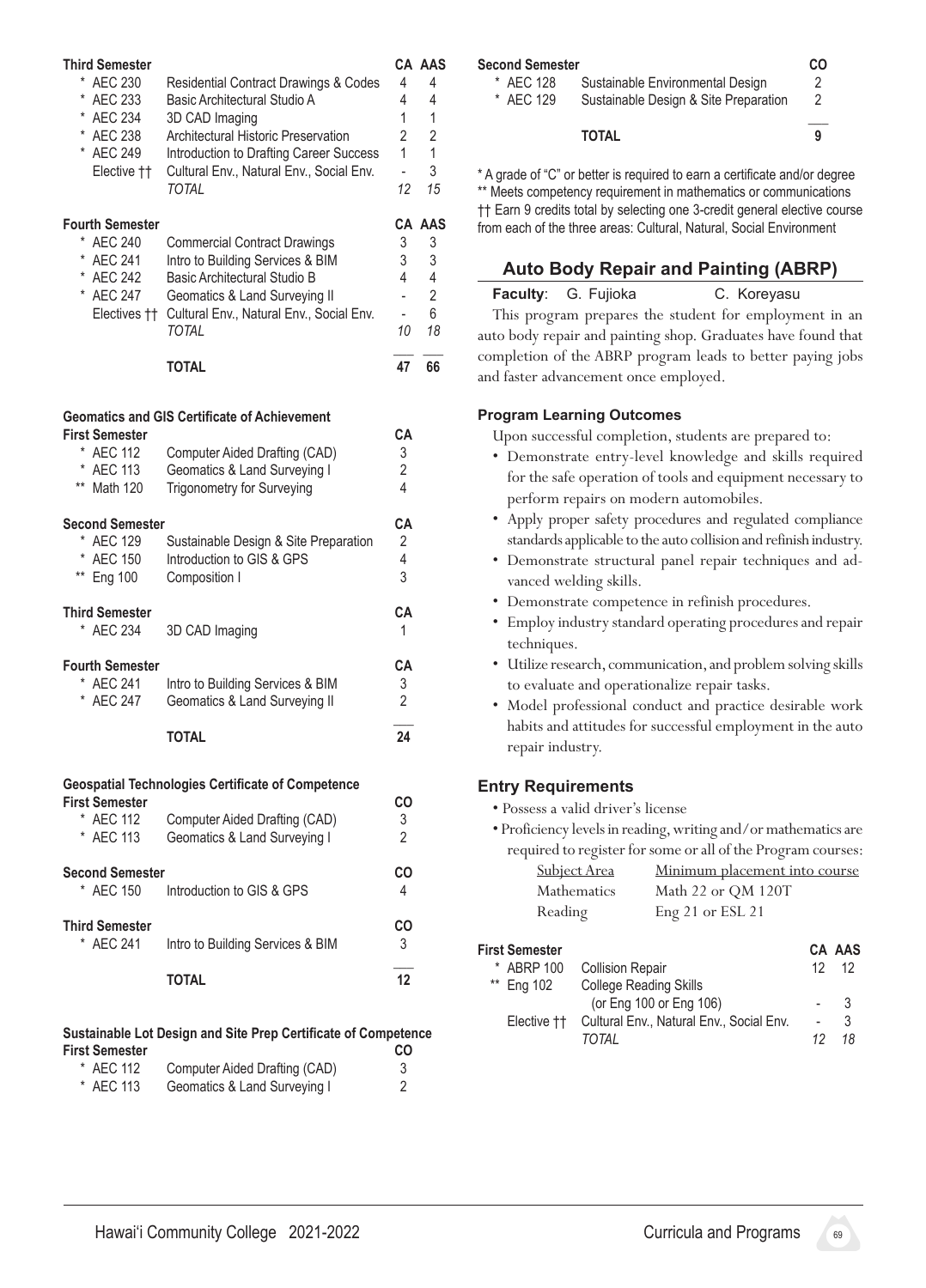| <b>Second Semester</b>                 |                                                                               |    | CA AAS |
|----------------------------------------|-------------------------------------------------------------------------------|----|--------|
| <b>ABRP 120</b><br>*<br>$***$<br>QM 80 | Metal and Plastic Refinishing<br><b>Quantitative Methods Preparation</b>      | 12 | 12     |
|                                        | (or QM 120T or Math 100 or higher (not<br>Math 120)                           | 3  |        |
| $***$<br><b>QM 120T</b>                | Quantitative Methods for Trans Tech<br>(or Math 100 or higher (not Math 120)) |    | 3      |
| Elective <sup>††</sup>                 | Cultural Env., Natural Env., Social Env.                                      |    | 3      |
|                                        | TOTAL                                                                         | 15 | 18     |
| <b>Third Semester</b>                  |                                                                               |    | CA AAS |
| ABRP 200<br>*                          | Panel & Glass Replacement Techniques                                          | 12 | 12     |
| Elective ††                            | Cultural Env., Natural Env., Social Env.                                      |    | 3      |
|                                        | TOTAL                                                                         | 12 | 15     |
| <b>Fourth Semester</b>                 |                                                                               |    | CA AAS |
| <b>ABRP 220</b>                        | Frame Measuring & Alignment Techniques 12                                     |    | 12     |
|                                        | TOTAL                                                                         | 12 | 12     |
|                                        | TOTAL                                                                         | 51 | 63     |
|                                        |                                                                               |    |        |

\* A grade of "C" or better is required to earn a certificate and/or degree \*\* Meets competency requirement in mathematics or communications †† Earn 9 credits total by selecting one 3-credit general elective course from each of the three areas: Cultural Env., Natural Env., Social Env.

#### **Automotive Technology (AMT)**

**Faculty:** H. Fujii K. Shimizu

This program prepares the student for employment as a general mechanic in a service station or auto dealer's shop, or as a specialty mechanic or a specialist on engine tune-ups or electrical systems.

#### **Program Learning Outcomes**

Upon successful completion, students are prepared to:

- • Identify and demonstrate proper work readiness skills and respect for cultural differences.
- Apply safety measures at all times.
- • Maintain proper use of shop tools and equipment.
- • Demonstrate access and use of online repair manuals.
- Diagnose and repair typical problems encountered by owners of vehicles.
- Perform routine maintenance functions on vehicles.

#### **Entry Requirements**

- Possess a valid driver's license
- Proficiency levelsin reading,writing and/or mathematicsare required to register for some or all of the Program courses:

| Subject Area       | Minimum placement into course |
|--------------------|-------------------------------|
| <b>Mathematics</b> | Math 22 or QM 120T            |
| Reading            | Eng 21 or ESL 21              |

| First Semester         |                                                          |                      | <b>CA AAS</b> |
|------------------------|----------------------------------------------------------|----------------------|---------------|
| * AMT 101              | Automotive Safety & Measurement                          |                      |               |
| * AMT 120              | Powertrain I                                             | 10                   | 10            |
| ** Eng 102             | <b>College Reading Skills</b><br>(or Eng 100 or Eng 106) |                      | -3            |
| Elective <sup>††</sup> | Cultural Env., Natural Env., Social Env.<br>TOTAI        | $\overline{a}$<br>12 | 3<br>18       |

| <b>Second Semester</b> |                        |                                                                                          |    | CA AAS |
|------------------------|------------------------|------------------------------------------------------------------------------------------|----|--------|
| *                      | <b>AMT 150</b>         | Powertrain II                                                                            | 12 | 12     |
| $***$                  | QM 80                  | Quantitative Methods Preparation<br>(or QM 120T or Math 100 or higher (not<br>Math 120)) | 3  |        |
| $**$                   | <b>QM 120T</b>         | Quantitative Methods for Trans Tech<br>(or Math 100 or higher (not Math 120))            |    | 3      |
|                        | Elective ††            | Cultural Env., Natural Env., Social Env.                                                 |    | 3      |
|                        |                        | TOTAL                                                                                    | 15 | 18     |
|                        | <b>Third Semester</b>  |                                                                                          |    | CA AAS |
|                        | * AMT 200              | Undercarriage                                                                            | 12 | 12     |
|                        | Elective ††            | Cultural Env., Natural Env., Social Env.                                                 |    | 3      |
|                        |                        | TOTAL                                                                                    | 12 | 15     |
|                        |                        |                                                                                          |    |        |
|                        | <b>Fourth Semester</b> |                                                                                          |    | CA AAS |
|                        | * AMT 220              |                                                                                          | 12 | 12     |
|                        | AMT 93V                | Diagnostics and Repair                                                                   |    |        |
|                        |                        | CVE (optional with instructor approval)<br>TOTAL                                         | 12 | 12     |
|                        |                        | TOTAL                                                                                    | 51 | 63     |

\* A grade of "C" or better is required to earn a certificate and/or degree \*\* Meets competency requirement in mathematics or communications †† Earn 9 credits total by selecting one 3-credit general elective course from each of the three areas: Cultural Env., Natural Env., Social Env.

# **Business Technology (BTEC)**

**Faculty:** G. Ching **A. Chung** The Business Technology program prepares students for employment in positions such as administrative assistants, receptionists, clerks, or secretaries. Students will learn critical office skills, along with communication and organizational proficiencies. The curriculum includes courses in office technology, business communication, office administration, accounting, and business math to enhance employment and promotion possibilities.

#### **Program Learning Outcomes**

- • Work as a responsible member of a team to meet an organization's objectives.
- Demonstrate professionalism in work quality, appearance, attitude, and workplace behavior as required in a diverse business environment.
- Use current and emerging technologies effectively to create and manage documents and handle multiple priorities.
- Communicate clearly and effectively through oral and written interactions, complying with standard office etiquette.
- Use research, critical thinking, and decision-making skills to make informed choices and solve problems for personal and work-related situations.
- Apply appropriate strategies to secure employment, retain a job, and advance in a career.
- Analyze, synthesize, and evaluate real-world problems in quantitative terms.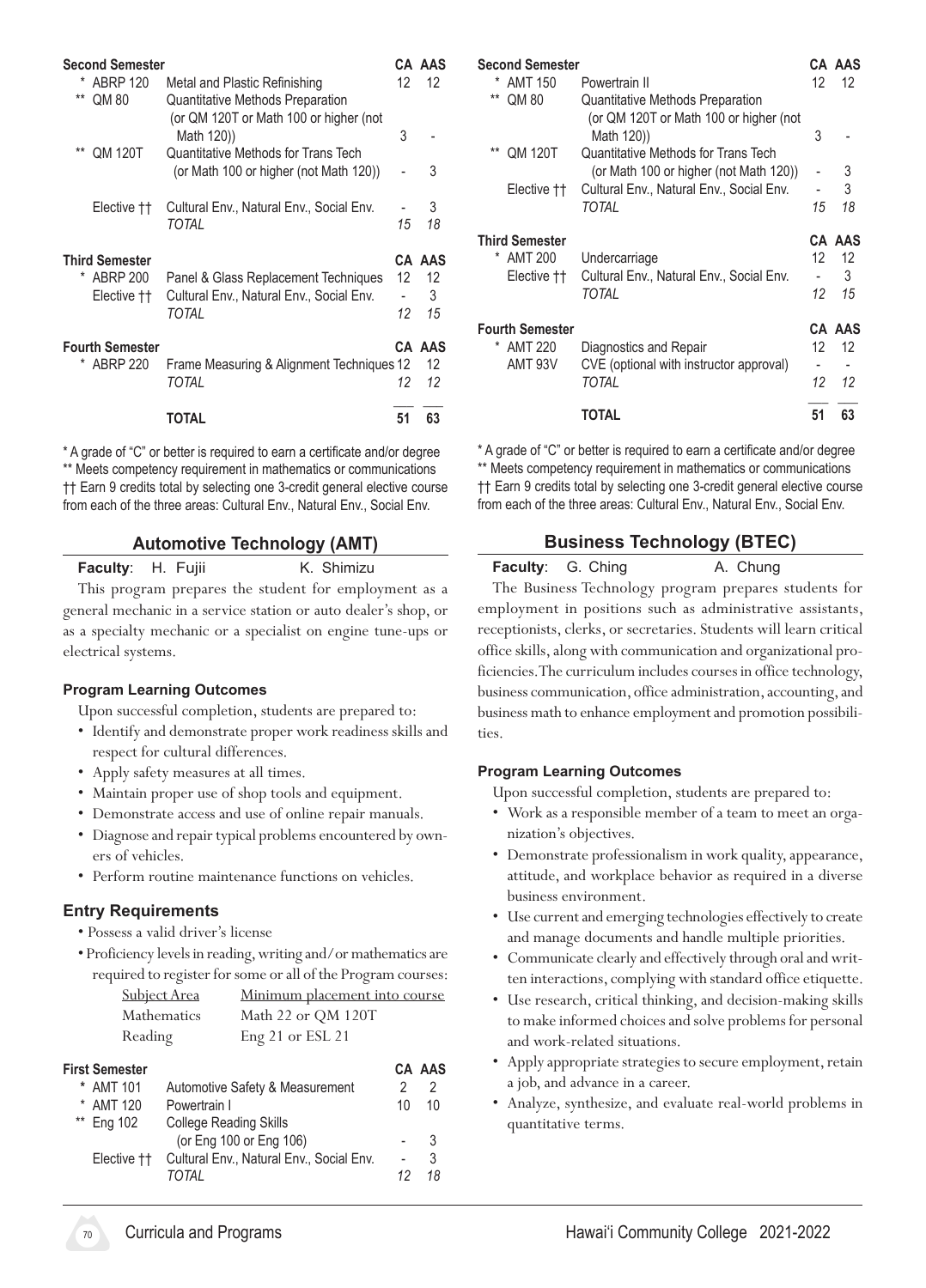|         | <b>First Semester</b>  |                                          | CO             |    | <b>CA AAS</b> |
|---------|------------------------|------------------------------------------|----------------|----|---------------|
| *       | <b>Busn 121</b>        | Introduction to Word Processing          | 3              | 3  | 3             |
|         |                        | Busn 164 † † Career Success              | 3              | 3  | 3             |
|         |                        | (meets Soc. Env. requirement for A.A.S.) |                |    |               |
| *       | <b>Busn 182</b>        | <b>Machine Transcription</b>             | 3              | 3  | 3             |
| $*$ /** | Busn 188               | <b>Business Calculations</b>             | 3              | 3  | 3             |
|         | <b>Busn 150</b>        | Intro to Business Computing              | $\overline{a}$ | 3  | 3             |
| $***$   | Eng                    | Eng 22 or (ESL 22G and ESL 22W) or       |                |    |               |
|         |                        | higher                                   |                | 3  |               |
|         |                        | <b>TOTAL</b>                             | 12             | 18 | 15            |
|         | <b>Second Semester</b> |                                          | CO             |    | <b>CA AAS</b> |
| *       | Busn 123               | Word Processing for Business             | 3              | 3  | 3             |
|         | Busn 193V              | Cooperative Education                    |                | 3  | 3             |
|         | ** Speech              | Sp 130 or Sp 151                         |                | 3  |               |
|         |                        | Accounting Acc 124 or Acc 201            |                |    | $\frac{3}{3}$ |
| $***$   | <b>Eng 100</b>         | Composition I                            |                |    | 3             |
|         |                        | <b>TOTAL</b>                             | 3              | 9  | 15            |
|         | <b>Third Semester</b>  |                                          |                |    | CO CA AAS     |
| *       | Busn 170               | Records and Information Management -     |                | 3  | 3             |
|         | <b>Bus 120</b>         | Principles of Business                   |                |    | 3             |
|         | Acc 155                | Spreadsheets in Accounting               |                |    | 3             |
|         |                        | Elective †† Cultural Environment         |                |    | 3             |
|         | Elective ††            | <b>Natural Environment</b>               |                |    | 3             |
|         |                        | <b>TOTAL</b>                             |                | 3  | 15            |
|         | <b>Fourth Semester</b> |                                          |                |    | CO CA AAS     |
| *       | <b>Busn 158</b>        | Social Media & Cloud Collaboration       | ÷              |    | 3             |
| *       | Busn 178               | <b>Business Communications</b>           |                |    | 3             |
| *       | <b>Busn 292</b>        | Integrated Office Procedures             |                |    | 3             |
|         | <b>Business</b>        | Electives (see below)                    |                |    | $7-9$         |
|         |                        | <b>TOTAL</b>                             |                |    | $16 - 18$     |
|         |                        | TOTAL (minimum)                          | 15             |    | 30 61-63      |

Business Electives - The following courses will be accepted: • Acc 124, 125, 126, 130, 132, 134, 201, 202, 252

- Busn 159(++)
- CENT 140, 240B, 240C, 241
- Econ 120, 130, 131
- Ent 125
- Etro 140, 240B, 240C, 241
- Hlth 125
- HosT 101, 150, 152, 260
- ICS 111, 200, 211, 281, 282
- ITS 104, 118, 121, 124, 129, 221
- Mgt 124
- Mkt 120, 121, 130, 151, 157, 185, 233
- (++) Required for the Virtual Office Assistant CO

|   |                        | <b>Entrepreneurship Certificate of Competence</b>  | CO                                    |
|---|------------------------|----------------------------------------------------|---------------------------------------|
|   | Acc 124                | Principles of Accounting I                         | 3                                     |
|   | * Busn 150             | Intro to Business Computing                        |                                       |
|   |                        | (or ICS 101)                                       | 3                                     |
| * | Ent 125                | Starting a Business                                | $\begin{array}{c} 3 \\ 3 \end{array}$ |
| * | Busn 164               | <b>Career Success</b>                              |                                       |
| * | <b>Busn 158</b>        | Social Media & Cloud Collaboration                 |                                       |
|   |                        | <b>TOTAL</b>                                       | 15                                    |
|   |                        | Virtual Office Assistant Certificate of Competence |                                       |
|   | <b>First Semester</b>  |                                                    | CO                                    |
|   | * Busn 123             | Word Processing for Business                       |                                       |
|   |                        | (or Busn 121)                                      | 3                                     |
| * | Busn 150               | Intro to Business Computing                        | $\begin{array}{c} 3 \\ 3 \end{array}$ |
| * | <b>Busn 158</b>        | Social Media & Cloud Collaboration                 |                                       |
| * | <b>Busn 164</b>        | Career Success                                     |                                       |
|   | <b>Second Semester</b> |                                                    | CO                                    |
|   | * Busn 159             | Creating & Managing the Virtual Office             | $\frac{3}{2}$                         |
|   | * Busn 193V            | Cooperative Education                              |                                       |
|   | Acc 124                | Principles of Accounting I                         |                                       |
|   |                        | (or Acc 201)                                       | 3                                     |
|   | Acc 155                | Spreadsheets in Accounting                         | 3                                     |
|   |                        | TOTAL                                              | 23                                    |
|   |                        |                                                    |                                       |

\* A grade of "C" or better is required to earn a certificate and/or degree \*\* Meets competency requirement in mathematics or communications †† Earn 9 credits total by selecting one 3-credit general elective course from each of the areas: Cultural Env., Natural Env., Social Env.

# **Carpentry (CARP)**

#### **Faculty**: D. Vierra

The Carpentry program allows students to participate in the "foundation-to-finish" experiences necessary to build a basic residential house while completing the required carpentry coursework. Students will graduate from the Carpentry program with the knowledge and experience necessary to begin employment at the entry level in the construction industry, or enter a four-year apprenticeship program. Credit may be given in the apprenticeship program for work completed at Hawai'i Community College.

#### **Program Learning Outcomes**

- Understand and utilize math computations, formulas, and measurements required in the carpentry field.
- • Understand the properties of wood, its sustainability and how it dictates the fundamental principles and procedures involved in carpentry.
- • Demonstrate safe practices concerning, personal safety, hand and power tool usage, and all aspects of fabrication/ construction.
- • Use appropriate tools, materials/fasteners and current building technology to complete projects.
- • Practice good work ethics and quality workmanship with regard to industry standards.
- • Construct projects by interpreting drawings, applying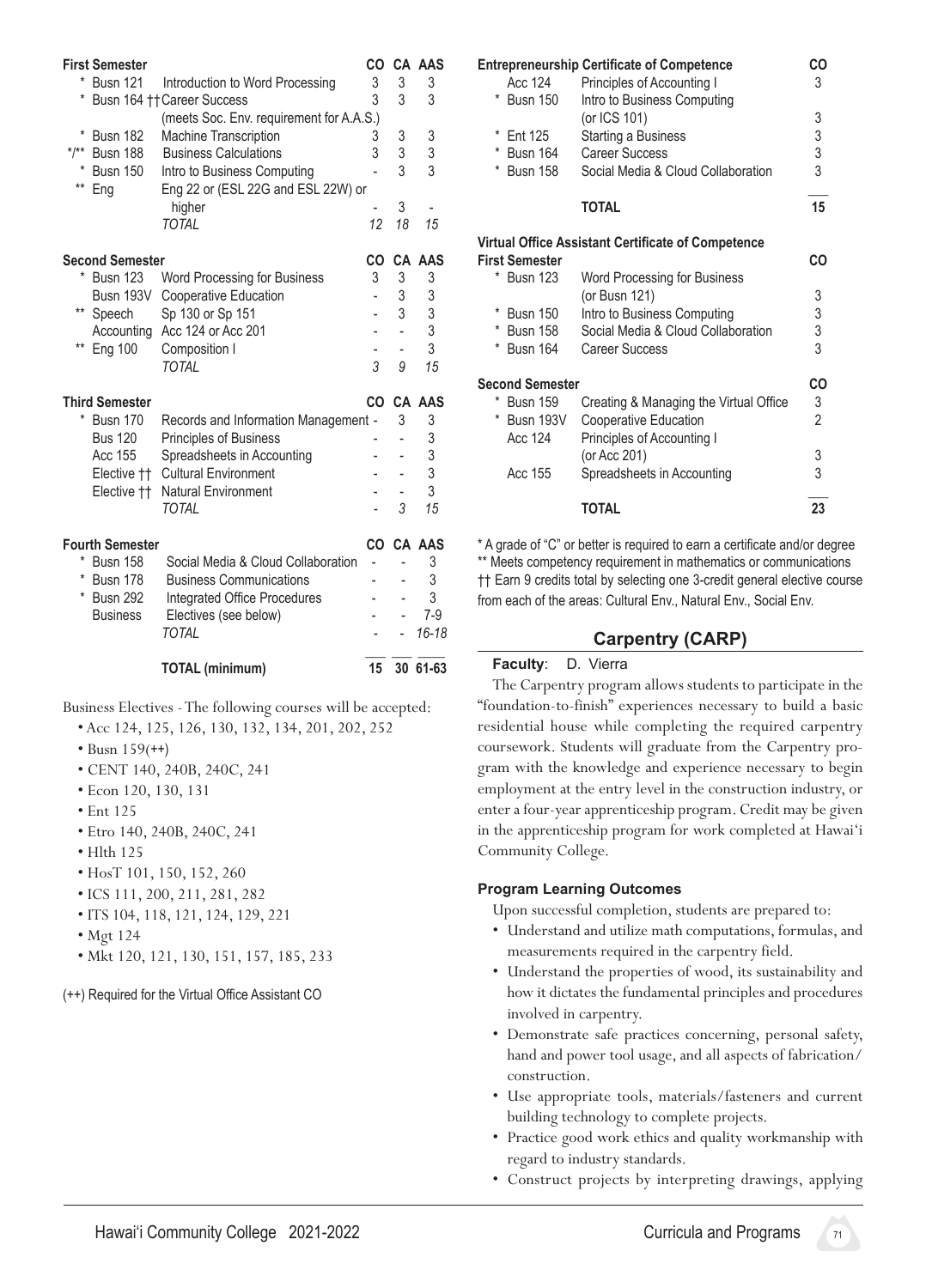building code requirements where applicable.

- • Synthesize principles, procedures and objectives using critical thinking, appropriate materials, tools/equipment and procedures to construct a residential dwelling.
- Demonstrate awareness of environmental and cultural impacts at the community and global level during planning and construction phases.

### **Entry Requirements**

• Proficiency levels in reading, writing and/or mathematics are required to register for some or all of the Program courses:

|                                                                                |                          | required to register for some or all of the Program courses: |
|--------------------------------------------------------------------------------|--------------------------|--------------------------------------------------------------|
| <b>Subject Area</b><br>Minimum placement into course                           |                          |                                                              |
| Mathematics<br>Math 22 or QM 120T                                              |                          |                                                              |
| Reading<br>Eng 21 or ESL 21                                                    |                          |                                                              |
|                                                                                |                          | <b>CA AAS</b>                                                |
| <b>Basic Carpentry I</b>                                                       | 3                        | 3                                                            |
| <b>Basic Carpentry II</b>                                                      | 9                        | 9                                                            |
| <b>Blueprint Reading for Carpenters</b><br>Quantitative Methods for Trans Tech | 3                        | 3                                                            |
| (or Math 100 or higher (not Math 120))                                         | 3                        | 3                                                            |
| TOTAL                                                                          | 18                       | 18                                                           |
| <b>Second Semester</b>                                                         |                          | CA AAS                                                       |
| Concrete Form Construction                                                     | 12                       | 12                                                           |
| <b>Blueprint Reading and Estimating</b><br><b>College Reading Skills</b>       | 3                        | 3                                                            |
| (or Eng 100 or Eng 106)                                                        |                          | 3                                                            |
| <b>TOTAL</b>                                                                   | 15                       | 18                                                           |
|                                                                                |                          | CA AAS                                                       |
| <b>Framing and Exterior Finish</b>                                             | 12                       | 12                                                           |
| Cultural Env., Natural Env., Social Env.                                       | $\overline{\phantom{0}}$ | 6                                                            |
|                                                                                |                          | 18                                                           |
|                                                                                |                          | AAS                                                          |
| Finishing                                                                      | 12                       | 12 <sup>°</sup>                                              |
| <b>Technical Math II</b>                                                       | 1                        | 1                                                            |
| Cultural Env., Natural Env., Social Env.                                       | $\overline{\phantom{a}}$ | 3                                                            |
| <b>TOTAL</b>                                                                   |                          | 16                                                           |
| <b>TOTAL</b>                                                                   | 58                       | 70                                                           |
|                                                                                | <b>TOTAL</b>             | 12<br>CA<br>13                                               |

\* A grade of "C" or better is required to earn a certificate and/or degree \*\* Meets competency requirement in mathematics or communications †† Earn 9 credits total by selecting one 3-credit general elective course from each of the three areas: Cultural Env., Natural Env., Social Env.

# **Cisco Networking Academy (CNA)**

Cisco Networking Academy (CNA) is a global educational program that teaches students how to design, build, troubleshoot, and secure computer networks for increased access to career and economic opportunities in communities around the world. Networking Academy provides online courses, interactive tools, and hands-on learning activities to help individuals prepare for ICT and networking careers in virtually every type of industry. Since its inception in October 1997, more than a million students each year have been reached through more than 7,000 Cisco Academies in all 50 states, Washington D.C., Guam, American Samoa, and in 165 other countries.

#### **The Cisco Certified Networking Associate (CCNA)**

series of courses are intended for CCNA examination preparation; to prepare individuals for further education/training; to complement courses/training in electronics, computer technology, and engineering; to provide practical hands-on exercises in computer network design, implementation and maintenance; and to prepare individuals for entry-level (learning-oriented) jobs in the computer networking field. The CCNA courses are:

CENT 140: Network Fundamentals CENT 240B: Routing Protocols and Concepts CENT 240C: LAN Switching and Wireless CENT 241:Accessing theWAN

For more information about the CNA and courses, contact: Jason Santos *ihsantos@hawaii.edu* (808) 934-2645 or visit http://cisco.netacad.net

#### **Community Health Worker (CHW)**

#### Faculty: C. Wilcox-Boucher

This certificate prepares students to become Community HealthWorkers, outreach workers, or navigators in a variety of healthcare settings. They are skilled in providing health education and care coordination.

#### **Program Learning Outcomes**

- • Develop interpersonal skills that build appropriate, collaborative, respectful relationships with fellow students in the classroom, clients and professionals in the fieldwork setting or work environment.
- • Demonstrate how to promote healthy behaviors, care coordination, advocacy, and/or community outreach.
- Reflect on how culture, language and socio-environmental factors influence individuals and families seeking health and/or social services.

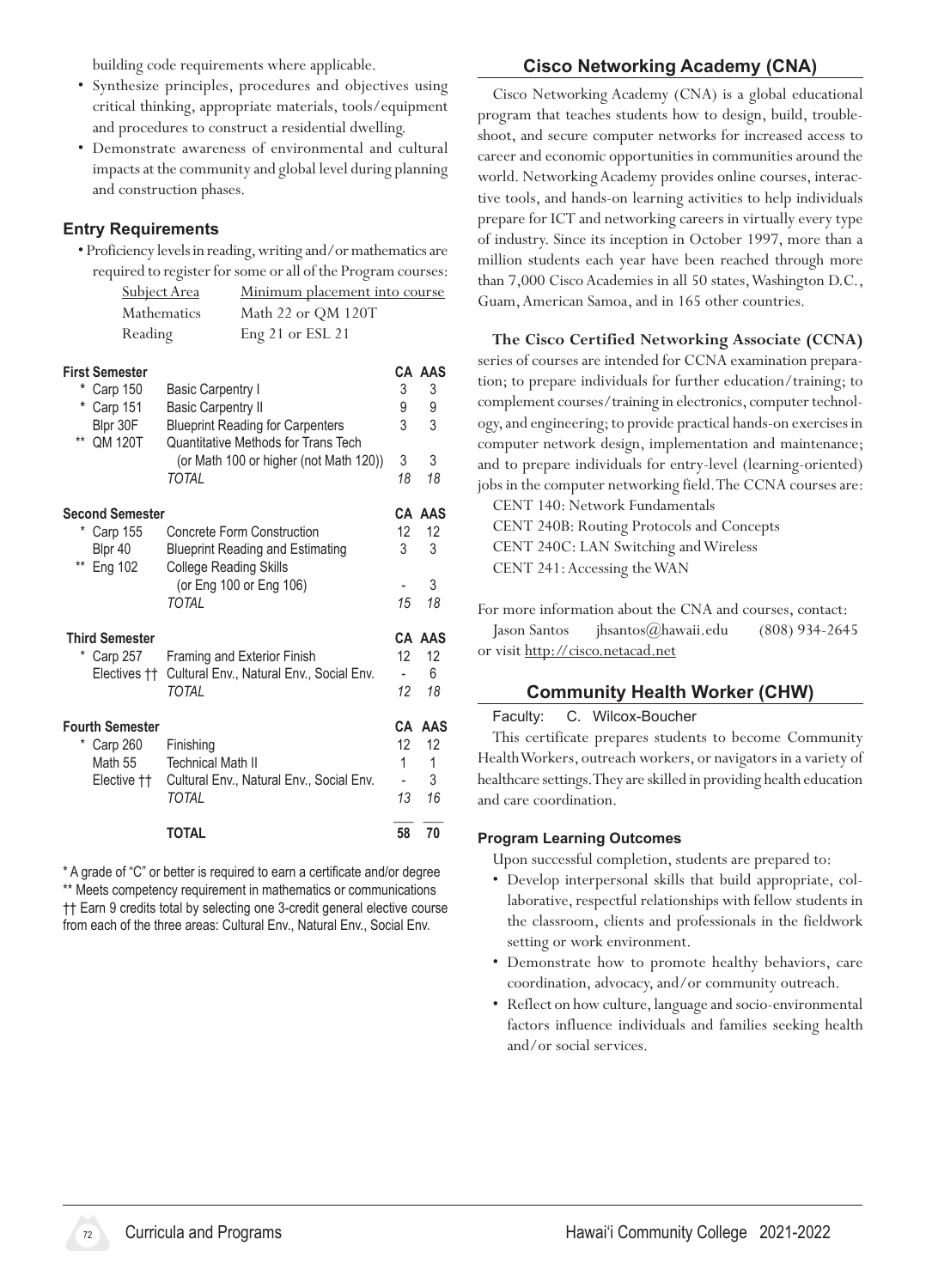#### **Entry Requirements**

• Proficiency levelsin reading,writing and/ormathematicsare required to register for some or all of the Program courses:

| <b>Subject Area</b> | <u>Minimum placement into course</u> |
|---------------------|--------------------------------------|
| Reading             | Eng 102                              |
| Writing             | Eng 100                              |

| <b>Community Health Worker Certificate of Competence</b><br><b>First Semester</b> |                                                               | CO     |
|-----------------------------------------------------------------------------------|---------------------------------------------------------------|--------|
| * HSer 101<br>* HSer 140                                                          | Community Health Worker Fundamentals<br>Individual Counseling | 3<br>3 |
| <b>Second Semester</b>                                                            |                                                               |        |
| * HSer 135                                                                        | Health Promotion and Disease Prevention                       | 3      |
| * HSer 248                                                                        | Case Management                                               | 3      |
| * HSer 192                                                                        | Seminar and Fieldwork I                                       | 3      |
| <b>Second Semester</b>                                                            |                                                               |        |
| * HSer 292                                                                        | Seminar and Fieldwork II                                      | 3      |
|                                                                                   | ΤΩΤΑΙ                                                         | 18     |

\* A grade of "C" or better is required to earn a certificate

#### **Cooperative Vocational Education (CVE)**

#### **Faculty**: See individual program faculty

CVE is an elective that is offered to all qualified students enrolled in vocational-technical programs and who, through a cooperative arrangement between the school and employers, receive part-time related instruction in the school and on-the-job training through part-time employment.

Alternating study in college with employment in private or public sectors is provided the two experiences being planned and supervised by Hawai'i CC and the employers contributes to the student's development in his or her chosen occupation.

#### **Creative Media (CM)**

Faculty: M. Hu

This program prepares students for employment in the field of digital media design and production. It gives necessary education and training to students seeking entry-level positions as digital media artists and/or transfer to a Baccalaureate granting institution. It provides professionals already in the field with updated technology training.

#### **Program Learning Outcomes**

Upon successful completion, students are prepared to:

- Use technology effectively to create visual artworks.
- • Gather, analyze, and evaluate information visually.
- Apply knowledge of aesthetics to the needs of the community.
- • Demonstrate professionalism with a digital portfolio.

| <b>First Semester</b>   |                                                                                                              | AS                                              |
|-------------------------|--------------------------------------------------------------------------------------------------------------|-------------------------------------------------|
| * Art 107D              | Intro to Digital Photography                                                                                 |                                                 |
|                         | (or Art 113 or Art 120)                                                                                      | $\begin{array}{c} 3 \\ 3 \\ 3 \\ 3 \end{array}$ |
| *<br>Art 112            | Introduction to Digital Arts                                                                                 |                                                 |
| Art 115                 | Introduction to 2D Design                                                                                    |                                                 |
| $***$<br><b>Eng 100</b> | Composition I                                                                                                |                                                 |
| <b>ICS 101</b>          | Digital Tools for the Information World<br><b>TOTAL</b>                                                      | 15                                              |
| <b>Second Semester</b>  |                                                                                                              | AS                                              |
| * Art 125               | Introduction to Graphic Design                                                                               |                                                 |
| *<br>Art                | Electives (see below)                                                                                        | 3<br>3<br>3                                     |
| <b>ICS 111</b>          | Intro to Computer Science I                                                                                  |                                                 |
| $***$<br>Math (FQ)      | Math 100 or Math 115 or Math 135                                                                             | $3-4$                                           |
| Sp 151                  | Personal and Public Speech                                                                                   | 3                                               |
|                         | TOTAL                                                                                                        | $15 - 16$                                       |
| <b>Third Semester</b>   |                                                                                                              | AS                                              |
| Ent 125                 | Starting a Business                                                                                          | 3                                               |
| * Art                   | Electives (see below)                                                                                        | 9                                               |
| Electives ††            | Diversifications - Arts, Humanities, Literature                                                              | 3                                               |
|                         | (choose from Art 101 (DA), Art 113 (DA),<br>Art 114 (DA), HwSt 100 (DH), HwSt 107 (DH),<br>or HwSt 270 (DL)) |                                                 |
|                         | <b>TOTAL</b>                                                                                                 | 15                                              |
| <b>Fourth Semester</b>  |                                                                                                              | AS                                              |
| *<br>Art                | Electives (see below)                                                                                        | 9                                               |
| Electives ††            | Diversifications - Natural Sciences<br>(choose from DB, DP, DY)                                              | 3                                               |
| Electives ††            | Diversifications - Social Sciences (DS)                                                                      | 3                                               |
|                         | TOTAL                                                                                                        | 15                                              |
|                         | <b>TOTAL</b>                                                                                                 | 60-61                                           |

Art Electives - The following courses will be accepted (if not already used to satisfy requirements):

• Art 107D, 113, 120, 126, 156, 202, 207D, 209, 212, 214, 225, 226, 229, 248, 249, 257, 259, 293, 294

#### **Additional Requirement**

- One Writing Intensive (WI) course with a "C" or better grade.
- \* A grade of "C" or better is required to earn a degree

\*\* Meets competency requirement in mathematics or communications †† Earn 9 credits total by selecting 3 credits from each of the three Diversifications categories: Arts, Humanities, Literature (DA, DH, DL); Natural Sciences (DB, DP, DY); and Social Sciences (DS).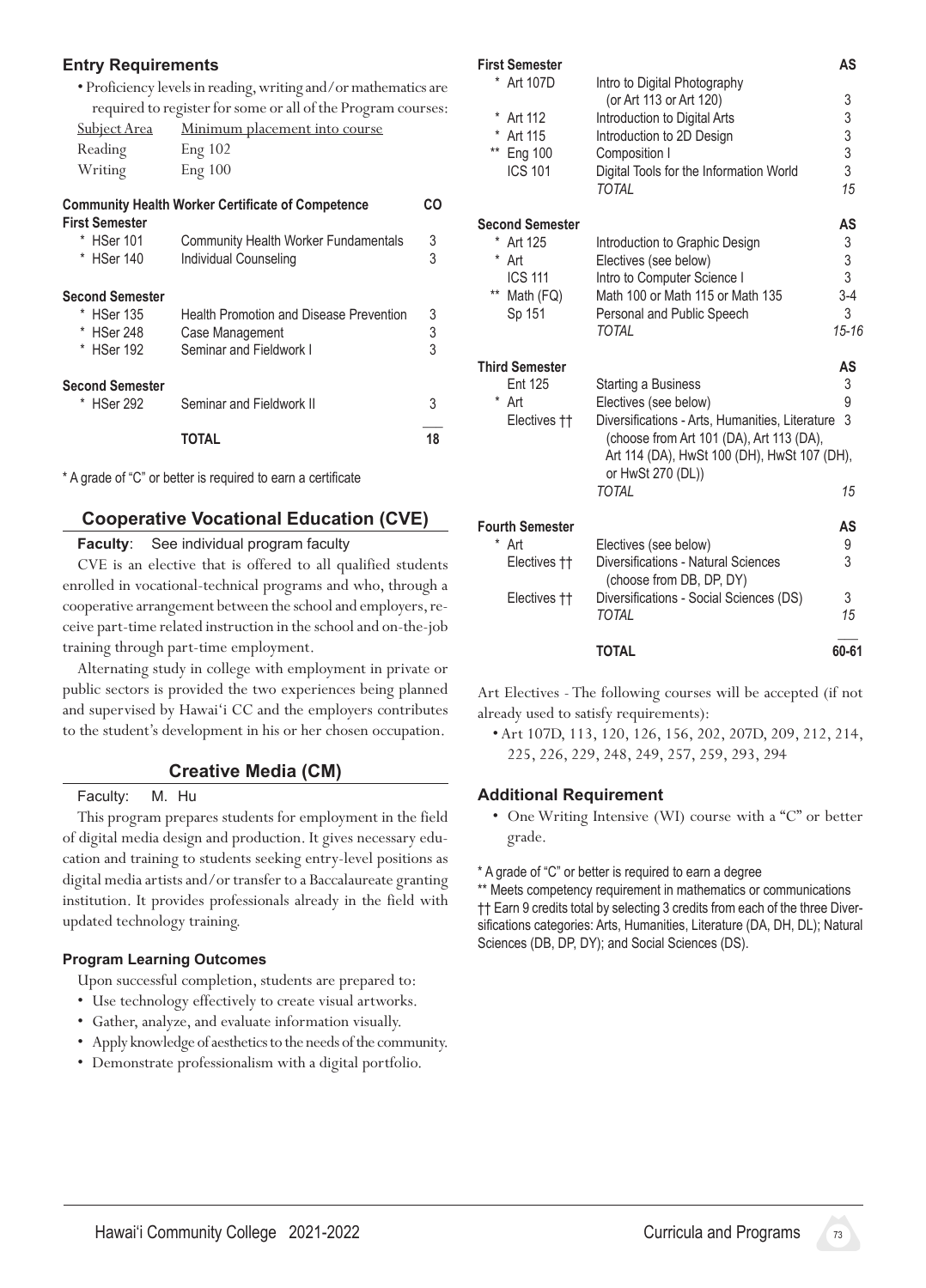# **Culinary Arts (CULN)**

**Faculty:** P. Heerlein (PAL) S. Sumiki<br>**Staff:** T. Hiro **Staff**: T. Hiro

This program is designed to provide for entry-level employment in hotels, full-service restaurants, fast food restaurants, institutions (schools, hospitals, corrections, etc.) and private clubs. Accredited by theAmerican Culinary Federation since July 2005.

#### **Program Learning Outcomes**

Upon successful completion, students are prepared to:

- • Apply appropriate ethics for purchasing and receiving in the culinary industry.
- • Demonstrate proper work attitudes and work habits.
- Demonstrate general knowledge of culinary departmental functions and their relationship.
- Demonstrate an understanding of the culinary industry business operations.
- Demonstrate entry-level proficiency in technical skills required in the culinary industry according to the American Culinary Federation.
- Choose an appropriate career path based on industry knowledge or requirements.
- Apply appropriate etiquette, appearance, and hygiene as required by industry standards.
- • Demonstrate skills necessary for acquiring a job in the culinary field.
- Integrate their knowledge of Hawai'i's culture and food into cuisine.
- Apply nutritional concerns to the creation of menus.

|       |                        | First Semester - East Hawai'i (Hilo)          |                | CA AAS |
|-------|------------------------|-----------------------------------------------|----------------|--------|
| *     | <b>Culn 111</b>        | Introduction to the Culinary Industry         | 2              | 2      |
| *     | <b>Culn 112</b>        | Sanitation and Safety                         | $\overline{2}$ | 2      |
| *     | <b>Culn 120</b>        | <b>Fundamentals of Cookery</b>                | 5              | 5      |
|       | <b>Culn 170</b>        | Food and Beverage Purchasing                  | 3              | 3      |
|       | ** QM 120H             | <b>Quantitative Methods for Culinary Arts</b> |                |        |
|       |                        | (or Math 100 or higher (not Math 120))        |                |        |
|       |                        |                                               | 3              | 3      |
|       | Elective <sup>++</sup> | <b>Cultural Environment</b>                   |                | 3      |
|       |                        | (HwSt course recommended)                     |                |        |
|       |                        | <b>TOTAL (Hilo)</b>                           | 15             | 18     |
|       |                        | Second Semester - East Hawai'i (Hilo)         |                | CA AAS |
|       | * Culn 115             | Menu Merchandising                            | 2              | 2      |
| *     | <b>Culn 131</b>        | Short Order Cookery                           | 3              | 3      |
|       | <b>Culn 140</b>        | Cold Food Pantry                              | 4              | 4      |
|       | <b>Culn 150</b>        | <b>Fundamentals of Baking</b>                 | 4              | 4      |
| $***$ | Eng                    | Eng 21 or ESL 21 or Eng 22 or                 |                |        |
|       |                        | (ESL 22G and ESL 22W) or higher               | 3              |        |
| $***$ | Eng 106                | Technical English for the Workplace           |                |        |
|       |                        |                                               |                |        |
|       |                        | (or Eng 100 or Eng 102)                       |                | 3      |

#### **Third Semester - East Hawaiʻi (Hilo) CA AAS** \* Culn 133 Bistro Cookery & Intro to Dining Svc 6 6 \* Culn 185 †† Culinary Nutrition - 3 (meets Nat. Env. requirement for A.A.S.) \* Culn 270 Food and Beverage Cost Control - 4 HosT 290 †† Hospitality Management - 3 (meets Soc. Env. requirement for A.A.S.)  *TOTAL (Hilo) 6 16* **Fourth Semester - East Hawaiʻi (Hilo) CA AAS** \* Culn 160V Dining Room Service/Stewarding 4 4 \* Culn 220 Advanced Cookery 5 5 5

| TOTAL        | 50    | - 67 |
|--------------|-------|------|
| TOTAL (Hilo) | 13 17 |      |

\* A grade of "C" or better is required to earn a certificate and/or degree \*\* Meets competency requirement in mathematics or communications †† Meets requirements in Cultural Env., Natural Env., or Social Env.

\* Culn 240 Garde Manger 4 4 4 \* Culn 252 Patisserie 1997 - 4

|                           | First Semester - West Hawai'i (Pālamanui)  |                | <b>CA AAS</b>           |
|---------------------------|--------------------------------------------|----------------|-------------------------|
| * Culn 111                | Introduction to the Culinary Industry      | 2              | 2                       |
| *<br><b>Culn 112</b>      | Sanitation and Safety                      | 2              | $\overline{\mathbf{c}}$ |
| $\ast$<br><b>Culn 120</b> | <b>Fundamentals of Cookery</b>             | 5              | 5                       |
| *<br>Culn 160V            | Dining Room Service/Stewarding             | $\overline{2}$ | $\overline{c}$          |
| *<br><b>Culn 170</b>      | Food and Beverage Purchasing               | 3              | 3                       |
| **<br><b>QM 120H</b>      | Quantitative Methods for Culinary Arts     |                |                         |
|                           | (or Math 100 or higher (not Math 120))     |                |                         |
|                           |                                            | 3              | 3                       |
|                           | TOTAL (Pālamanui)                          | 17             | 17                      |
|                           | Second Semester - West Hawai'i (Pālamanui) |                | <b>CA AAS</b>           |
| * Culn 115                | Menu Merchandising                         | 2              | $\overline{\mathbf{c}}$ |
| *<br><b>Culn 131</b>      | <b>Short Order Cookery</b>                 | 3              | 3                       |
| $\ast$<br><b>Culn 140</b> | Cold Food Pantry                           | 4              | 4                       |
| * Culn 150                | Fundamentals of Baking                     | 4              | 4                       |
| *<br>Culn 160V            | Dining Room Service/Stewarding             | $\overline{2}$ | $\overline{2}$          |
| $***$<br>Eng              | Eng 21 or ESL 21 or Eng 22 or              |                |                         |
|                           | (ESL 22G and ESL 22W) or higher            | 3              |                         |
| $***$<br>Eng 106          | Technical English for the Workplace        |                |                         |
|                           | (or Eng 100 or Eng 102)                    |                | 3                       |
|                           | TOTAL (Pālamanui)                          | 18             | 18                      |
|                           | Third Semester - West Hawai'i (Pālamanui)  |                | CA AAS                  |
| *<br><b>Culn 133</b>      | Bistro Cookery & Intro to Dining Svc       | 6              | 6                       |
|                           | Culn 185 †† Culinary Nutrition             |                | 3                       |
|                           | (meets Nat. Env. requirement for A.A.S.)   |                |                         |
| *<br><b>Culn 252</b>      | Patisserie                                 |                | 4                       |
|                           | HosT 290 †† Hospitality Management         |                | 3                       |
|                           | (meets Soc. Env. requirement for A.A.S.)   |                |                         |
|                           | TOTAL (Pālamanui)                          | 6              | 16                      |
|                           |                                            |                |                         |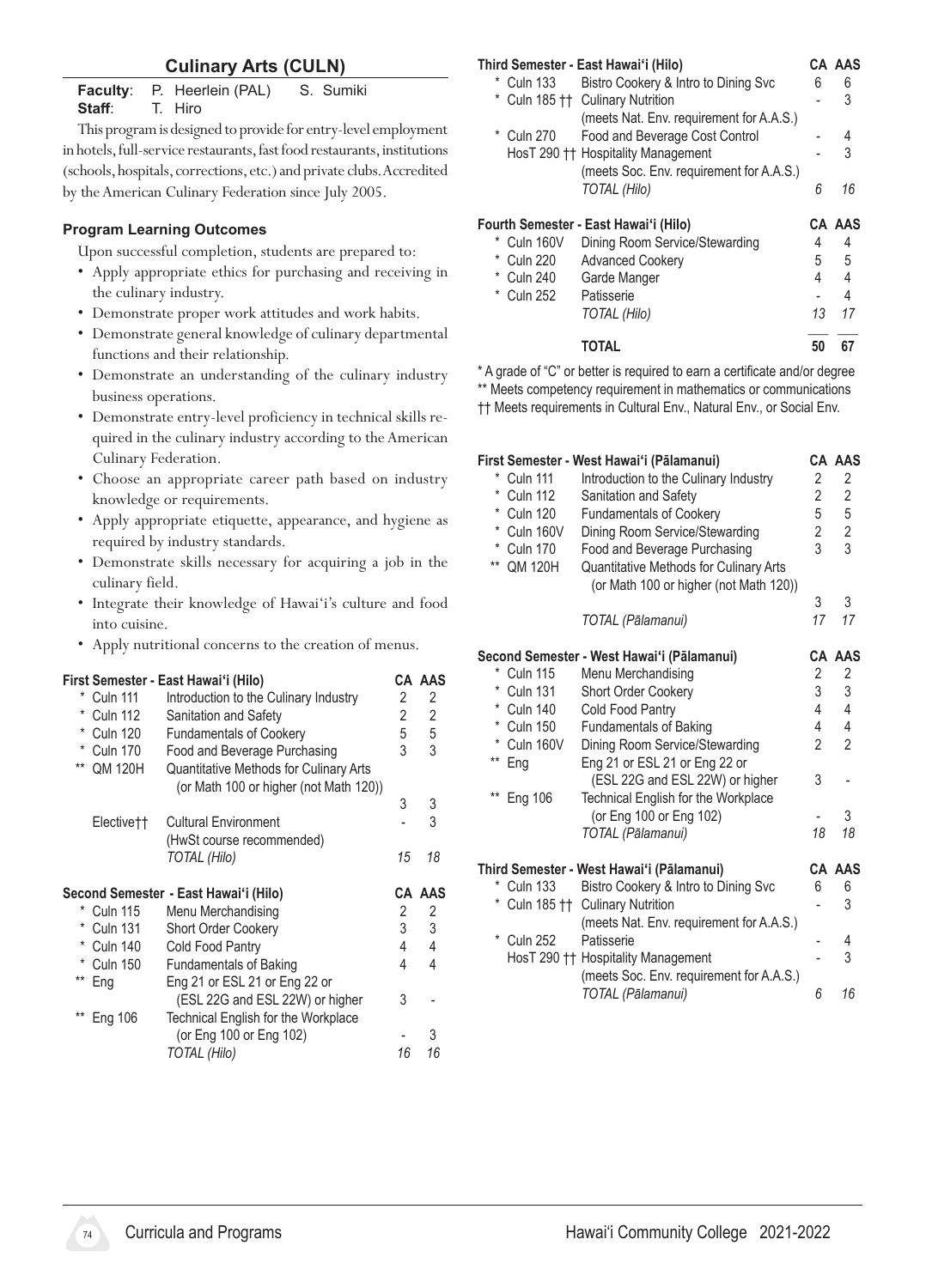|                        | Fourth Semester - West Hawai'i (Pālamanui) |    | CA AAS |
|------------------------|--------------------------------------------|----|--------|
| * Culn 220             | <b>Advanced Cookery</b>                    | 5  | 5      |
| * Culn 240             | Garde Manger                               | 4  | 4      |
| * Culn 270             | Food and Beverage Cost Control             |    | 4      |
| Elective <sup>††</sup> | <b>Cultural Environment</b>                |    | 3      |
|                        | (HwSt course recommended)                  |    |        |
|                        | TOTAL (Pālamanui)                          | 9  | 16     |
|                        | ΤΟΤΑΙ                                      | 50 |        |

\* A grade of "C" or better is required to earn a certificate and/or degree \*\* Meets competency requirement in mathematics or communications †† Meets requirements in Cultural Env., Natural Env., or Social Env.

#### **Diesel Mechanics (DISL)**

#### **Faculty**: M. Soares

This program prepares the student for employment as a skilled tradesperson who troubleshoots, maintains, and repairs various types of diesel engines, trucks, tractors, boats, and other heavy equipment.

#### **Program Learning Outcomes**

Upon successful completion, students are prepared to:

- • Function safely in a heavy equipment shop environment.
- Demonstrate ability to communicate effectively to gather and convey information.
- • Apply theory and principles for proper diagnosis, repair, and maintenance in the heavy-duty truck equipment industry.
- Practice the minimum essential mental, physical, and behavioral skills necessary to maintain professional proficiency.
- • Work collaboratively with others as well as independently.

#### **Entry Requirements**

• Possess a valid driver's license

| $***$ | <b>First Semester</b><br>DiMc 120<br><b>QM 120T</b> | Introduction to Diesel Engines<br>Quantitative Methods for Trans Tech | 12 | CA AAS<br>12 |
|-------|-----------------------------------------------------|-----------------------------------------------------------------------|----|--------------|
|       |                                                     | (or Math 100 or higher (not Math 120))                                |    | 3            |
|       | Electives ††                                        | Cultural Env., Natural Env., Social Env.                              |    | 3            |
|       |                                                     | TOTAL                                                                 | 12 | 18           |
|       | <b>Second Semester</b>                              |                                                                       |    | CA AAS       |
| *     | <b>DiMc 130</b>                                     | Introduction to Electrical Systems &                                  |    |              |
|       |                                                     | Diesel Fuel Systems                                                   | 12 | 12           |
| $***$ | Eng 102                                             | <b>College Reading Skills</b>                                         |    |              |
|       |                                                     | (or Eng 100 or Eng 106)                                               |    | 3            |
|       |                                                     | Electives †† Cultural Env., Natural Env., Social Env.                 |    | 3            |
|       |                                                     | TOTAL                                                                 | 12 | 18           |
|       | <b>Third Semester</b>                               |                                                                       |    | CA AAS       |
| *     | <b>DiMc 140</b>                                     | Introduction to Power Trains                                          | 12 | 12           |
|       | Electives ††                                        | Cultural Env., Natural Env., Social Env.                              |    | 3            |
|       |                                                     | TOTAL                                                                 | 12 | 15           |

| <b>Fourth Semester</b> |                                              | CA AAS        |
|------------------------|----------------------------------------------|---------------|
| * DiMc 150             | Intro to Heavy Duty Brakes, Steering,        |               |
|                        | Suspension, Hydraulics, & Hydrostatics 12 12 |               |
|                        | DiMc 93V CVE (optional)                      |               |
|                        | TOTAI                                        | $12 \quad 12$ |
|                        | ΤΟΤΑΙ                                        | 63            |

\* A grade of "C" or better is required to earn a certificate and/or degree \*\* Meets competency requirement in mathematics or communications †† Earn 9 credits total by selecting one 3-credit general elective course from each of the three areas: Cultural Env., Natural Env., Social Env.

# **Digital Media Arts (DMA)**

#### Faculty: M. Hu

This program prepares students for employment in the field of digital media design and production. It gives necessary education and training to students seeking entry-level positions as digital media artists and/or transfer to a Baccalaureate granting institution. It provides professionals already in the field with updated technology training.

#### **Program Learning Outcomes**

Upon successful completion, students are prepared to:

- • Use technology effectively to create visual artworks.
- • Gather, analyze, and evaluate information visually.
- Apply knowledge of aesthetics to the needs of the community.
- • Demonstrate professionalism with a digital portfolio.

#### **Digital Media Arts Certificate of Competence**

|                              | CO                                                 |
|------------------------------|----------------------------------------------------|
| Introduction to Digital Arts | 3                                                  |
|                              | 3                                                  |
| TOTAL                        | 6                                                  |
|                              | CO                                                 |
| Digital Imaging              | 3                                                  |
| Image in Motion Studio       | 3                                                  |
| TOTAL                        | 6                                                  |
|                              | CO                                                 |
| Ent 125 or Busn 158          | 3                                                  |
| Art 293 or Art 294           | 3                                                  |
|                              | 3                                                  |
| TOTAL                        | 9                                                  |
| <b>TOTAL</b>                 | 21                                                 |
|                              | Introduction to 2D Design<br>Electives (see below) |

Art Electives - The following courses will be accepted (if not already used to satisfy requirements):

 • Art 107D, 113, 120, 126, 156, 207D, 212, 214, 225, 226, 229, 248, 249, 257, 259, 293, 294

\* A grade of "C" or better is required to earn a certificate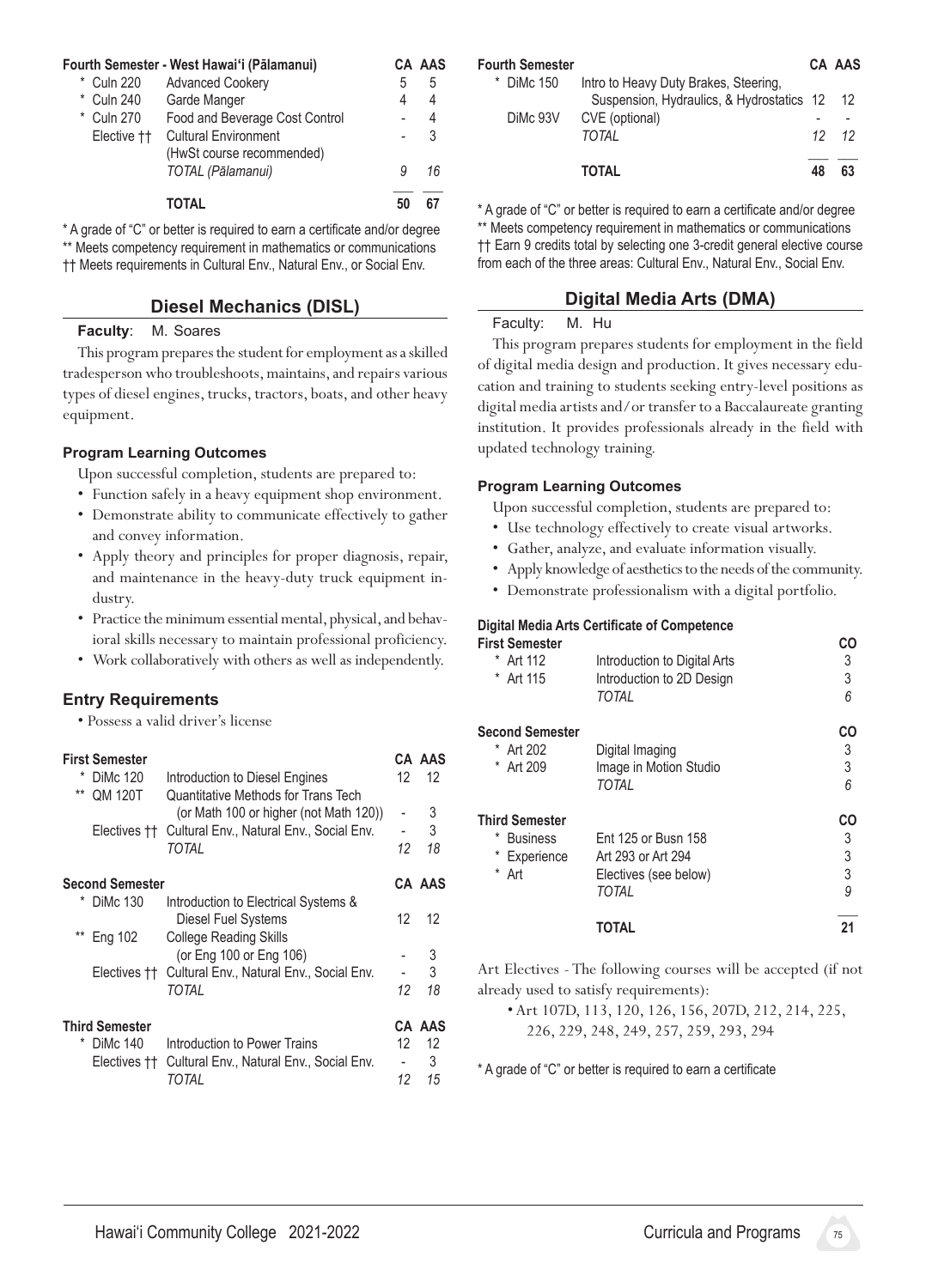# **Early Childhood Education (ECED)**

#### **Faculty:** J. Smith B. Watanabe **Children's Center Staff**: C. Babagay

This program is designed to provide attitudes, skills, and knowledge for people who work with young children and their families in a variety of early childhood programs. The Certificate of Competence (C.O.) or Certificate of Achievement (C.A.) prepares students for support roles in early childhood programs. An Associate in Science (A.S.) degree prepares students to be teachers or lead practitioners in early childhood programs.

Students taking Laboratory or Practicum courses are required to complete fingerprinting and pass the criminal history record checks.

This degree is fully articulated with the Bachelor of Arts in Social Science (with a concentration in Early Childhood Education) offered through the University of Hawai'i West O'ahu via Distance Education. Students interested in pursuing the BA degree with UH West O'ahu are encouraged to meet with an Early Childhood Education advisor their first semester.

# **Program Learning Outcomes**

Upon successful completion, students are prepared to:

- Use knowledge of child development and of individual children to create healthy, challenging learning environments, and experiences.
- Build positive relationships and guide children through supportive interactions.
- • Build respectful partnerships with children, families, colleagues, and communities.
- Observe, document, and assess children's development and learning in partnerships with families.
- Plan, implement, and assess learning experiences using appropriate content, concepts, and methods.
- • Use reflective practices to base decisions and actions on ethical and professional standards.
- Advocate for children and their families within the program.

| <b>First Semester</b> |                                           |   |   | AS |
|-----------------------|-------------------------------------------|---|---|----|
| <b>ECEd 105</b><br>*  | Intro to Early Childhood Education        | 3 | 3 | 3  |
| <b>ECEd 110</b><br>*  | Developmentally Appropriate Pract.        | 3 | 3 | 3  |
| * ECEd 131            | Early Childhood Development:              |   |   |    |
|                       | Theory into Practice                      | 3 | 3 | 3  |
| Ena                   | Eng 21 or ESL 21 or Eng 102 or higher     |   |   |    |
|                       |                                           |   | З |    |
| Eng 102               | <b>College Reading Skills</b>             |   |   | 3  |
| Electives             | Diversifications - Social Sciences (DS) - |   |   | 3  |
|                       | TOTAI                                     |   |   | 15 |
|                       |                                           |   |   |    |

|                 | Second Semester        |                                                                         | CO             | CА                  | AS     |
|-----------------|------------------------|-------------------------------------------------------------------------|----------------|---------------------|--------|
|                 | <b>ECEd 140</b>        | Guiding Young Children in Group<br>Settings                             | 3              | 3                   | 3      |
|                 | <b>ECEd 115</b>        | Health, Safety, and Nutrition for<br>the Young Child                    |                | 3                   | 3      |
|                 | <b>ECEd 263</b><br>or  | Language & Creative Exp. Curric.                                        |                |                     | 3      |
| **              | ECEd 264<br>Eng        | Inquiry and Physical Curriculum<br>Eng 22 or (ESL 22G and ESL 22W) or   |                |                     | (3)    |
| $^{\star\star}$ | <b>Eng 100</b>         | <b>Eng 100</b><br>Composition I                                         |                | 3<br>$\overline{a}$ | 3      |
|                 | Electives              | Diversifications - Arts, Humanities, Literature                         |                |                     |        |
|                 |                        | (choose from DA, DH, DL)                                                |                | Ĭ.                  | 3      |
|                 |                        | <b>TOTAL</b>                                                            | 3              | 9                   | 15     |
|                 | <b>Third Semester</b>  |                                                                         | CO             | CA                  | AS     |
|                 | * ECEd 190 †           | Early Childhood Laboratory                                              | 4              | 4                   | 4      |
|                 | <b>ECEd 245</b>        | Child, Family, and Community                                            | $\overline{a}$ | 3                   | 3      |
|                 | <b>ECEd 263</b><br>or  | Language & Creative Exp. Curric                                         |                | -                   | (3)    |
|                 | ECEd 264               | Inquiry and Physical Curriculum<br>(whichever was not taken previously) |                |                     | 3      |
| $***$           | Speech                 | Sp 51 or Sp 151                                                         | $\overline{a}$ | 3                   |        |
| $***$           | Sp 151                 | Personal and Public Speech                                              |                |                     | 3      |
| **              | Math                   | Math 82X or higher                                                      |                | $3-5$               | ÷,     |
| $***$           | Math                   | Math 100 or higher                                                      |                |                     | 3      |
|                 |                        | <b>TOTAL</b>                                                            | 4              | $13 - 15$           | 16     |
|                 | <b>Fourth Semester</b> |                                                                         | CO             | CA                  | AS     |
| $^{\star}$      | <b>ECEd 291</b>        | Early Childhood Practicum II                                            |                |                     | 4      |
|                 | Electives ††           | Diversifications - Arts, Humanities, Literature                         |                |                     |        |
|                 |                        | (choose from DA, DH, DL)                                                |                |                     | 3<br>3 |
|                 | Electives ††           | Diversifications - Natural Sciences<br>(choose from DB, DP, DY)         |                |                     |        |
|                 | Electives ††           | Diversifications - Social Sciences (DS) -                               |                |                     | 3      |
|                 | Electives              | <b>General Elective</b>                                                 |                |                     | 3      |
|                 |                        | TOTAL                                                                   |                |                     | 16     |
|                 |                        | <b>TOTAL</b>                                                            |                | 16 34-36 62         |        |
|                 |                        | <b>Educational Assistant Certificate of Competence</b>                  |                | CО                  |        |
| *               | <b>ECEd 105</b>        | Intro to Early Childhood Education                                      |                | 3                   |        |
|                 | ECEd 110               | Developmentally Appropriate Practices                                   |                | 3                   |        |
| $^{\star}$      | <b>ECEd 131</b>        | Early Childhood Development                                             |                | 3                   |        |
|                 |                        | <b>TOTAL</b>                                                            |                | 9                   |        |

\* A grade of "C" or better is required to earn a certificate and/or degree \*\* Meets competency requirement in mathematics or communications † ECEd 191 - Early Childhood Practicum I may be substituted for ECEd 190 only when ECEd 190 is not available and with instructor's consent. †† Earn 9 credits total by selecting 3 credits from each of the three Diversifications categories: Arts, Humanities, Literature (DA, DH, DL); Natural Sciences (DB, DP, DY); and Social Sciences (DS).

**The Hawai'i CC Children's Center**, located on the Manono campus, provides a setting for early childhood students to gain practical experience with young children. The Center provides early education and care for children 18 months to 5 years of age and serves children of students, faculty, and staff

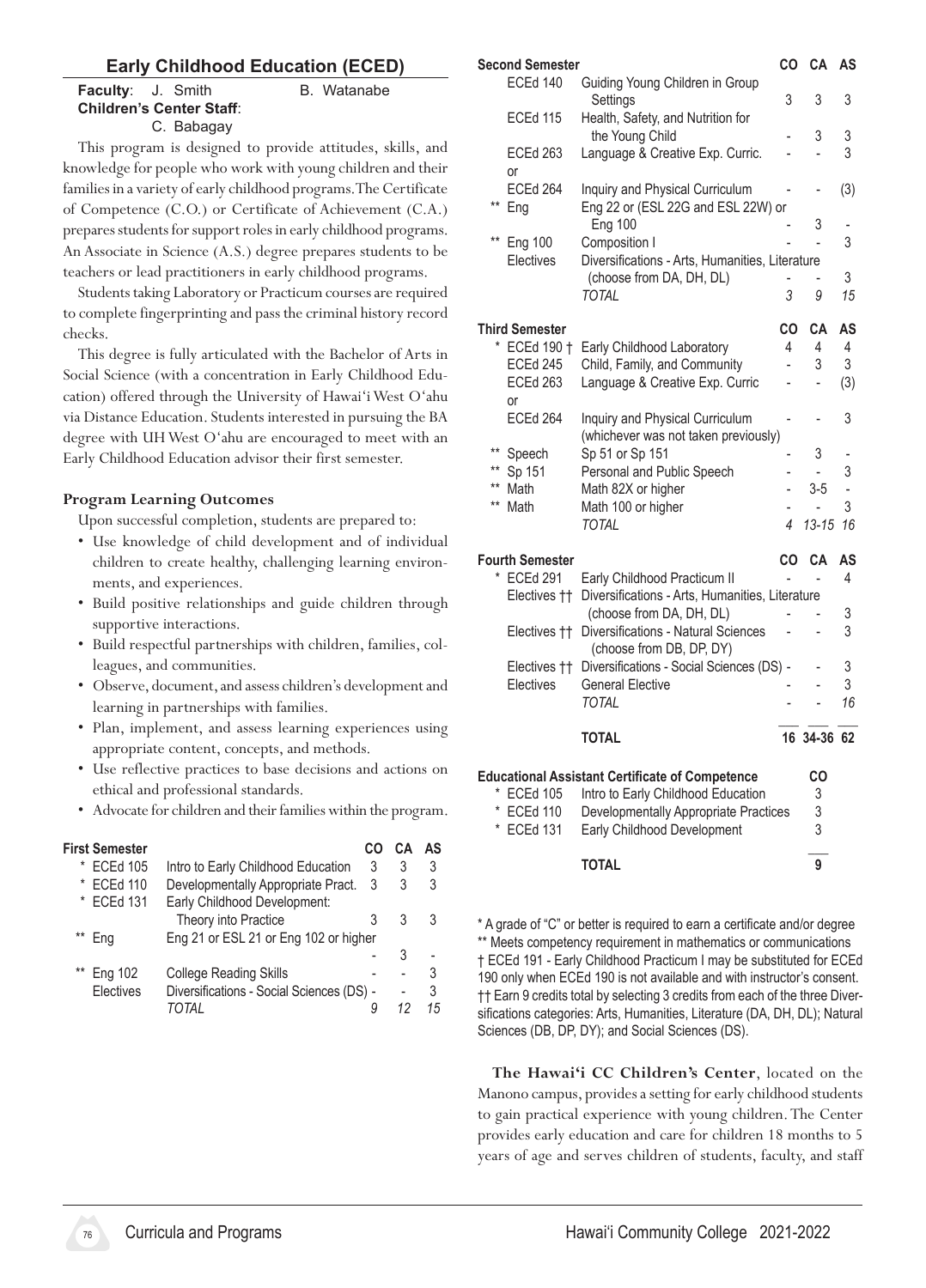from Hawai'i CC and UH Hilo. Community children are accepted on a space available basis. The Center offers a high quality developmental approach to early education with qualified staff. Early childhood students work and study in the Center, under the guidance and supervision of early childhood faculty and staff. The Center is accredited by the National Association for the Education of Young Children.

# **Electrical Installation and Maintenance Technology (EIMT)**

**Faculty:** R. Dela Cruz P. Pajo

This program prepares students for employment with electrical appliance shops, utility companies, and electrical construction, and maintenance companies. Learning will center on planning, designing, constructing, installing, and maintaining electrical wiring and equipment.

#### **Program Learning Outcomes**

Upon successful completion, students are prepared to:

- • Accurately demonstrate entry-level skills in residential, commercial, and industrial electrical installation and maintenance.
- Practice safety on the job and recognize potential hazards.
- • Interpret and comply with the National Electrical Code NFPA 70 book and local codes.
- • Read and interpret all sections of blueprints and draft electrical circuits.
- • Integrate carpentry, masonry, plumbing, and HVACR systems with electrical installation and maintenance.
- Produce take-off lists, perform layout, and install new materials for existing and new projects.
- Think critically, do research, calculate minimum requirements, and solve problems.
- • Demonstrate the qualities of an apprentice electrician: positive attitude and behavior, discipline, promptness and attendance, ability to work alone or with others, with cultural awareness, and good communication skills.

#### **Entry Requirements**

• Proficiency levels in reading, writing and/or mathematics are required to register for some or all of the Program courses: Subject Area Minimum placement into course

Reading Eng 21 or ESL 21

| <b>First Semester</b>    |                                        |    | <b>CA AAS</b> |
|--------------------------|----------------------------------------|----|---------------|
| EIMT <sub>20</sub><br>*  | <b>Interior Wiring</b>                 | 12 | 12            |
| $***$<br><b>Etro 120</b> | <b>Fundamentals of Electronics I</b>   | 5  | 5             |
|                          | <b>TOTAL</b>                           | 17 | 17            |
| <b>Second Semester</b>   |                                        |    | CA AAS        |
| EIMT 22<br>*             | <b>Electricity Theory and Practice</b> | 12 | 12            |
| Blpr 22B                 | <b>Blueprint Reading and Drafting</b>  | 3  | 3             |
| $***$<br>Eng             | Eng 21 or ESL 21 or Eng 22 or          |    |               |
|                          | (ESL 22G and ESL 22W) or higher        | 3  |               |
| <b>Eng 102</b>           | <b>College Reading Skills</b>          |    | 3             |
|                          | TOTAI                                  | 18 | 18            |
|                          |                                        |    |               |

| <b>Third Semester</b>   |                                           |    | CA AAS |
|-------------------------|-------------------------------------------|----|--------|
| EIMT <sub>41</sub><br>* | <b>Commercial Wiring</b>                  | 12 | 12     |
| Elective ††             | Natural Environment (numbered 100 or      |    |        |
|                         | above, Phys recommended)                  |    | 3      |
| Blpr 30C                | <b>Blueprint Reading for Electricians</b> | 3  | 3      |
|                         | TOTAL                                     | 15 | 18     |
|                         |                                           |    |        |
| <b>Fourth Semester</b>  |                                           |    | CA AAS |
| EIMT 43<br>*            | <b>Industrial Wiring</b>                  | 12 | 12     |
| Elective ††             | <b>Cultural Environment</b>               |    | 3      |
| Elective ††             | Social Environment                        |    | 3      |
|                         | TOTAI                                     | 12 | 18     |

\* A grade of "C" or better is required to earn a certificate and/or degree \*\* Meets competency requirement in mathematics or communications †† Earn 9 credits total by selecting one 3-credit general elective course from each of the three areas: Cultural Env., Natural Env., Social Env.

#### **Electronics Technology (ET)**

#### **Faculty**: B. Michels

This program prepares students for employment in telecommunications, medical electronics, computers, and consumer electronics. The electronic technician fabricates, installs, maintains, and repairs electronic equipment.

Students applying to the electronics program should have two years of high school math including geometry or algebra, and two years of high school science including chemistry or physics.

#### **Program Learning Outcomes**

Upon successful completion, students are prepared to:

- • Specify, design, build, install, program, operate, troubleshoot, analyze, and modify electronics systems, automated test, and manufacturing control systems.
- Specify, install, program, operate, troubleshoot, and modify computer systems.
- • Have effective written, interpersonal, presentation, and team building skills.
- • Have the necessary leadership and management skills to effectively complete a project.
- • Have a well-developed sense of work ethics and personal discipline to succeed in their chosen profession.
- • Have attitudes, abilities, and skills required to adapt to rapidly changing technologies and a desire for life-long learning.

#### **Entry Requirements**

• Proficiency levels in reading, writing and/or mathematics are required to register for some or all of the Program courses:

| Subject Area | Minimum placement into course |
|--------------|-------------------------------|
| Reading      | $Eng 21$ or $ESL 21$          |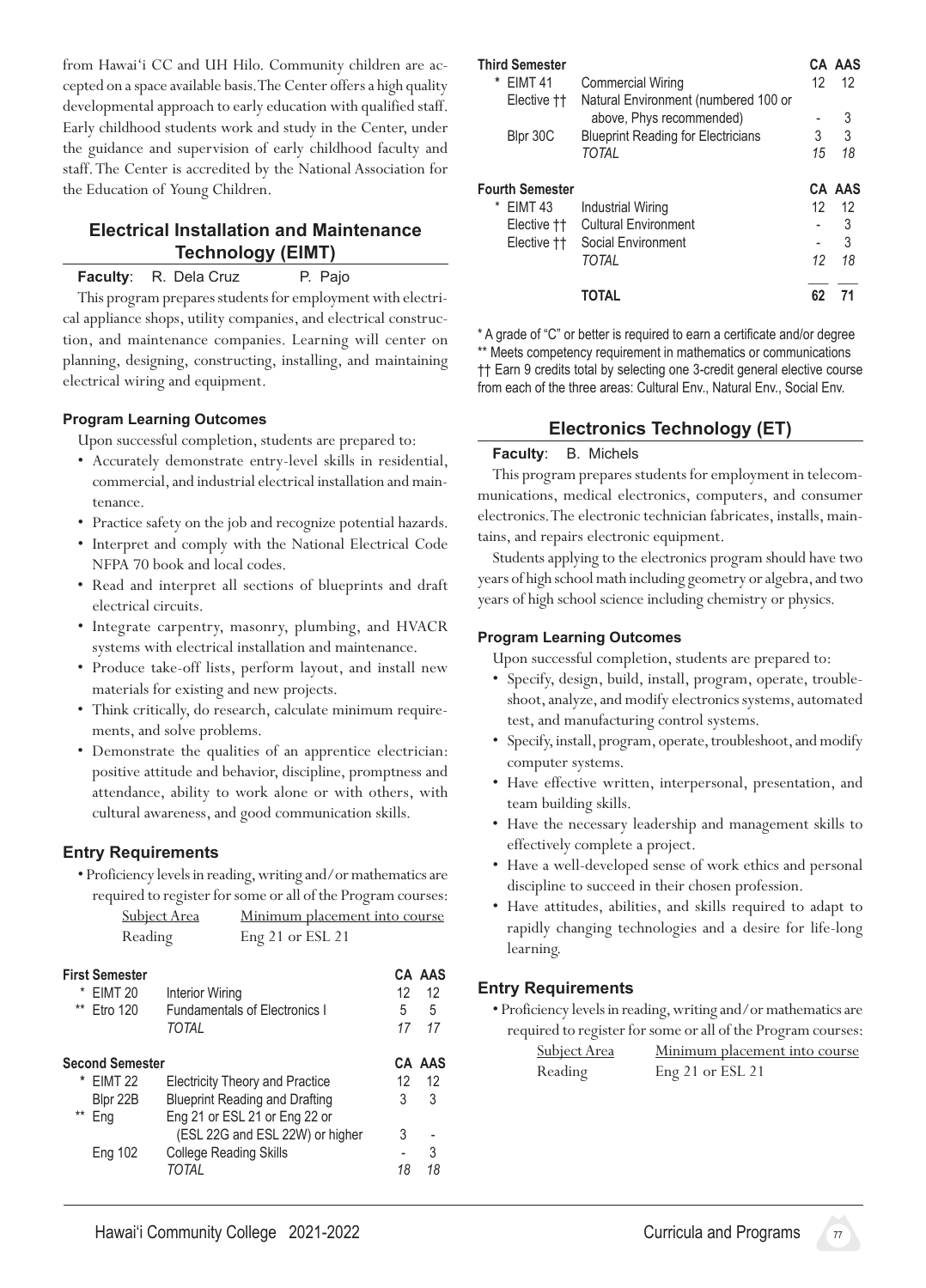| <b>First Semester</b>                          |                                                                   |                          | CA AAS  |
|------------------------------------------------|-------------------------------------------------------------------|--------------------------|---------|
| $*$ /**<br><b>Etro 120</b>                     | <b>Fundamentals of Electronics I</b>                              | 5                        | 5       |
| $^{\star}$<br>Etro 120L                        | <b>Fundamentals of Electronics I Lab</b>                          | 2                        | 2       |
| * Etro 140                                     | Network Fundamentals                                              | 3                        | 3       |
| * Etro 143                                     | <b>Digital Electronics</b>                                        | 5                        | 5       |
| * Etro 143L                                    | Digital Electronics Lab                                           | $\overline{2}$           | 2       |
|                                                | TOTAL                                                             | 17                       | 17      |
| <b>Second Semester</b>                         |                                                                   |                          | CA AAS  |
| * Etro 121                                     | Process Controls & Electronics Fabrication 3                      |                          | 3       |
| $^{\star}$<br>Etro 121L                        | Process Controls & Electronics<br><b>Fabrication Lab</b>          |                          | 2       |
| *<br>Etro 122                                  | <b>Fundamentals of Electronics II</b>                             | 5                        | 5       |
| * Etro 122L                                    | <b>Fundamentals of Electronics II Lab</b>                         | 2                        | 2       |
| * Etro 240B                                    | Routing Protocols and Concepts                                    | 3                        | 3       |
| ** Eng                                         | Eng 21 or ESL 21 or Eng 22 or                                     |                          |         |
|                                                | (ESL 22G and ESL 22W) or higher                                   | 3                        |         |
|                                                | TOTAL                                                             | 16                       | 15      |
| <b>Third Semester</b>                          |                                                                   |                          | CA AAS  |
| * Etro 257                                     | <b>RF Communications</b>                                          | 2                        | 2       |
| *<br><b>Etro 280</b>                           | Microprocessors in Micro Controllers PLC                          | 3                        | 3       |
| * Etro 240C                                    | <b>LAN Switching and Wireless</b>                                 | 3                        | 3       |
| ** Eng 100                                     | Composition I                                                     | $\overline{a}$           | 3       |
| Elective ††                                    | <b>Natural Environment</b>                                        | $\overline{\phantom{0}}$ | 3       |
|                                                | TOTAL                                                             | 8                        | 14      |
|                                                |                                                                   |                          |         |
|                                                |                                                                   |                          |         |
| <b>Fourth Semester</b>                         |                                                                   |                          | CA AAS  |
| Etro 241                                       | Accessing the WAN                                                 | 3                        | 3       |
| * Etro 266                                     | Introduction to Fiber Optics                                      | 3                        | 3       |
| * Etro 287                                     | Programmable Logic Controllers                                    | 3<br>1                   | 3<br>1  |
| * Etro 287L                                    | Programmable Logic Controllers Lab<br><b>Cultural Environment</b> | ÷,                       | 3       |
| Elective ††                                    | Social Environment                                                | $\overline{\phantom{0}}$ | 3       |
| Elective ††                                    | <b>TOTAL</b>                                                      | 10                       | 16      |
|                                                | TOTAL                                                             | 51                       | 62      |
|                                                |                                                                   |                          |         |
|                                                | <b>Network Technology Certificate of Competence</b>               |                          |         |
| <b>First Semester</b>                          |                                                                   |                          | CO      |
| Etro 140 or CENT 140                           | <b>Network Fundamentals</b>                                       |                          | 3       |
| <b>Second Semester</b>                         |                                                                   |                          | CO      |
| Etro 240B or CENT 240B                         | Routing Protocols and Concepts                                    |                          | 3       |
| <b>Third Semester</b>                          |                                                                   |                          |         |
| Etro 240C or CENT 240C                         | <b>LAN Switching and Wireless</b>                                 |                          | CO<br>3 |
|                                                |                                                                   |                          |         |
| <b>Fourth Semester</b><br>Etro 241 or CENT 241 |                                                                   |                          | CO<br>3 |
|                                                | Accessing the WAN<br><b>TOTAL</b>                                 |                          | 12      |

\* A grade of "C" or better is required to earn a certificate and/or degree \*\* Meets competency requirement in mathematics or communications †† Earn 9 credits total by selecting one 3-credit general elective course from each of the three areas: Cultural Env., Natural Env., Social Env.

# **Environmental Studies Academic Subject Certificate (ASC-ENVS)**

#### **Faculty**: P. Scheffler

The Environmental Studies Academic Subject Certificate, within the Liberal Arts degree, will provide a focus on issues concerning our environment. Some issues are unique to Hawai'i while some are global.

In order to allow students to study environmental issues from many different angles, the curriculum of this certificate is based on an interdisciplinary approach to Environmental Studies and includes courses from Humanities, Natural Sciences, and Social Sciences.

### **Residency and Transfer credit:**

Credits may transfer from another college for courses equivalent to the ones listed in the curriculum.

### **Requirements**

- 1.**Credits Required:** A minimum of 16 credits is required to receive the ASC-ENVS.
- 2. Earn a "C" or better in each course.

#### **Core Requirements (7 credits)**

- Biol 124 and 124L
- Choose 1:Ag 190V, Sci 190V, SSci 250

### **Subject Areas (9 credits)**

Plus one (1) course from each of the areas below:

- *Life Sciences (3 credits)*
	- BioC 141
	- Biol 101, 156, 171
	- Bot 101, 130
	- Zool 101

#### *Physical Sciences (3 credits)*

- Chem 100, 151
- Geog 101
- Ocn 201, 205

#### *Social Sciences (3 credits)*

- Econ 120
- Geog 102, 122
- PolS 110
- Soc 100, 218
- SSci 111, 150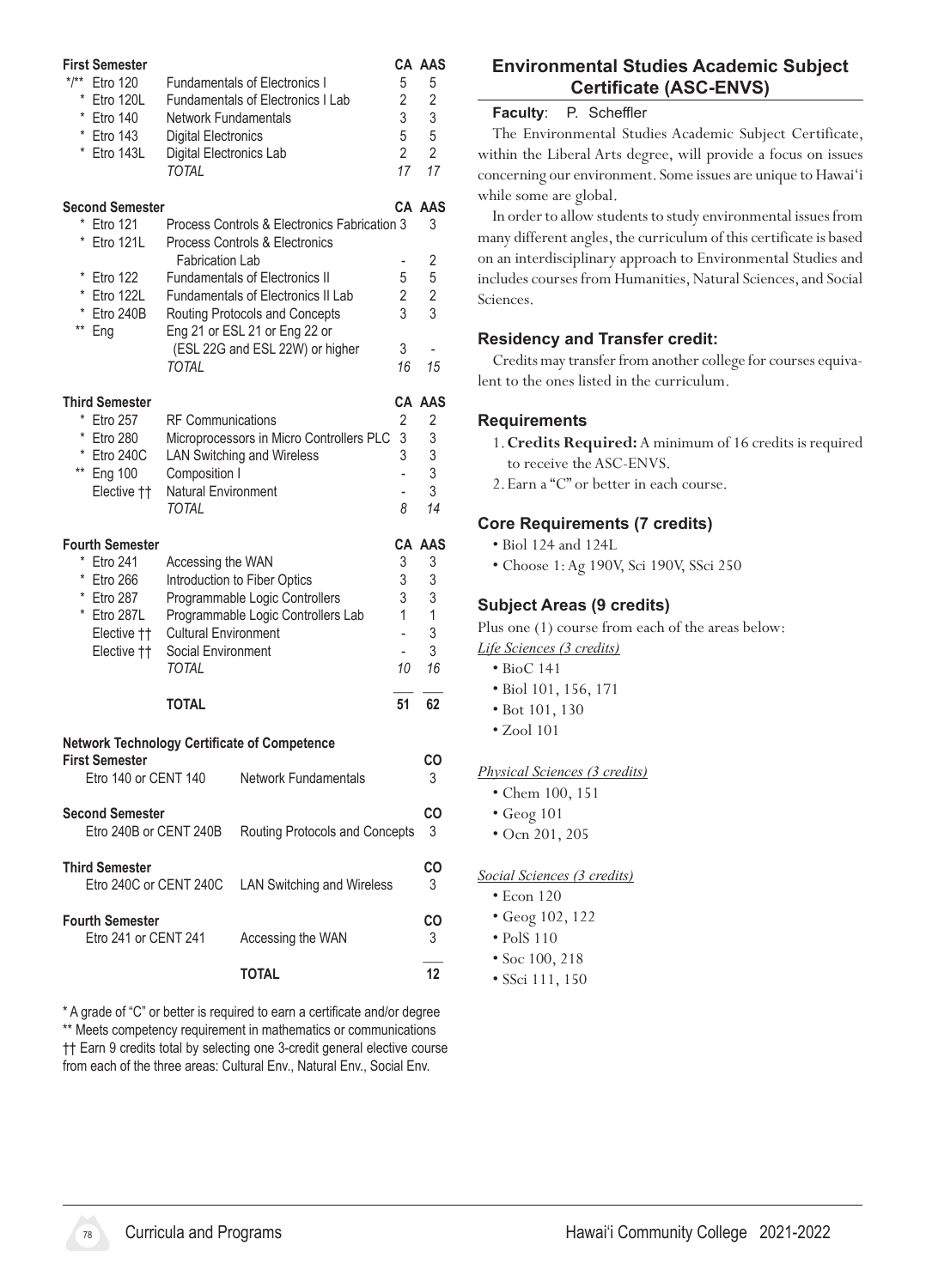#### **Fire Science (FS)**

#### **Faculty:** J. Minassian

The Fire Science Program prepares individuals with the academic knowledge for entry employment in the Fire Service field as well as meeting the needs of in-service professionals.

Upon completion of this program, students will have the knowledge to prepare for a career with federal, state and local fire and emergency service agencies, with an emphasis on Structural Fire Fighting, Wildland Fire Suppression, Hazardous Materials Incidents, Fire Prevention and Investigation, Emergency Medical Technician, Fire Management and Administration, and the Incident Command System.

After earning the Associate in Science (A.S.) Degree, students have the opportunity to pursue a Bachelor's Degree in Fire Administration from Colorado State University (CSU) through distance learning. See Program Faculty for a list of courses that will transfer to CSU.

Health and physical requirements vary with different employers in the Fire Service field, so prospective students should seek advice before enrolling.

#### **Program Learning Outcomes**

Upon successful completion, students are prepared to:

- Meet the minimum academic training requirements of the National Fire Protection Association's (NFPA) Standard 1001, Standard for Fire Fighter Professional Qualifications (Fire Fighter I).
- • Perform as fully qualified wildland firefighters (FFT2) in accordance with National Wildfire Coordinating Group PMS 310-1 standards.
- Utilize the Incident Command System to manage a wide variety of planned and un-planned incidents.
- • Demonstrate knowledge of modern fire service strategies, tactics, and management for both structural and wildland fire incidents.
- Meet the requirements for National Fire Protection Association's (NFPA) 472, Standard for Professional Competence of Responders to Hazardous Materials Incidents for the Awareness and Operational Levels.
- • Apply the principles of interpersonal communication, cooperative teamwork, supervision, and management for leadership in the fire service.
- Apply the theoretical principles of the chemistry of fire and hydraulics to solve water supply problems.
- • Take the National Registry Examination for certification as an Emergency Medical Technician.

#### **First Semester CA AS**

|                 |                                       |    | . |
|-----------------|---------------------------------------|----|---|
| <b>Fire 101</b> | <b>Essentials of Fire Suppression</b> |    | 3 |
| Fire 101L       | Essentials of Fire Suppression Lab    |    |   |
| <b>Fire 151</b> | Introduction to Wildland Fire Control | 3  | 3 |
| <b>Fire 156</b> | <b>Incident Command System</b>        | 3  | 3 |
| <b>Biol 100</b> | Human Biology                         |    | 3 |
| Biol 100L       | Human Biology Laboratory              |    |   |
|                 | TOTAL                                 | 11 |   |
|                 |                                       |    |   |

| <b>Second Semester</b>   |                                               | CА                       | AS             |
|--------------------------|-----------------------------------------------|--------------------------|----------------|
| <b>Fire 153</b>          | <b>Advanced Wildland Firefighting</b>         | 3                        | 3              |
| <b>Fire 157</b>          | Intermediate Wildland Fire Behavior           | 3                        | 3              |
| $***$<br>English         | Eng 100 or Eng 215                            |                          | 3              |
| <b>Hith 125</b>          | Survey of Medical Terminology                 |                          | 1              |
| $***$<br>Math            | Math 100 or higher                            | -                        | 3              |
|                          | <b>TOTAL</b>                                  | 6                        | 13             |
| <b>Third Semester</b>    |                                               | CА                       | AS             |
| <b>Fire 202</b>          | <b>Fire Hydraulics</b>                        | 3                        | 3              |
| <b>Fire 212</b>          | <b>Firefighting Strategies and Tactics</b>    | 3                        | 3              |
| <b>Fire 215</b>          | Wildland/Urban Interface Operations           | 3                        | 3              |
| Phyl 141 ††              | Human Anatomy and Physiology I (DB)           |                          | 3              |
| Phyl 141L                | Human Anatomy and Physiology I Lab            | $\overline{\phantom{0}}$ | $\overline{1}$ |
| Electives ††             | Diversifications - Social Sciences (DS)       |                          | 3              |
|                          | TOTAL                                         | 9                        | 16             |
| <b>Fourth Semester</b>   |                                               | CA                       | AS             |
| <b>Fire 207</b>          | Hazardous Material Awareness/Operation        | 3                        | 3              |
| <b>Fire 210</b>          | Fire Administration                           | 3                        | 3              |
| <b>Fire 217</b>          | <b>Firefighter Life Safety</b>                | 3                        | 3              |
| <b>Computer Literacy</b> |                                               |                          |                |
|                          | ICS 100 or ICS 101                            |                          | 3              |
| Sp 251 ††                | Principles of Effective Public Speaking (DA)- |                          | 3              |
|                          | TOTAL                                         | 9                        | 15             |
| <b>Fifth Semester</b>    |                                               | CA                       | AS             |
| <b>Fire 250</b>          | <b>Emergency Medical Technician</b>           |                          | 10.5           |
| <b>Fire 251</b>          | <b>Emergency Medical Technician Practicum</b> |                          | 1.6            |
|                          | <b>TOTAL</b>                                  |                          | 12.1           |
|                          | <b>TOTAL</b>                                  | 34                       | 70.1           |

\*\* Meets competency requirement in mathematics or communications †† Earn 9 credits total by selecting 3 credits from each of the three Diversifications categories: Arts, Humanities, Literature (DA, DH, DL); Natural Sciences (DB, DP, DY); and Social Sciences (DS).

#### **Global Studies Academic Subject Certificate (ASC-LBRT-GLS)**

#### **Faculty**: P. Scheffler

The interdisciplinary Global Studies Academic Subject Certificate is designed to integrate student learning across disciplines and programs and foster connections between disciplinary learning, world languages, and study abroad experiences. This certificate will provide students with the opportunity to gain awareness of and sensitivity to other cultures' norms, practices and actions while at the same time recognizing the unique attributes of one's own culture. It will teach them to speak and write in another language while recognizing and respecting the importance of language diversity (all languages) in global communication. It will also help them to recognize self as a part of global culture by demonstrating awareness of the interdependence of global systems: by understanding how the U.S. may be perceived world-wide; by solving problems with multiple perspectives and variables; and by making globally responsible decisions.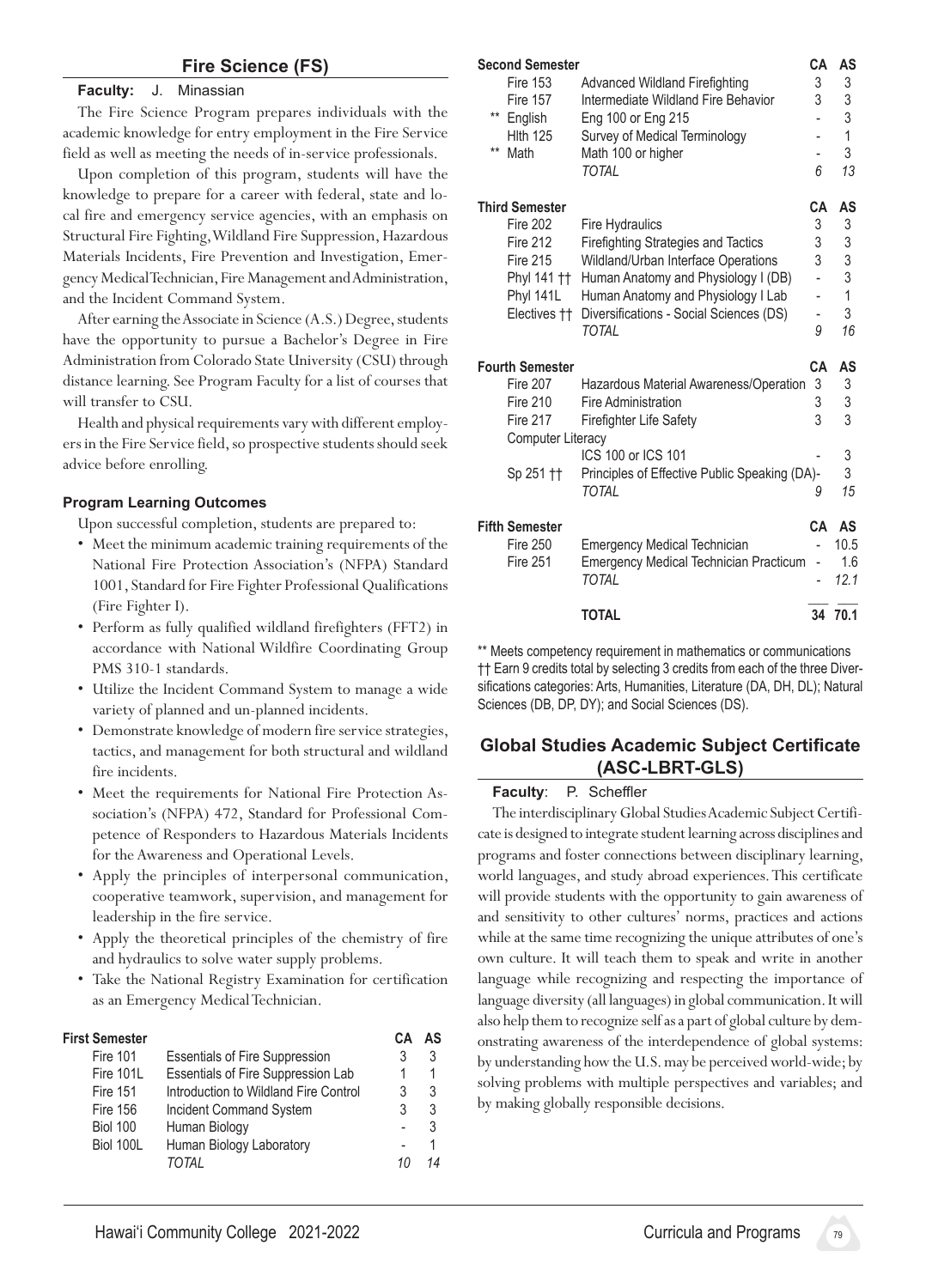### **Requirements**

- 1.**Credits Required:** A total of 16 credits is required to receive the ASC-GS:
	- A minimum of 4 creditsWorld Language study
	- A minimum of 3 credits of Study Abroad
	- A minimum of 3 credits Internationalized Courses
	- Remaining credits from any courses listed in the above categories.
- 2. Earn a "C" or better in each course.

# **World Language (4 credits)**

- Haw 101, 102, 201, 202
- Jpns 101, 102

# **Study Abroad (3 credits)**

- Art 269C † Study Abroad Japan
- Geog 292V Special Topics: Study Abroad
- Sci 292V Special Topics: Study Abroad

# **Internationalized Courses (3 credits)**

- AJ 180, 181, 182, 280
- Anth 121, 150, 200, 235
- Art 159, 227, 269C †
- Asan 120, 121, 122
- Biol 124
- Bot 105, 105L
- Econ 120, 130, 131
- Eng 255, 257A, 257E
- Geog 102
- Hist 120, 151, 152, 153, 154, 241, 242, 288
- HSer 141
- HwSt 100, 107
- Ling 102
- Mkt 185
- Phil 102, 213
- Phys 105
- PolS 110
- Rel 150
- SSci 111
- Soc 290
- Sp 233
- Univ 101
- •WS 151

†These courses appear in multiple areas but count only once for graduation requirements.

# **Hawai'i Life Styles Academic Subject Certificate (ASC-HWST-HLS)**

The Hawai'i Life Styles ASC provides an engaging foundation for students interested in exploring and experiencing Hawaiian cultural traditions. Learners may specialize in the Subject Certificate while fulfilling the program requirements for any major at Hawai'i CC.

#### **General Information**

Students seeking the ASC-HWST-HLS must receive a grade of "C" or better in all courses.The listed requirements are subject to change. For the latest information, please visit the website, www.hawaii.hawaii.edu/hawaii-life-styles or contact the main HLS office at (808) 934-2600. Students may also contact an advisor:

#### Hilo

| Taupōuri Tangarō | taupouri@hawaii.edu | 934-2575 |
|------------------|---------------------|----------|
| No'el Tagab-Cruz | tagab@hawaii.edu    | 934-2616 |
| Pele Kaio        | pelekaio@hawaii.edu | 934-2606 |
| Ku'ulei Kanahele | tracyk@hawaii.edu   | 934-2605 |
| Ākea Kiyuna      | akiyuna@hawaii.edu  | 934-2609 |
|                  |                     |          |
| Pālamanui        |                     |          |
| E. Kalani Flores | ekflores@hawaii.edu | 969-8875 |

# Y. Ka'ea Lyons ykalapai@hawaii.edu 969-8800

#### **Requirements**

- 1.**Credits Required:** A minimum of 12 credits is required to receive the ASC-HWST-HLS.
- 2.A minimum of 6 credits must be completed at Hawai'i CC.
- 3.**Minimum GPA Required:** A minimum cumulative GPA of 2.0 is required.

# **Language Requirements (4 cr)**

Choose 1:

 • Haw 101, 102, 201, 202

#### **Core Requirements (8 credits)**

*Required (3 credits)*

 • HwSt 100

#### *Electives (5 credits required)*

 • Any other Haw and/or HwSt courses not already taken

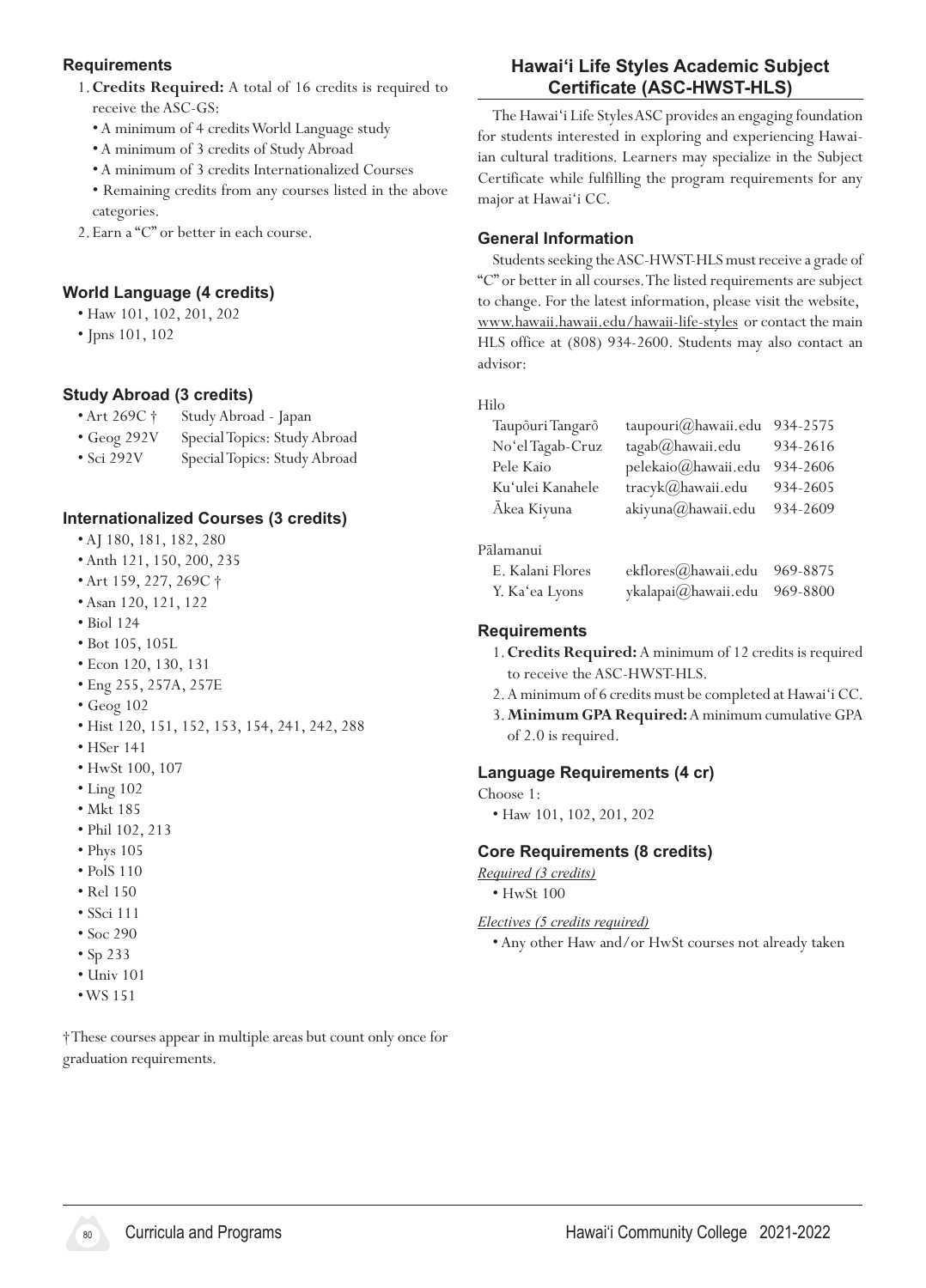# **Hawaiian Studies (AA-HWST) Associate in Arts Degree**

|        | <b>Faculty:</b> E. Flores (PAL)<br>K. Kanahele | P. Kaio<br>A. Kiyuna |
|--------|------------------------------------------------|----------------------|
|        | Y. Lyons (PAL)                                 | N. Tagab-Cruz        |
| Staff: | T. Tangarō<br>M. Burnett                       | T. Naea              |

A two-year Baccalaureate direct transfer Associate in Arts degree consisting of 62 semester credits at the 100 and 200 levels. The Associate in Arts in Hawaiian Studies is designed for students who are preparing to transfer to a four-year college or university and who have an interest in achieving a qualification that would be beneficial in the workforce or other areas of study where a foundational knowledge of the Native Hawaiian host culture can complement their worldview.

### **General Information**

Students interested in transferring to or enrolling in the AA-HWST program are encouraged to meet with a Counselor. Please call the Counseling Office at (808) 934-2720.

For the latest information please visit the website www.hawaii.hawaii.edu/hawaiian-studies

#### **Program Learning Outcomes**

Upon successful completion, students are prepared to:

- Describe aboriginal Hawaiian linguistic, cultural, historical, and political concepts.
- • Apply aboriginal Hawaiian concepts, knowledge, and methods to the areas of science, humanities, arts, and social sciences, in academics and in other professional endeavors.
- • Engage, articulate, and analyze topics relevant to the aboriginal Hawaiian community using college-level research and writing methods.

To earn the Associate in Arts in Hawaiian Studies Degree from Hawai'i CC, a student must meet the following requirements:

1. Credits Required: A total of 62 credits earned at or transferred to Hawai'i CC in 100-200 level courses

2.A minimum of 12 credits must be completed at Hawai'i CC

- 3. Minimum GPA Required:A minimum cumulative GPA of 2.0 is required for graduation
- 4. CR/NC option may be used to satisfy area and general elective requirements (Policy Haw 5.503)

# **Foundations (12 credits)**

*Written Communication (FW) (3 credits):*

- Eng 100 (Writing)
- *Quantitative Reasoning (FQ) (3 credits)*:

 • Math 100

*Global & Multicultural Perspectives (FG) (6 credits) in 2 different groups:*

- Group A Prehistory to 1500: Hist 151
- Group B 1500 to ModernTimes: Hist 152
- Group C Prehistory to ModernTimes:(none at this time)

# **Hawaiʻi CC Required Courses (6 credits)**

*College Reading Skills:*

 • Eng 102 (Reading)

- *Communication Skills*:
	- Sp 151

#### **Graduation Requirements**

#### *Writing Intensive:*

 • OneWI course with a "C" or better grade

#### **Hawaiian Language and Hawaiian Studies Requirements (12 credits)**

*Hawaiian Language* (8 credits):

• Haw 101, 102

- *Hawaiian Studies* (4 credits):
	- HwSt 103, 107

#### **Specializations (13 credits)**

Choose one group

- •Hula (13 credits): HwSt 130, 131, 260; plus 4 additional credits of Haw and/or HwSt courses (at least 3 credits must be at the 200-level)
- •Kapuahi Foundations(13 credits):HwSt 260;plus 10 additional credits of Haw and/or HwSt courses (at least 3 credits must be at the 200-level)

# **Diversifications (19 credits)**

*Diversifications - Arts, Humanities, Literature***:** Six (6) credits required in 2 different areas (DH and DL required):

Diversification - Humanities (DH):

• HwSt 100

Diversification - Literature (DL):

 • HwSt 270

*Diversifications - Natural Sciences***:** Seven (7) credits: three (3) credits from Biological Sciences; and (3) credits from Physical Sciences; and one (1) credit any Natural Science Lab:

Diversification - Biological Sciences (DB):

- Biol 100, 101, 124, 156, 171, 172
- Bot 101, 130
- Geog 170
- Micr 130
- Phyl 141
- Zool 101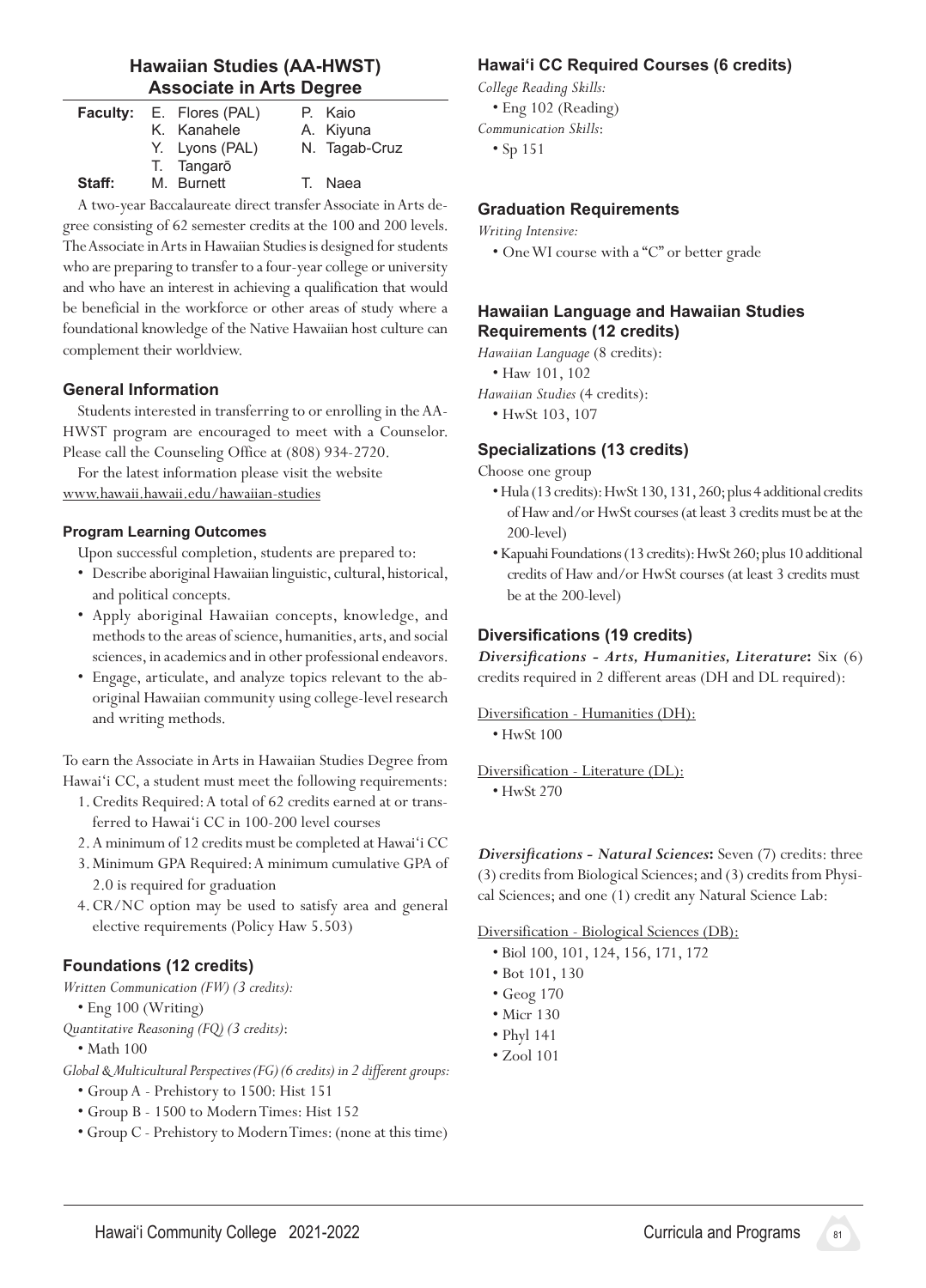#### Diversification - Physical Sciences (DP):

- Astr 110
- BioC 141
- Chem 100, 161
- Erth 101
- Geog 101
- Phys 105

#### Diversification - Natural Science Lab (DY):

- Biol 100L, 101L, 124L, 156L, 171L, 172L
- Bot 101L, 105L
- Chem 100L, 161L
- Erth 101L
- Micr 140L
- Phyl 141L, 142L
- Zool 101L

*Diversifications - Social Sciences***:** Six (6) credits required in 2 different alphas:

Diversification - Social Sciences (DS):

- Anth 150, 200
- Bot 105
- ECEd 131
- Econ 130, 131
- Geog 122
- HDFS 230
- HSer 110
- Psy 100, 170, 275
- Soc 100, 218
- SSci 111, 150
- •WS 151

 NOTE: Students may not use Independent/Directed Studies courses (marked 199 or 299) to meet area requirements unless prior permission is given by the advisor and the Vice Chancellor for Academic Affairs.

Additionally, courses numbered 99 or below are not applicable toward an Associate in Arts degree.

# **Hospitality and Tourism (HOST)**

The Hospitality and Tourism program is designed to provide job training for entry-level and first line supervisory level positions in the hospitality/visitor industry. Offering educational training in the field of hospitality/visitor industry will ensure a skilled pool of workers is continuously available to meet the industry's employment demand on the Island of Hawai'i. Additionally, making a career path possible to local workers strengthens the human assets of our community. The program was established to:

- • Meet the growing needs of the hotels and related hospitality/visitor organizations by training existing and future employees in basic skills needed to obtain entry-level and supervisory positions.
- Provide job upgrading skills necessary for career advancement in the hospitality/visitor industry.
- • Develop skills in verbal and written communication.
- • Develop skills in distance learning that will promote lifelong learning.

#### **Program Learning Outcomes**

- Effectively and purposely use verbal and nonverbal language about Hospitality and Tourism topics with confidence, and appropriate to the audience.
- Use critical thinking skills to effectively synthesize and evaluate information from assigned readings and articles through written memos, reports, reflective notes, and essay exams.
- Conduct presentation projects that include Internet research and visual media.
- • Interact with others through team-building speeches and visual-oral presentations, which are designed to promote teamwork solutions and teach teamwork principles. Values such as respect for diversity, the need for fairness, empathy, and human dignity are stressed.
- Demonstrate self-management related to the Hospitality Industry through practices that promote physical, mental, and emotional health.

| First Semester<br><b>HosT 100</b><br>*<br>Career & Customer Service Skills<br><b>HosT 101</b><br>Intro to Hospitality and Tourism<br><b>HosT 150</b><br><b>Housekeeping Operations</b><br>*<br><b>Front Desk Operations</b><br>* HosT 152<br>Composition I<br>Eng 100<br>TOTAI | CO<br>3<br>3<br>3<br>3<br>12 | 3<br>3<br>3<br>3<br>3<br>15 | CA AAS<br>3<br>3<br>3<br>3<br>3<br>15 |
|--------------------------------------------------------------------------------------------------------------------------------------------------------------------------------------------------------------------------------------------------------------------------------|------------------------------|-----------------------------|---------------------------------------|
| <b>Second Semester</b>                                                                                                                                                                                                                                                         | CO                           |                             | CA AAS                                |
| <b>HosT 154</b><br>Food and Beverage Operations                                                                                                                                                                                                                                | 3                            | 3                           | 3                                     |
| <b>HosT 258</b><br><b>Hospitality Marketing</b>                                                                                                                                                                                                                                |                              | 3                           | 3                                     |
| HosT 290 †† Hospitality Management                                                                                                                                                                                                                                             |                              | 3                           | 3                                     |
| (meets Soc. Env. requirement for A.A.S.)                                                                                                                                                                                                                                       |                              |                             |                                       |
| BLaw 200 or HosT 260<br>Law                                                                                                                                                                                                                                                    |                              | 3                           | 3                                     |
| $***$<br>Math 100<br>Survey of Mathematics or higher                                                                                                                                                                                                                           |                              |                             |                                       |
| (not Math 120)                                                                                                                                                                                                                                                                 |                              |                             | 3                                     |
| TOTAL                                                                                                                                                                                                                                                                          | 3                            | 12                          | 15                                    |

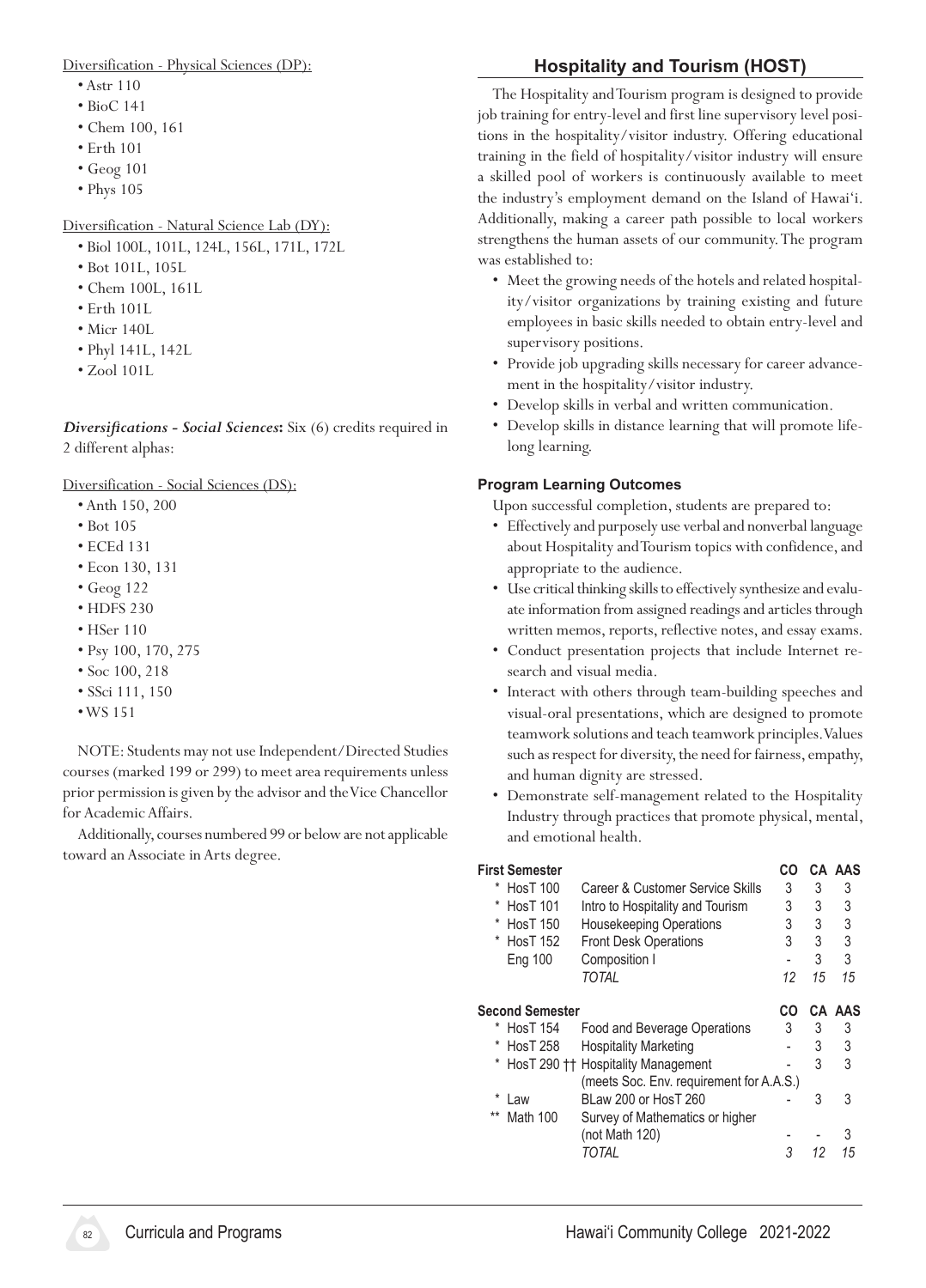| <b>Third Semester</b>    |                                                                        | CO |    | CA AAS |
|--------------------------|------------------------------------------------------------------------|----|----|--------|
| **<br>Sp 151             | Personal and Public Speech                                             | 3  | 3  | 3      |
| $***$<br>Accounting      | Acc 124, Acc 130, or Acc 201<br>HwSt 101 †† 'Aikapu: Hawai'i Culture I |    | 3  | 3      |
|                          | (or any 3-credit HwSt course that meets                                |    |    |        |
|                          | Cultural Env. requirement for A.A.S) -                                 |    | 3  | 3      |
| HosT 261                 | Events Management                                                      |    |    | 3      |
| <b>HosT 265</b>          | Tourism and Destination Planning                                       |    |    | 3      |
|                          | TOTAL                                                                  | 3  | 9  | 15     |
| <b>Fourth Semester</b>   |                                                                        | CO |    | CA AAS |
| <b>HosT 293V</b>         | Hospitality Internship                                                 |    |    | 3      |
| <b>HosT 295</b>          | <b>Hospitality Capstone</b>                                            |    |    | 3      |
| <b>Bus 120</b>           | <b>Principles of Business</b>                                          |    |    | 3      |
| <b>Computer Literacy</b> |                                                                        |    |    |        |
|                          | ICS 100, ICS 101, or Busn 150                                          |    |    | 3      |
| Elective ††              | Natural Environment                                                    |    |    | 3      |
|                          | (numbered 100 or higher)                                               |    |    |        |
|                          | TOTAL                                                                  |    |    | 15     |
|                          | TOTAL                                                                  | 18 | 36 | 60     |

\* A grade of "C" or better is required to earn a certificate and/or degree \*\* Meets competency requirement in mathematics or communications †† Meets requirement for Cultural Env., Natural Env. or Social Env.

# **Human Services (HSER)**

**Faculty**: S. Claveria **C. Wilcox-Boucher** This certificate prepares students for entry- and mid-level entry employment in such diverse settings as group homes and halfway houses; correctional, developmentally delayed, and community mental health centers; family, child and youth agencies; and programs concerned with special needs such as alcoholism, drug abuse, family violence, homelessness, and aging.

#### **Program Learning Outcomes**

Upon successful completion, students are prepared to:

- • Portray a respectful attitude harmonizing with place, culture, and diverse perspectives, through a reflection of values and self awareness.
- • Evaluate employment and educational opportunities through a comprehensive awareness of the function of Human Services in the community.
- • Utilize communication skills and implement strategies to assess the multiple causes of social issues and concerns.

#### **Human Services Certificate of Competence**

|   | First Semester  |                                           | rΩ |
|---|-----------------|-------------------------------------------|----|
|   | * HSer 110      | Introduction to Human Services            | 3  |
| * | Eng             | Eng 22 or (ESL 22G and ESL 22W) or higher | 3  |
|   | SSci/PS         | Electives (see below)                     | 3  |
|   | Second Semester |                                           | CΩ |
|   | * HSer 192      | Seminar and Fieldwork I                   | 3  |
|   | * Psy/Soc       | Psy 100 or Psy 170 or Soc 100             | 3  |

| <b>Third Semester</b><br>* HSer 292<br>SSci/PS | Seminar and Fieldwork II<br>Electives (see below) | CO<br>3<br>3 |
|------------------------------------------------|---------------------------------------------------|--------------|
|                                                | TOTAI                                             | 21           |

Social Science/Public Service Electives -The following alphas will be accepted (non-listed alphas must be prior approved by the HSer Coordinator): AJ, Anth, Geog, HDFS, HSer, HwSt, PacS, PolS, Psy, Soc, Subs,WS.

\* A grade of "C" or better is required to earn a certificate

# **Information Technology (IT)**

### **Faculty**: C. Butler

 The Information Technology program is a career-laddered, competency-based program that provides training in the use and support of business-related computer systems, data communication networks (including local area networks), and the development of business computer information systems programs using procedural, event-driven and object-oriented programming techniques.

The program includes a combination of business, computer, and information technology courses. Campus-based computer and networking projects, faculty supervised laboratories, and workplace internships provide hands-on experience designed to prepare students for positions in computer support, programming, network administration, or systems development in a business information technology system. The program focuses on computers and information technology as tools to solve business problems.

# **Program Learning Outcomes**

- Information Systems Plan, develop, and implement the hardware, software, and procedural components of a data processing system in a business environment.
- Networking Plan, develop, and implement the hardware, software, and procedural components of a data communications system in a business environment.
- • Programming Plan, develop, implement, and document computer programs that meet the data processing requirements of a business organization.
- • Productivity Work independently and cooperatively to deliver reports, programs, projects, and other deliverables that document a business organization's information technology requirements.
- Legal/Ethical/Professional Base decisions and actions on the legal, ethical, and professional guidelines and practices of the information technology field.
- • Explore Demonstrate the ability to search, analyze, and synthesize current information and solutions in the rapidly changing information technology profession.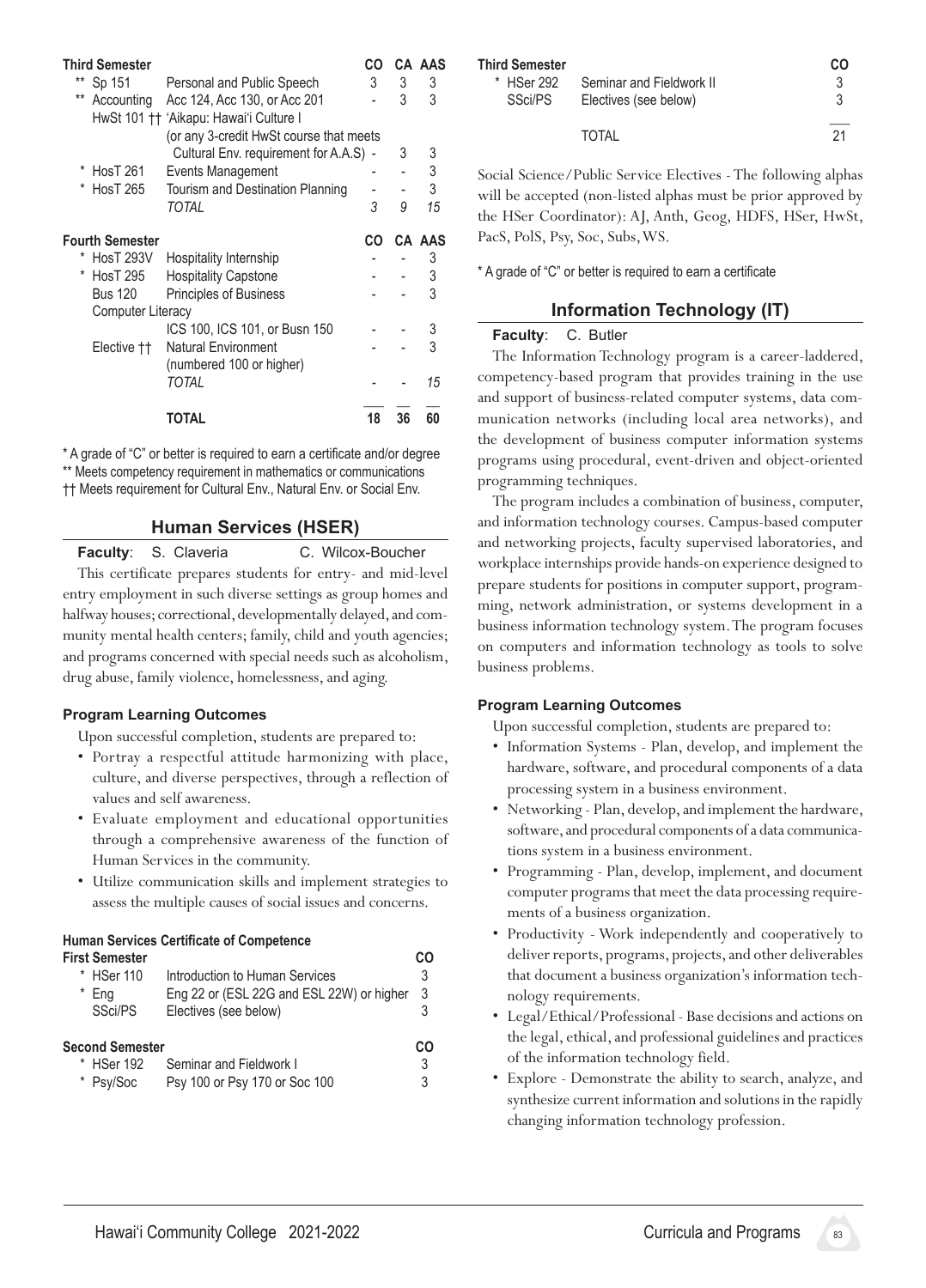#### **Entry Requirements**

• Proficiency levelsin reading,writing and/ormathematicsare

|                                                   |                                  | required to register for some or all of the Program courses:                 |                          |            |
|---------------------------------------------------|----------------------------------|------------------------------------------------------------------------------|--------------------------|------------|
|                                                   | Subject Area                     | Minimum placement into course                                                |                          |            |
|                                                   | Mathematics                      | Math 103                                                                     |                          |            |
| Reading                                           |                                  | <b>Eng 102</b>                                                               |                          |            |
| <b>First Semester</b>                             |                                  |                                                                              | CA                       | AS         |
| * ICS 101                                         |                                  | Digital Tools for the Information World                                      | 3                        | 3          |
| $\ast$<br><b>ITS 104</b>                          | Computer Hardware Support        |                                                                              | 4                        | 4          |
| <b>Bus 120</b>                                    | Principles of Business           |                                                                              | 3                        | 3          |
| ** Eng 100                                        | Composition I (FW)               |                                                                              | 3                        | 3          |
| $***$<br>Math 135                                 |                                  | Pre-Calculus: Elementary Functions (FQ) or                                   |                          |            |
|                                                   | higher                           |                                                                              | 4                        | 4          |
|                                                   | <b>TOTAL</b>                     |                                                                              | 17                       | 17         |
| <b>Second Semester</b>                            |                                  |                                                                              | CА                       | AS         |
| <b>ICS 111</b>                                    | Intro to Computer Science I      |                                                                              | 3                        | 3          |
| <b>ICS 200</b>                                    | Web Technology                   |                                                                              | 3                        | 3          |
| <b>ITS 121</b>                                    | <b>Computing Topics</b>          |                                                                              | 3                        | 3          |
| **<br>Sp 151                                      | Personal and Public Speech       |                                                                              | 3                        | 3          |
|                                                   |                                  | Electives †† Diversifications - Arts, Humanities, Literature                 | 3                        | 3          |
|                                                   | <b>TOTAL</b>                     | (choose from DA, DH, DL)                                                     | 15                       | 15         |
| <b>Third Semester</b>                             |                                  |                                                                              | CА                       | AS         |
| * ICS 141                                         |                                  | Discrete Math for Computer Science I                                         | $\overline{\phantom{0}}$ | 3          |
| <b>ICS 211</b>                                    | Intro to Computer Science II     |                                                                              |                          | 3          |
| * ITS 129                                         | Introduction to Databases        |                                                                              |                          | 3          |
| Acc 201                                           | Intro to Financial Accounting    |                                                                              |                          | 3          |
| Econ 131                                          |                                  | Principles of Macroeconomics                                                 |                          | 3          |
|                                                   | TOTAL                            |                                                                              | -                        | 15         |
| <b>Fourth Semester</b>                            |                                  |                                                                              | CA                       | AS         |
| * ITS 124                                         | Introduction to Networking       |                                                                              |                          | 3          |
| *<br><b>ITS 221</b>                               | <b>Advanced Computing Topics</b> |                                                                              |                          | 3          |
| *<br><b>ITS 287</b>                               | IT Internship Preparation        |                                                                              | -                        | $\sqrt{2}$ |
| *<br><b>ITS 288</b>                               | IT Program Internship            |                                                                              |                          | 1          |
|                                                   |                                  | Electives †† Diversifications - Natural Sciences<br>(choose from DB, DP, DY) |                          | 3          |
|                                                   |                                  | Electives †† Diversifications - Social Sciences (DS)                         |                          | 3          |
|                                                   | <b>TOTAL</b>                     |                                                                              |                          | 15         |
|                                                   | <b>TOTAL</b>                     |                                                                              | 32                       | 62         |
| <b>Computer Support Certificate of Competence</b> |                                  |                                                                              |                          |            |
| <b>First Semester</b>                             |                                  |                                                                              | CO                       |            |
| * ICS 101                                         |                                  | Digital Tools for the Information World                                      | 3                        |            |
| * ITS 104                                         |                                  | <b>Computer Hardware Support</b>                                             | 4                        |            |
| Second Semester                                   |                                  |                                                                              | CO                       |            |
| * ITS 121                                         | <b>Computing Topics</b>          |                                                                              | 3                        |            |
|                                                   |                                  |                                                                              |                          |            |

| <b>TOTAL</b> | 10 |
|--------------|----|
|              |    |

|                                                      | Information Security and Assurance Certificate of Competence   |              |
|------------------------------------------------------|----------------------------------------------------------------|--------------|
| <b>First Semester</b><br><b>ICS 101</b>              | Digital Tools for the Information World                        | CO<br>3      |
| <b>Second Semester</b><br>* ITS 121                  | <b>Computing Topics</b>                                        | CO<br>3      |
| <b>Third Semester</b><br>* ITS 129                   | Introduction to Databases                                      | CO<br>3      |
| <b>Fourth Semester</b><br>* ITS 124<br>* ITS 221     | Introduction to Networking<br><b>Advanced Computing Topics</b> | CO<br>3<br>3 |
| <b>Fifth Semester</b><br>* ICS 281<br><b>ICS 282</b> | <b>Ethical Hacking</b><br><b>Computer Forensics</b>            | CO<br>3<br>3 |
|                                                      | TOTAL                                                          | 21           |

\* A grade of "C" or better is required to earn a certificate and/or degree \*\* Meets competency requirement in mathematics or communications †† Earn 9 credits total by selecting 3 credits from each of the three Diversifications categories: Arts, Humanities, Literature (DA, DH, DL); Natural Sciences (DB, DP, DY); and Social Sciences (DS).

### **Liberal Arts (AA-LBRT) Associate in Arts Degree**

|  | <b>Faculty: L. Baldan-Jenkins</b>     | V. Chin           |
|--|---------------------------------------|-------------------|
|  | S. Claveria                           | S. Dansereau      |
|  | T. Cravens-Howell (PAL) T. Dean (PAL) |                   |
|  | E. Flores (PAL)                       | S. Giordanengo    |
|  | M. Hu                                 | P. Kaio           |
|  | R. Kalauli                            | K. Kanahele       |
|  | D. Kapp                               | A. Kiyuna         |
|  | K. Kotecki                            | K. Landgraf       |
|  | T. Loveday                            | Y. Lyons (PAL)    |
|  | A. Maclennan (PAL)                    | J. McDaniel       |
|  | C. Mospens                            | C. Naguwa         |
|  | R. Namba (PAL)                        | J. Nissam         |
|  | M. Phillips                           | T. Qolouvaki      |
|  | D. Salvador                           | P. Scheffler      |
|  | E. Shaver (PAL)                       | J. Sims           |
|  | O. Steele                             | N. Tagab-Cruz     |
|  | T. Tangarō                            | D. Tsugawa (PAL)  |
|  | D. Weeks                              | C. Wilcox-Boucher |
|  |                                       |                   |

The Associate in Arts degree Program, also referred to as the LiberalArts (LBRT) Program, is designed for students who are preparing themselves to transfer to a four-year college or university.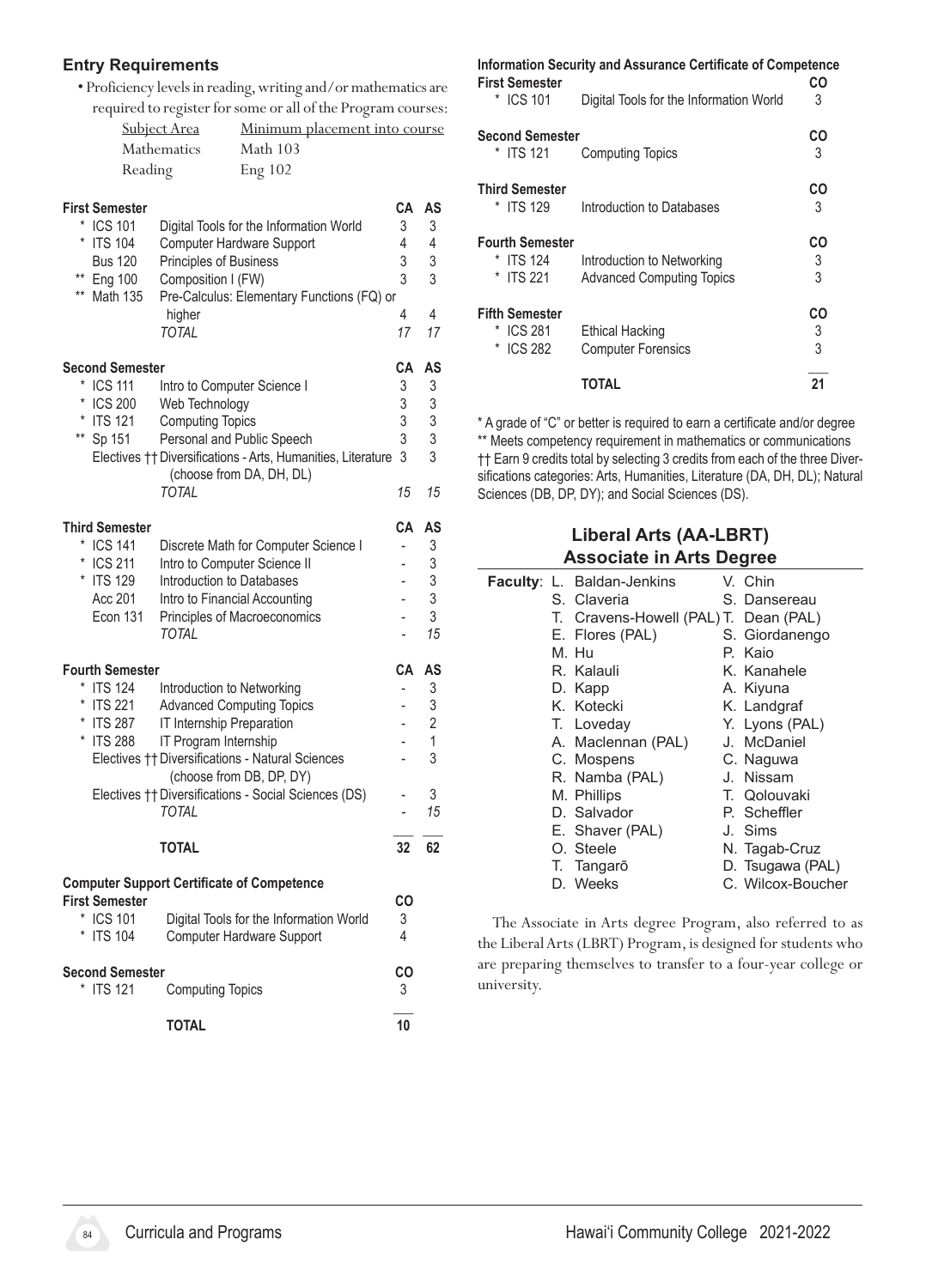#### **Program Learning Outcomes**

Upon successful completion, students are prepared to:

- • Communicate Effectively Speak and write to communicate information and ideas in academic settings.
- • Think Critically Retrieve, read, and utilize information and synthesize, analyze, and evaluate that information to gain understanding and make informed decisions.
- • Reason Quantitatively Use quantitative, logical, and symbolic reasoning to address theoretical and real-world problems.
- • ApplyAreas of Knowledge -Utilize methods, perspectives, and content of selected disciplines in the natural sciences, social sciences, and humanities.
- Engage as Global Citizens Demonstrate awareness of the relationship between self, community, and the environment, respecting cultural diversity and an understanding of ethical behavior.

 To earn theAssociate inArts Degree in Liberal Arts (LBRT) from Hawai'i CC, a student must meet the following requirements:

- 1. Credits Required: A total of 60 credits earned at or transferred to Hawai'i CC in 100-200 level courses
- 2.A minimum of 12 credits must be completed at Hawai'i CC
- 3. Minimum GPA Required:A minimum cumulative GPA of 2.0 is required for graduation
- 4. CR/NC option may be used to satisfy area and general elective requirements (Policy Haw 5.503)

# **Foundations (12 credits)**

*Written Communication (FW) (3 credits):*

- Eng 100 (Writing)
- *Quantitative Reasoning (FQ) (3 credits)*:
	- Math 100‡, 115, 120, 135, 140, 241, 242

*Global & Multicultural Perspectives (FG) (6 credits) in 2 different groups:*

- Group A Prehistory to 1500: Hist 151,WS 175
- Group B 1500 to ModernTimes: Geog 102, Hist 152, WS 176
- Group C Prehistory to ModernTimes:(none at this time)

‡ Students who intend to transfer may require a course higher than Math 100

#### **Hawaiʻi CC Required Courses (6 credits)**

*College Reading Skills:*

- Eng 102 (Reading)
- *Communication Skills*:
	- Sp 151† or Sp 251†

#### **Graduation Requirements**

*Writing Intensive:*

- OneWI course with a "C" or better grade
- *Hawaiian, Asian, and Pacific Issues:*
	- •Three credits HAP (from Diversifications or Electives)

#### **Diversifications (19 credits)**

*Diversifications - Arts, Humanities, Literature***:** Six (6) credits required in 2 different areas:

Diversification - Arts (DA):

- Art 101, 107D, 111, 113, 114, 115, 217, 230
- Dnce 153, 185, 190V, 195
- Eng 204
- HwSt 103, 130, 131, 230, 231
- Sp 151†, 251†

#### Diversification - Humanities (DH):

- Asan 120, 121
- Hist 153, 154
- Haw 101, 102, 201, 202
- HwSt 100, 101, 102, 105, 107, 201
- Phil 100
- Sp 260

#### Diversification - Literature (DL):

- Eng 255, 256, 257A, 257E
- HwSt 270

*Diversifications - Natural Sciences***:** Seven (7) credits: three (3) credits from Biological Sciences; and (3) credits from Physical Sciences; and one (1) credit any Natural Science Lab:

#### Diversification - Biological Sciences (DB):

- Biol 100, 101, 124, 156, 171, 172
- Bot 101, 130
- Geog 170
- Micr 130
- Phyl 141
- Zool 101

#### Diversification - Physical Sciences (DP):

- Astr 110
- BioC 141
- Chem 100, 161
- Erth 101
- Geog 101
- Phys 105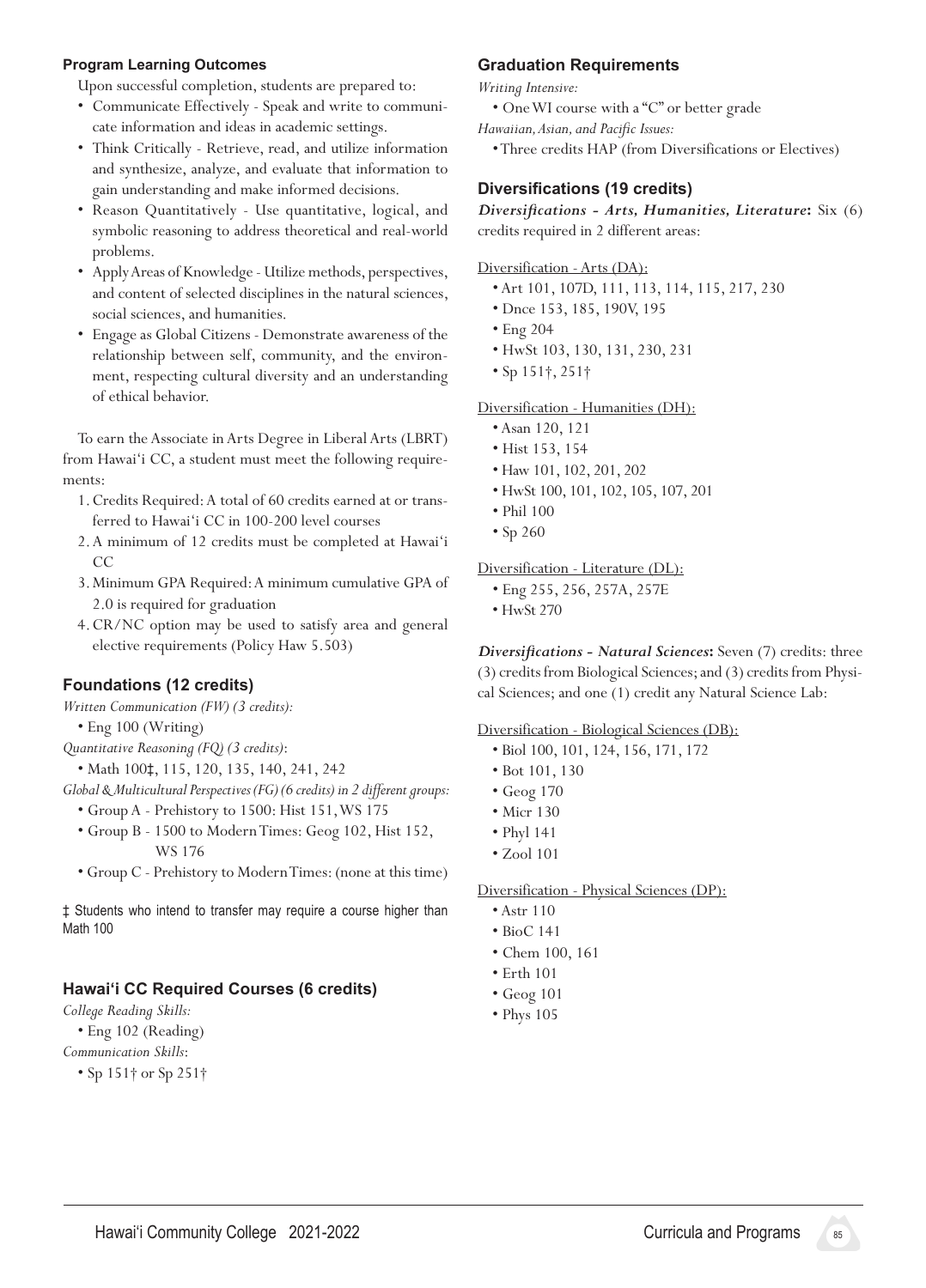Diversification - Natural Science Lab (DY):

- Biol 100L, 101L, 124L, 156L, 171L, 172L
- Bot 101L, 105L
- Chem 100L, 161L
- Erth 101L
- Micr 140L
- Phyl 141L, 142L
- Zool 101L

*Diversifications - Social Sciences***:** Six (6) credits required in 2 different alphas:

Diversification - Social Sciences (DS):

- Anth 150, 200
- Bot 105
- ECEd 105, 110, 131
- Econ 130, 131
- Geog 122
- HDFS 230
- HSer 110
- Psy 100, 170, 275
- Soc 100, 218
- SSci 111, 150
- •WS 151

† Cross‑listed courses (appearing in multiple areas or listed as different alphas) count only once for graduation requirements.

### **Electives (23 credits)**

Other 100-level and above courses may be taken at Hawai'i CC or transferred in to Hawai'i CC as electives.

 NOTE: Students may not use Independent/Directed Studies courses (marked 199 or 299) to meet area requirements unless prior permission is given by the advisor and the Vice Chancellor for Academic Affairs.

Additionally, courses numbered 99 or below are not applicable toward an Associate in Arts degree.

#### **Writing Intensive Classes**

A variety of classes are offered which are writing intensive (WI).These classes require students to do a significant amount of writing totalling a minimum of 4,000 words.Writing is emphasized as an essential tool for learning class material, and a major element in determining astudent's grade.InWIclasses,an opportunity is provided for interaction between the instructor and student as a part of the writing process.WI classes have a minimum prerequisite of completion of Eng 100 with a grade of "C" or better.Completion of oneWIclass with a grade of"C" or better is required for the AA-LBRT degree and the AA-HWST degree at Hawai'i CC. Students who are planning to transfer to a four-year college or university are advised to check on that institution's WI requirements and are recommended to take two or threeWriting Intensive classes at Hawai'i CC.

 For more information about theWriting Intensive Program at Hawai'i CC, visit www.hawaii.hawaii.edu/writing-intensive

#### **HAP Designated Classes**

Effective Fall 2019, the Hawaiian, Asian, and Pacific Issues **(HAP)** is a graduation requirement for Associate in Arts (AA) degree majors. Returning students declaring a prior catalog year have the option to use the FHAP (formerly Asian/Pacific Culture) designated courses which were approved for their prior catalog year. (Policy HAW 5.702)

HAP is a University of Hawai'i system initiative designed to improve teaching and learning at UH regarding Native Hawaiian culture and issues from the Native Hawaiian viewpoint, and how they intersect with Asian and Pacific Island cultures. In order to receive the HAP designation, at least 2/3 of a class must meet the following hallmarks:

- 1. The content should reflect the intersection of Asian and/ or Pacific Island cultures with Native Hawaiian culture.
- 2.A class can use a disciplinary or multi-disciplinary approach provided that a component of the class uses assignments or practices that encourage learning that comes from the cultural perspectives, values, and world views rooted in the experience of peoples indigenous to Hawai'i, the Pacific, and Asia.
- 3.A class should include at least one topic that is crucial to an understanding of the histories; cultures; beliefs; the arts; or the societal, political, economic, or technological processes of these regions. For example, the relationships of societal structures to the natural environment.
- 4.A class should involve an in-depth analysis or understanding of the issues being studied in the hope of fostering multicultural respect and understanding.

For more information about HAP, and to see a current list of HAP designations at Hawai'i CC, visit www.hawaii.hawaii.edu/hap

#### **Fulfillment of General Education Requirement**

 Effective Fall 1994, students who have earned an articulated Associate in Arts (A.A.) degree from any University of Hawai'i Community College shall be accepted as having fulfilled the general education core requirements at all other University of Hawai'i campuses. While an articulated A.A. degree satisfies general education core requirements, students must also complete all specialized lower-division, major, college and degree/graduation requirements. Additional campus-specific requirements, such as competency in a foreign language or writing-intensive courses, may also be required.With planning, most, if not all, of the requirements may be incorporated into the A.A. degree; if not, they are required in addition to the A.A. degree.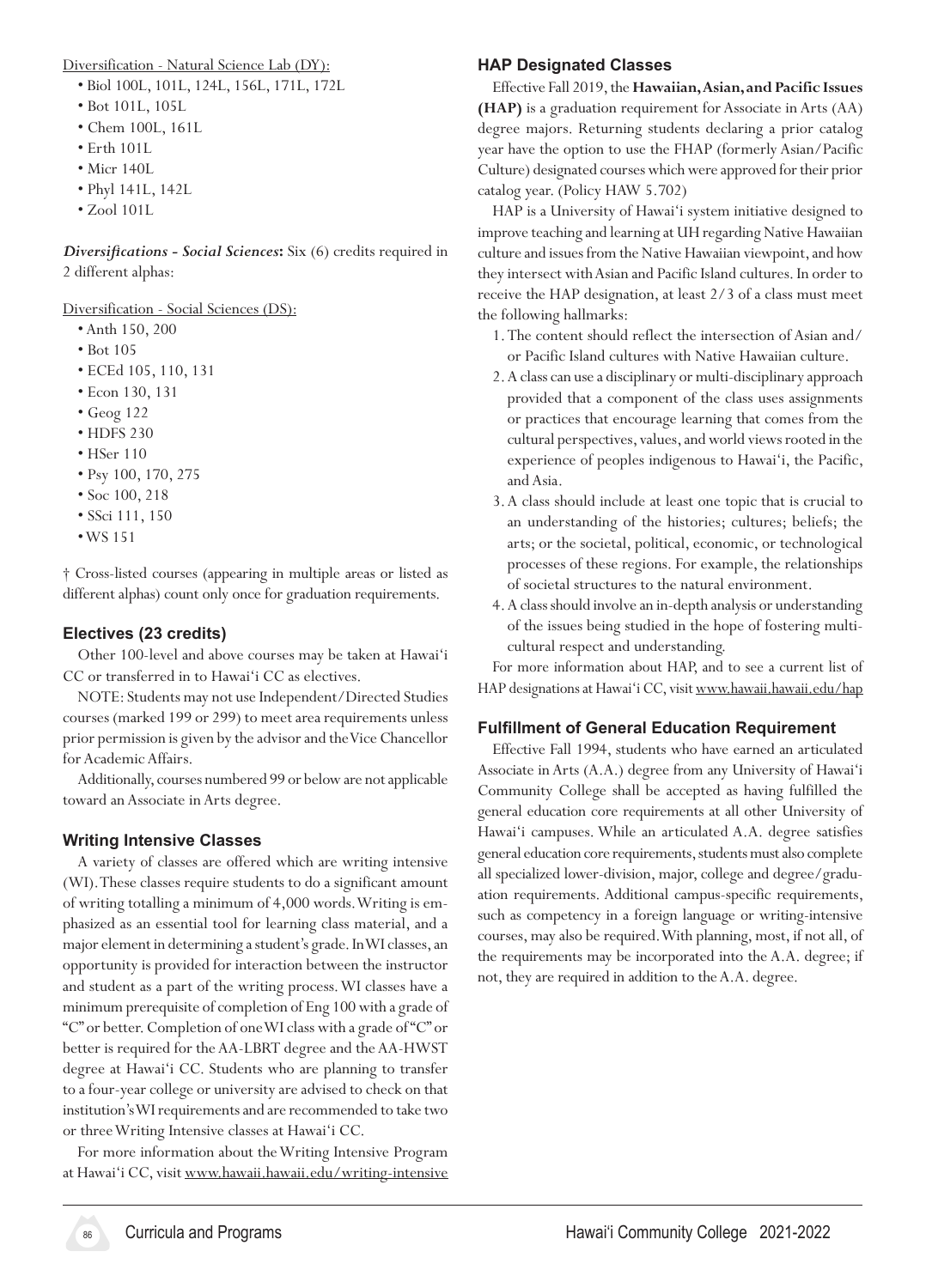# **Liberal Arts/Associate in Arts with a Concentration in Administration of Justice (LBRT)**

This Concentration provides students with a background in the scientific and experimental study of the Administration of Justice system.It focuses on the three majorcomponents of the AJ system in the United States, including the aspects of law enforcement; the state and federal judicial process; and local, state, and federal correctional systems. It also explores the historical and current economic, political, and societal issues of the AJ systems, and how they affect individuals, families, communities, and the greater society. It prepares students to transfer to a four-year institution that offers a degree in Administration of Justice, Criminal Justice, or related Social Sciences disciplines, and is a specific pathway for those who are interested in transferring to the University of Hawai'i at Hilo to pursue a degree in Administration of Justice.

# **Foundations (12 credits)**

*Written Communication (FW) (3 credits):*

 • Eng 100 (Writing)

*Quantitative Reasoning (FQ) (3 credits)*:

- Math 100‡, 115, 120, 135, 140, 241, 242
- *Global & Multicultural Perspectives (FG) (6 credits) in 2 different groups:*
	- Group A Prehistory to 1500: Hist 151,WS 175
	- Group B 1500 to ModernTimes: Geog 102, Hist 152, WS 176
	- Group C Prehistory to ModernTimes:(none at this time)

‡ Students who intend to transfer may require a course higher than Math 100

#### **Hawaiʻi CC Required Courses (6 credits)**

*College Reading Skills:*

 • Eng 102 (Reading)

*Communication Skills*:

 • Sp 151† or Sp 251†

#### **Graduation Requirements**

*Writing Intensive:*

 • OneWI course with a "C" or better grade

*Hawaiian, Asian, and Pacific Issues:*

 •Three credits HAP (from Diversifications or Electives)

# **Diversifications (19 credits)**

*Diversifications - Arts, Humanities, Literature***:** Six (6) credits required in 2 different areas:

#### Diversification - Arts (DA):

- Art 101, 107D, 111, 113, 114, 115, 217, 230
- Dnce 153, 185, 190V, 195
- Eng 204
- HwSt 103, 130, 131, 230, 231
- Sp 151†, 251†

#### Diversification - Humanities (DH):

- Asan 120, 121
- Hist 153, 154
- Haw 101, 102, 201, 202
- HwSt 100, 101, 102, 105, 107, 201
- Phil 100
- Sp 260

Diversification - Literature (DL):

- Eng 255, 256, 257A, 257E
- HwSt 270

*Diversifications - Natural Sciences***:** Seven (7) credits: three (3) credits from Biological Sciences; and (3) credits from Physical Sciences; and one (1) credit any Natural Science Lab:

#### Diversification - Biological Sciences (DB):

- Biol 100, 101, 124, 156, 171, 172
- Bot 101, 130
- Geog 170
- Micr 130
- Phyl 141
- Zool 101

#### Diversification - Physical Sciences (DP):

- Astr 110
- BioC 141
- Chem 100, 161
- Erth 101
- Geog 101
- Phys 105

#### Diversification - Natural Science Lab (DY):

- Biol 100L, 101L, 124L, 156L, 171L, 172L
- Bot 101L, 105L
- Chem 100L, 161L
- Erth 101L
- Micr 140L
- Phyl 141L, 142L
- Zool 101L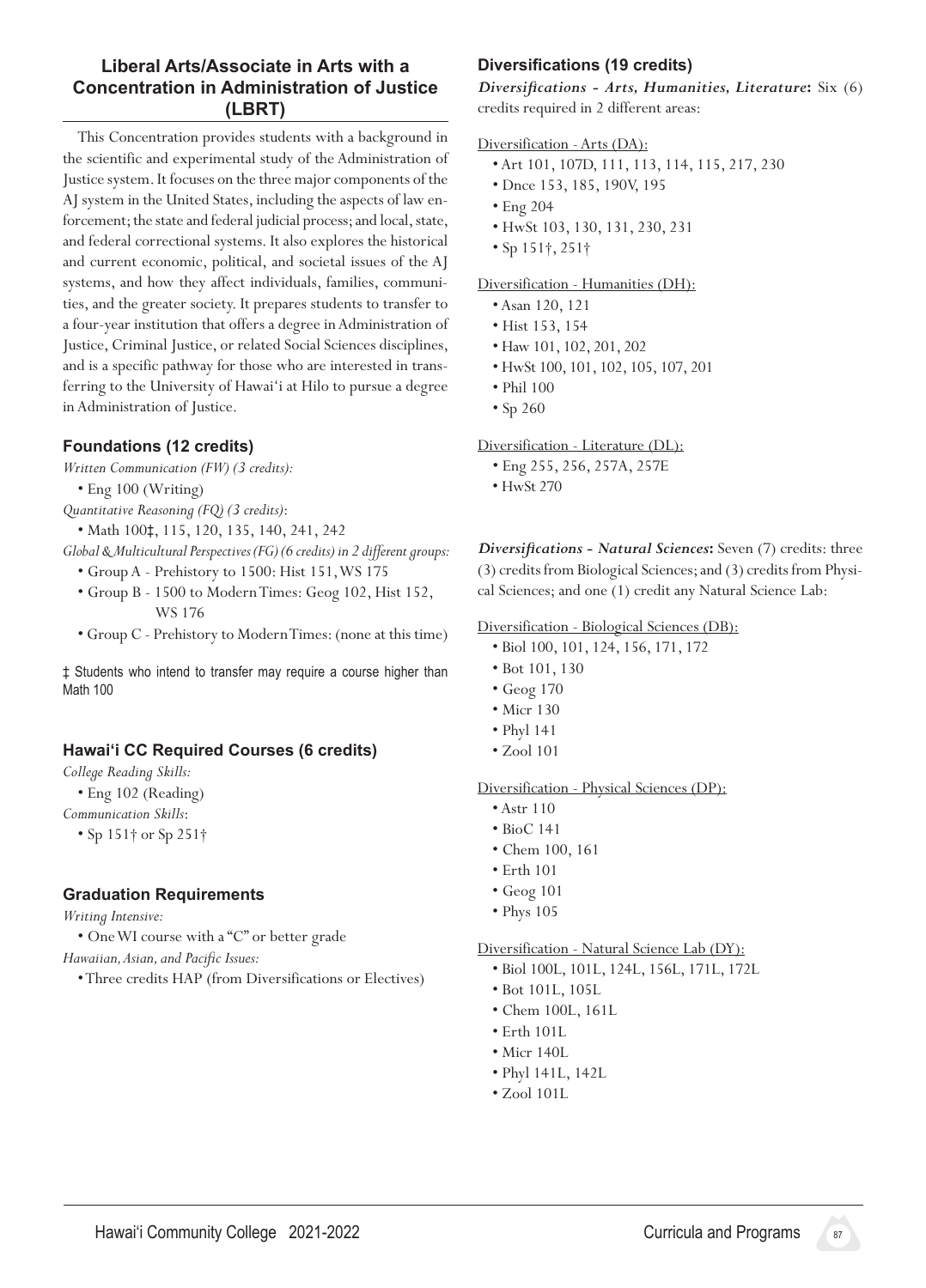*Diversifications - Social Sciences***:** Six (6) credits required in 2 different alphas:

Diversification - Social Sciences (DS):

- Psy 100
- Soc 100

### **AJ Concentration Electives (23 credits)**

 • AJ 101, 103, 130† (see HSer/Subs 130), 131, 150, 180, 208† (see Soc 208), 210, 220, 221, 256† (see HSer/WS 256), 280, 285

- HSer 130† (seeAJ/Subs 130), 256† (seeAJ/WS 256)
- Soc 208† (seeAJ 208)
- Subs 130† (seeAJ/HSer 130), 132, 268
- •WS 151, 256† (seeAJ/HSer 256)

† Cross‑listed courses (appearing in multiple areas or listed as different alphas) count only once for graduation requirements.

# **Liberal Arts/Associate in Arts with a Concentration in Art (LBRT)**

This Concentration provides students with a strong studio art experience and curriculum that integrates conceptual and technical artistic skills with personal and creative exploration. It prepares students to transfer to a four-year institution to further their studies in the various areas of studio art including ceramics, design, drawing, painting, photography, and sculpture, or to continue on their journey of becoming a professional artist. This concentration was also designed to be a specific pathway for those who are interested in transferring to the University of Hawai'i at Hilo to pursue a degree in Art.

#### **Foundations (12 credits)**

*Written Communication (FW) (3 credits):*

- Eng 100 (Writing)
- *Quantitative Reasoning (FQ) (3 credits)*:

 • Math 100‡, 115, 120, 135, 140, 241, 242

*Global & Multicultural Perspectives (FG) (6 credits) in 2 different groups:*

- Group A Prehistory to 1500: Hist 151,WS 175
- Group B 1500 to ModernTimes: Geog 102, Hist 152, WS 176
- Group C Prehistory to ModernTimes:(none at this time)

‡ Students who intend to transfer may require a course higher than Math 100

#### **Hawaiʻi CC Required Courses (6 credits)**

*College Reading Skills:*

- Eng 102 (Reading)
- *Communication Skills*:
	- Sp 151 or Sp 251

#### **Graduation Requirements**

*Writing Intensive:*

- OneWI course with a "C" or better grade
- *Hawaiian, Asian, and Pacific Issues:*
	- •Three credits HAP (from Diversifications or Electives)

#### **Diversifications (19 credits)**

*Diversifications - Arts, Humanities, Literature***:** Six (6) credits required in 2 different areas (DA required):

Diversification - Arts (DA):

 • Art 113 (Required)

Diversification - Humanities (DH):

- Asan 120, 121
- Hist 153, 154
- Haw 101, 102, 201, 202
- HwSt 100, 101, 102, 105, 107, 201
- Phil 100
- Sp 260

Diversification - Literature (DL):

- Eng 255, 256, 257A, 257E
- HwSt 270

*Diversifications - Natural Sciences***:** Seven (7) credits: three (3) credits from Biological Sciences; and (3) credits from Physical Sciences; and one (1) credit any Natural Science Lab:

#### Diversification - Biological Sciences (DB):

- Biol 100, 101, 124, 156, 171, 172
- Bot 101, 130
- Geog 170
- Micr 130
- Phyl 141
- Zool 101

Diversification - Physical Sciences (DP):

- Astr 110
- BioC 141
- Chem 100, 161
- Erth 101
- Geog 101
- Phys 105

#### Diversification - Natural Science Lab (DY):

- Biol 100L, 101L, 124L, 156L, 171L, 172L
- Bot 101L, 105L
- Chem 100L, 161L
- Erth 101L
- Micr 140L
- Phyl 141L, 142L
- Zool 101L

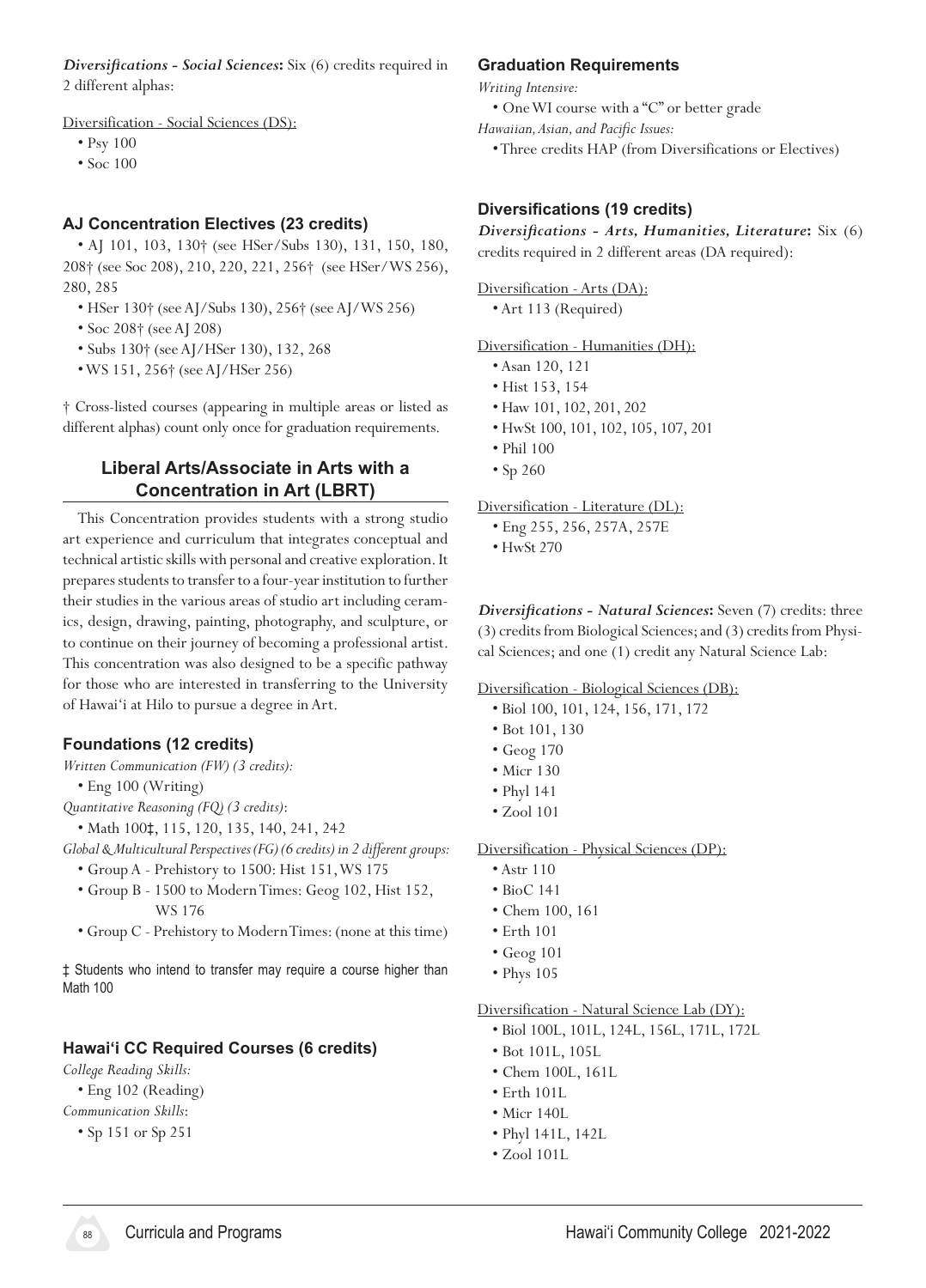*Diversifications - Social Sciences***:** Six (6) credits required in 2 different alphas:

Diversification - Social Sciences (DS):

- Anth 150, 200
- Bot 105
- ECEd 105, 110, 131
- Econ 130, 131
- Geog 122
- HDFS 230
- HSer 110
- Psy 100, 170, 275
- Soc 100, 218
- SSci 111, 150
- •WS 151

#### **Art Concentration Electives (23 credits)**

- Art 112\*, 115\*, 202\*, 209\*, 214\*, 293\* or 294\*
- Ent 125\*

*Choose any one course numbered 100 or above of 2 credits of General Electives*

\* A grade of "C" or better is required to earn a degree

#### **Liberal Arts/Associate in Arts with a Concentration in History (LBRT)**

This Concentration provides students with a strong History foundation. It prepares students to transfer to a four-year institution to major in History and is a specific pathway for those who are interested in transferring to the University of Hawai'i at Hilo to pursue a degree in History.

#### **Foundations (12 credits)**

*Written Communication (FW) (3 credits):*

 • Eng 100 (Writing)

- *Quantitative Reasoning (FQ) (3 credits)*:
	- Math 100‡, 115, 120, 135, 140, 241, 242

*Global & Multicultural Perspectives (FG) (6 credits) in 2 different groups:*

- Group A Prehistory to 1500: Hist 151\*
- Group B 1500 to ModernTimes: Hist 152\*
- Group C Prehistory to ModernTimes:(none at this time)

‡ Students who intend to transfer may require a course higher than Math 100

#### **Hawaiʻi CC Required Courses (6 credits)**

*College Reading Skills:*

- Eng 102 (Reading)
- *Communication Skills*:
	- Sp 151† or Sp 251†

#### **Graduation Requirements**

*Writing Intensive:*

- OneWI course with a "C" or better grade
- *Hawaiian, Asian, and Pacific Issues:*
	- •Three credits HAP (from Diversifications or Electives)

#### **Diversifications (19 credits)**

*Diversifications - Arts, Humanities, Literature***:** Six (6) credits required in 2 different areas:

#### Diversification - Arts (DA):

- Art 101, 107D, 111, 113, 114, 115, 217, 230
- Dnce 153, 185, 190V, 195
- Eng 204
- HwSt 103, 130, 131, 230, 231
- Sp 151†, 251†

#### Diversification - Humanities (DH):

- Asan 120, 121
- Hist 153, 154
- Haw 101, 102, 201, 202
- HwSt 100, 101, 102, 105, 107, 201
- Phil 100
- Sp 260

#### Diversification - Literature (DL):

- Eng 255, 256, 257A, 257E
- HwSt 270

*Diversifications - Natural Sciences***:** Seven (7) credits: three (3) credits from Biological Sciences; and (3) credits from Physical Sciences; and one (1) credit any Natural Science Lab:

Diversification - Biological Sciences (DB):

- Biol 100, 101, 124, 156, 171, 172
- Bot 101, 130
- Geog 170
- Micr 130
- Phyl 141
- Zool 101

#### Diversification - Physical Sciences (DP):

- Astr 110
- BioC 141
- Chem 100, 161
- Erth 101
- Geog 101
- Phys 105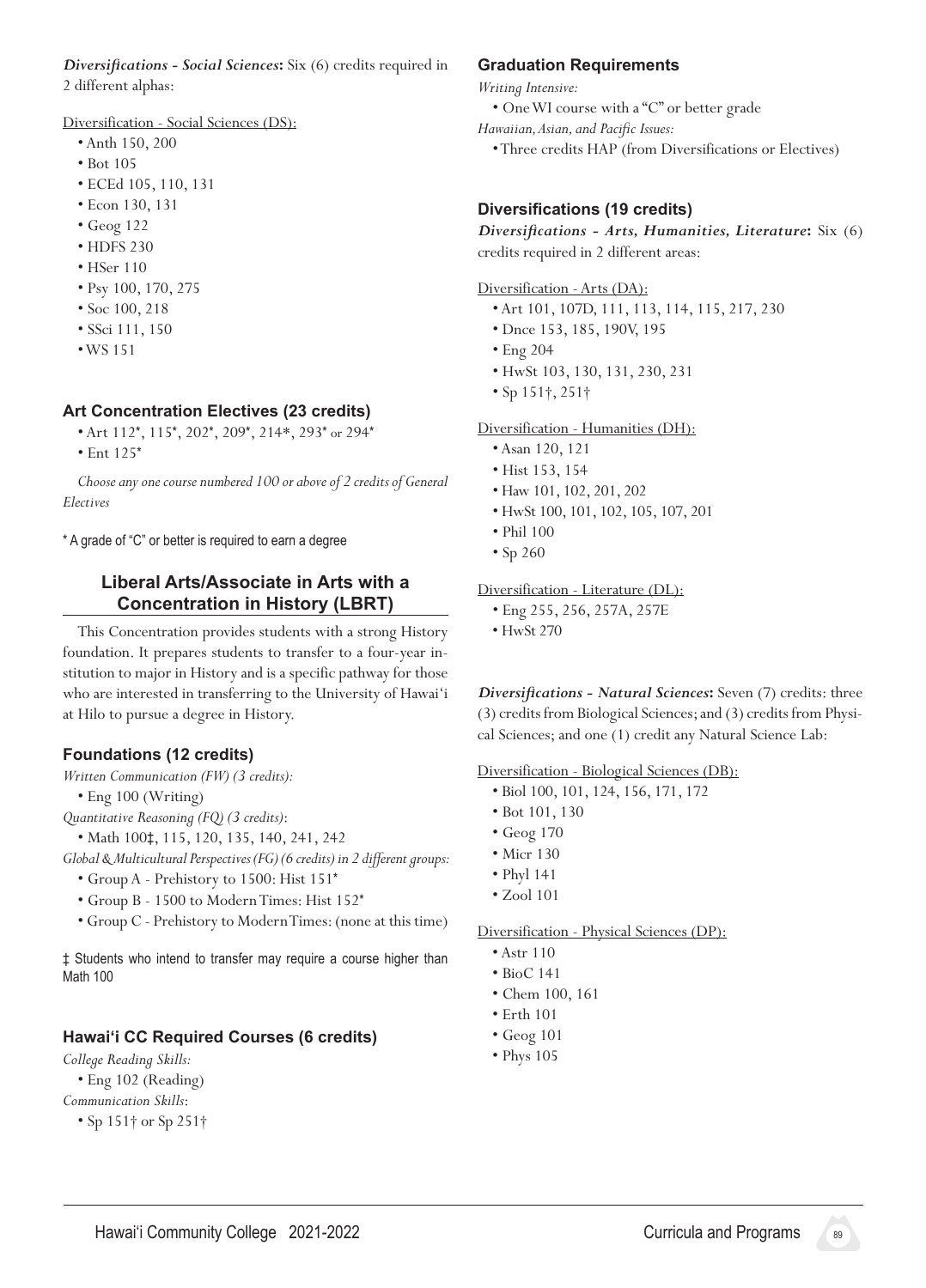Diversification - Natural Science Lab (DY):

- Biol 100L, 101L, 124L, 156L, 171L, 172L
- Bot 101L, 105L
- Chem 100L, 161L
- Erth 101L
- Micr 140L
- Phyl 141L, 142L
- Zool 101L

*Diversifications - Social Sciences***:** Six (6) credits required in 2 different alphas:

Diversification - Social Sciences (DS):

- Anth 150, 200
- Bot 105
- ECEd 105, 110, 131
- Econ 130, 131
- Geog 122
- HDFS 230
- HSer 110
- Psy 100, 170, 275
- Soc 100, 218
- SSci 111, 150
- •WS 151

# **History Concentration Electives (23 credits)**

*Required:*

• ICS 101\*

*Choose five 3-credit courses from the following:*

 • Hist 120, 153†, 154†, 241, 242, 274, 284, 288

*Choose 5 credits of General Electives numbered 100 or above* • Recommended: Econ 131, Geog 102, HwSt 100

\* UH Hilo requires that these courses be passed with a "C" or better grade † Cross‑listed courses (appearing in multiple areas or listed as different alphas) count only once for graduation requirements.

# **Liberal Arts/Associate in Arts with a Concentration in Psychology (LBRT)**

This Concentration provides students with a strong Psychology foundation. It prepares students to transfer to a four-year institution to major in Psychology and is a specific pathway for those who are interested in transferring to the University of Hawai'i at Hilo to pursue a degree in Psychology.

# **Foundations (12 credits)**

*Written Communication (FW) (3 credits):*

 • Eng 100 (Writing)

*Quantitative Reasoning (FQ) (3 credits)*:

 • Math 115 or Math 135

*Global & Multicultural Perspectives (FG) (6 credits) in 2 different groups:*

- Group A Prehistory to 1500: Hist 151,WS 175
- Group B 1500 to ModernTimes: Geog 102, Hist 152, WS 176
- Group C Prehistory to ModernTimes:(none at this time)

# **Hawaiʻi CC Required Courses (6 credits)**

*College Reading Skills:*

 • Eng 102 (Reading)

*Communication Skills*:

 • Sp 151† or Sp 251†

### **Graduation Requirements**

#### *Writing Intensive:*

 • OneWI course with a "C" or better grade

*Hawaiian, Asian, and Pacific Issues:*

 •Three credits HAP (from Diversifications or Electives)

# **Diversifications (19 credits)**

*Diversifications - Arts, Humanities, Literature***:** Six (6) credits required in 2 different areas:

#### Diversification - Arts (DA):

- Art 101, 107D, 111, 113, 114, 115, 217, 230
- Dnce 153, 185, 190V, 195
- Eng 204
- HwSt 103, 130, 131, 230, 231
- Sp 151†, 251†

#### Diversification - Humanities (DH):

- Asan 120, 121
- Hist 153, 154
- Haw 101, 102, 201, 202
- HwSt 100, 101, 102, 105, 107, 201
- Phil 100
- Sp 260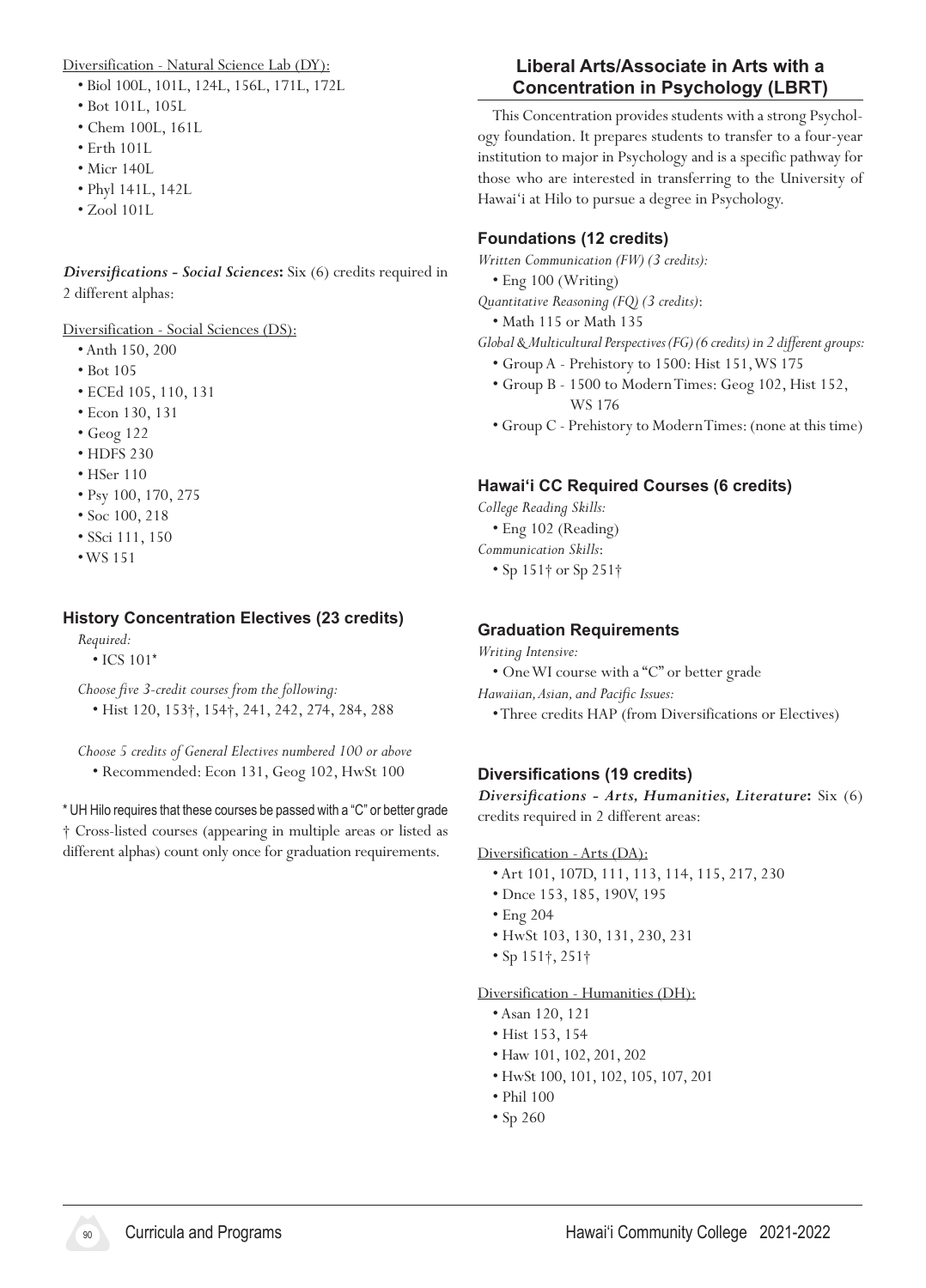Diversification - Literature (DL):

- Eng 255, 256, 257A, 257E
- HwSt 270

*Diversifications - Natural Sciences***:** Seven (7) credits: three (3) credits from Biological Sciences; and (3) credits from Physical Sciences; and one (1) credit any Natural Science Lab:

Diversification - Biological Sciences (DB):

- Biol 100, 101, 124, 156, 171, 172
- Bot 101, 130
- Geog 170
- Micr 130
- Phyl 141
- Zool 101

Diversification - Physical Sciences (DP):

- Astr 110
- BioC 141
- Chem 100, 161
- Erth 101
- Geog 101
- Phys 105

Diversification - Natural Science Lab (DY):

- Biol 100L, 101L, 124L, 156L, 171L, 172L
- Bot 101L, 105L
- Chem 100L, 161L
- Erth 101L
- Micr 140L
- Phyl 141L, 142L
- Zool 101L

*Diversifications - Social Sciences***:** Six (6) credits required in 2 different alphas:

Diversification - Social Sciences (DS):

- HDFS 230
- Psy 100\*

# **Psychology Concentration Electives (23 credits)**

- HSer 110\*, 192\*, 292\*
- Psy 213, 214

*Choose two 3-credit courses from the following:*

- Psy 170, 251, 260, 270, 275 (recommended)
- Soc 100

\* A grade of "C" or better is required to earn a degree

† Cross‑listed courses (appearing in multiple areas or listed as different alphas) count only once for graduation requirements.

# **Liberal Arts/Associate in Arts with a Concentration in Sociology (LBRT)**

This Concentration provides students with a strong Sociology foundation. It prepares students to transfer to a four-year institution to major in Sociology and is a specific pathway for those who are interested in transferring to the University of Hawai'i at Hilo to pursue a degree in Sociology.

# **Foundations (12 credits)**

*Written Communication (FW) (3 credits):*

 • Eng 100 (Writing)

*Quantitative Reasoning (FQ) (3 credits)*:

 • Math 115 or Math 135

*Global & Multicultural Perspectives (FG) (6 credits) in 2 different groups:*

- Group A Prehistory to 1500: Hist 151,WS 175†
- Group B 1500 to ModernTimes: Geog 102†, Hist 152, WS 176†
- Group C Prehistory to ModernTimes:(none at this time)

# **Hawaiʻi CC Required Courses (6 credits)**

*College Reading Skills:*

 • Eng 102 (Reading)

*Communication Skills*:

 • Sp 151† or Sp 251†

# **Graduation Requirements**

- *Writing Intensive:*
	- OneWI course with a "C" or better grade
- *Hawaiian, Asian, and Pacific Issues:*
	- •Three credits HAP (from Diversifications or Electives)

# **Diversifications (19 credits)**

*Diversifications - Arts, Humanities, Literature***:** Six (6) credits required in 2 different areas:

# Diversification - Arts (DA):

- Art 101, 107D, 111, 113, 114, 115, 217, 230
- Dnce 153, 185, 190V, 195
- Eng 204
- HwSt 103, 130, 131, 230, 231
- Sp 151†, 251†

# Diversification - Humanities (DH):

- Asan 120, 121
- Hist 153, 154
- Haw 101, 102, 201, 202
- HwSt 100, 101, 102, 105, 107, 201
- Phil 100
- Sp 260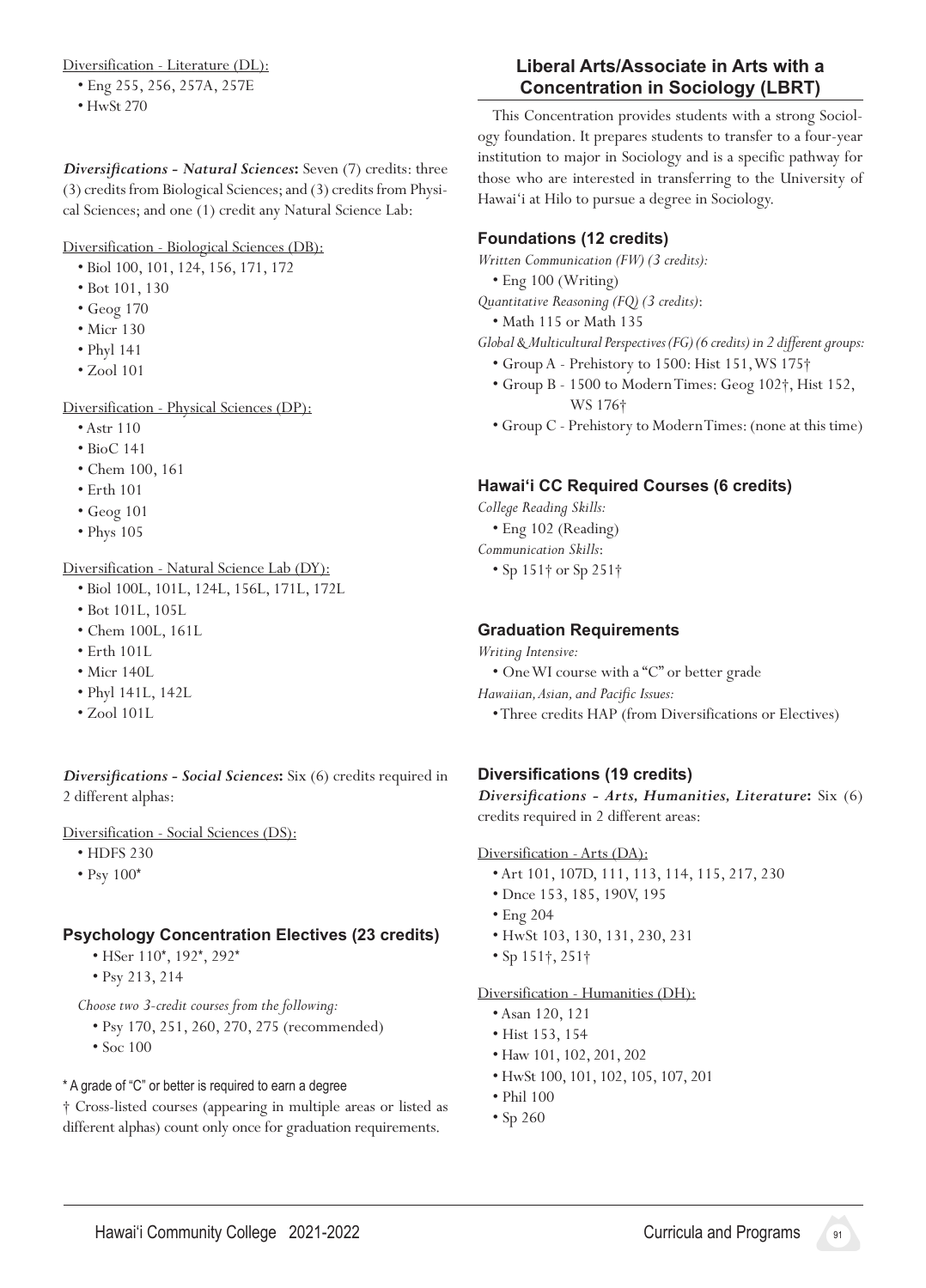Diversification - Literature (DL):

- Eng 255, 256, 257A, 257E
- HwSt 270

*Diversifications - Natural Sciences***:** Seven (7) credits: three (3) credits from Biological Sciences; and (3) credits from Physical Sciences; and one (1) credit any Natural Science Lab:

#### Diversification - Biological Sciences (DB):

- Biol 100, 101, 124, 156, 171, 172
- Bot 101, 130
- Geog 170
- Micr 130
- Phyl 141
- Zool 101

Diversification - Physical Sciences (DP):

- Astr 110
- BioC 141
- Chem 100, 161
- Erth 101
- Geog 101
- Phys 105

Diversification - Natural Science Lab (DY):

- Biol 100L, 101L, 124L, 156L, 171L, 172L
- Bot 101L, 105L
- Chem 100L, 161L
- Erth 101L
- Micr 140L
- Phyl 141L, 142L
- Zool 101L

*Diversifications - Social Sciences***:** Six (6) credits required in 2 different alphas:

Diversification - Social Sciences (DS):

- Psy 100
- Soc 100\*

(continued on next column)

#### **Sociology Concentration Electives (23 credits)**

- HSer 110\*, 192\*, 292\*
- Psy 213
- Soc 200

*Choose three 3-credit courses from the following:*

- Anth 200
- Geog 102†
- PacS 108
- PolS 110
- Soc 208, 218, 251, 265, 289, 290
- •WS 151, 175†, 176†, 256

#### \* A grade of "C" or better is required to earn a degree

† Cross‑listed courses (appearing in multiple areas or listed as different alphas) count only once for graduation requirements.

# **Liberal Arts/Associate in Arts Exploratory Majors**

Exploratory majors are designed to use the students' interests as a starting point and to help provide structure and narrow choices for student success. At the University of Hawai'i Community Colleges, Exploratory Majors are designed primarily for Liberal Arts students who are unclear as to what they want to do, but have some idea of the general area they want to study. Exploratory majors will have a defined set of courses that are applicable to the students' terminal or transfer degrees. Within a well-defined set time frame, students are counseled into a specific major or concentration.

Hawai'i CC offers Exploratory Majors in:

 • **Business (AA-LBRT-EXB)** - with pathways to UH Hilo in Accounting and/or General Business.

 • **Health Sciences (AA-LBRT-EXHS)** - with pathways to UH Hilo in Kinesiology and/or Pre-Nursing.

For more information on Exploratory Majors, please contact the Counseling Office in Hilo at (808) 934-2720 or the Pālamanui Student Services Office at (808) 969-8816.

#### **Machine, Welding and Industrial Mechanics Technologies (MWIM)**

#### **Faculty**: D. Miyashiro

This program prepares the student for employment in the metalworking and mechanical/maintenance trades. Employment may be in construction, food processing, manufacturing, utilities, astronomical observatories, or related industries. The job requires good physical health, above average eye/hand coordination, mechanical reasoning, and good form perception and spatial relationship. Job responsibilities may include fabricating, repairing, or maintaining metal products on equipment, buildings, and systems.

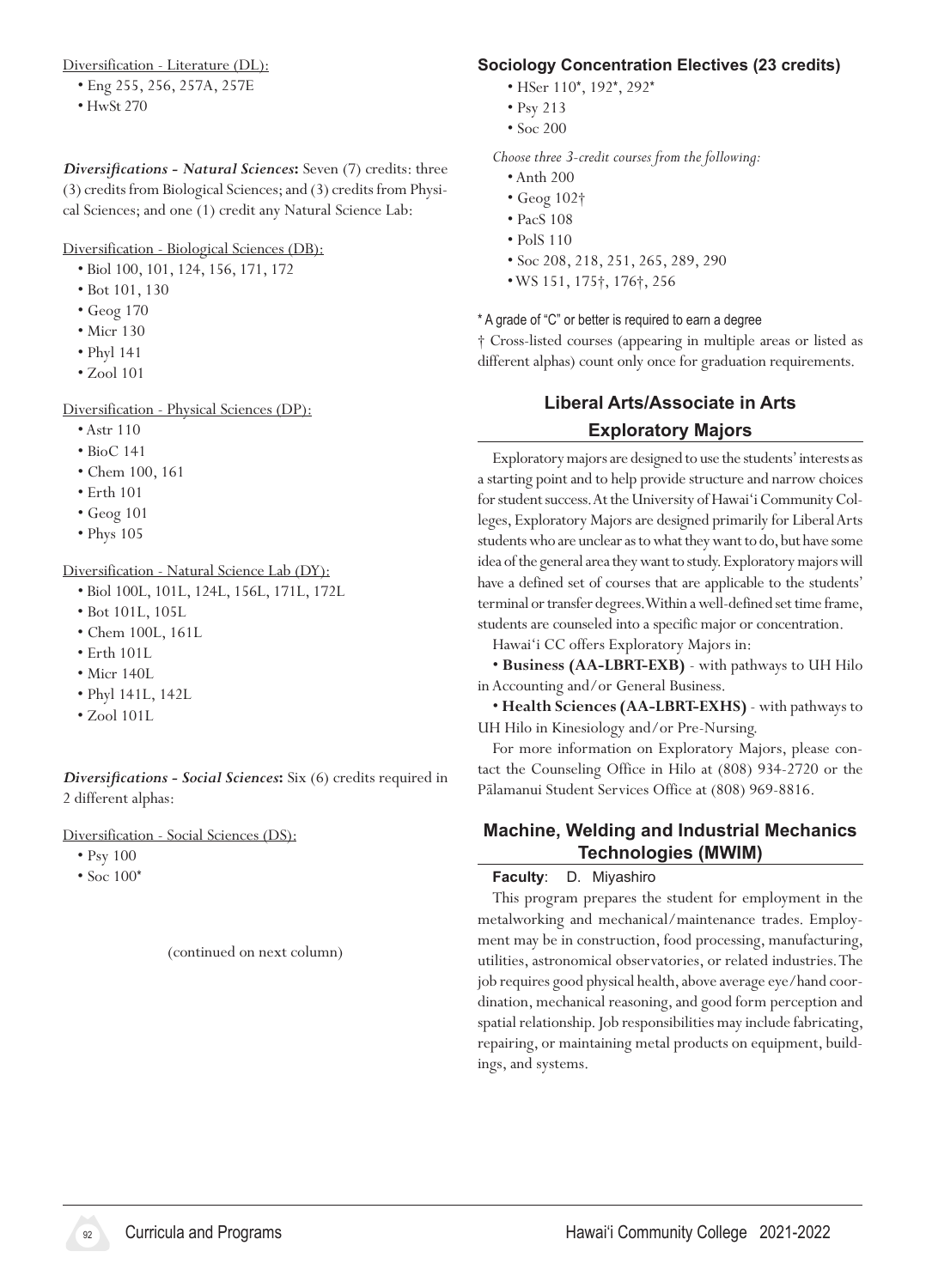#### **Program Learning Outcomes**

Upon successful completion, students are prepared to:

- • Demonstrate the attributes of a good employee including good safety practices; good communication skills; positive work ethics; working collaboratively or independently under supervision; being a life-long learner; demonstrating an awareness of hazardous materials;and taking responsibility for the orderliness and cleanliness of the workplace.
- • Demonstrate and be able to apply the proper set-up and use of basic machine tools and equipment; metalworking equipment; common welding and cutting processes; industrial mechanics equipment; material handling equipment and related machinery; and entry-level ability to interpret blueprints.
- Demonstrate and be able to apply mechanical reasoning, form perception and spatial relations, and numerical reasoning skills as a part of the basic entry-level skills and knowledge necessary to gain employment in the Machining, Welding, Industrial Mechanics or related fields.

| <b>First Semester</b>   |                                        | CO |    | CA AAS        |
|-------------------------|----------------------------------------|----|----|---------------|
| *<br><b>MWIM 142</b>    | Intro to Machine and Welding           | 8  | 8  | 8             |
| *<br><b>MWIM 145</b>    | Intro to Arc Welding                   | 4  | 4  | 4             |
| $***$<br>Eng 102        | <b>College Reading Skills</b>          |    |    |               |
|                         | (or Eng 100 or Eng 106)                |    |    | 3             |
| $***$<br><b>QM 120T</b> | Quantitative Methods for Trans Tech    |    |    | 3             |
|                         | (or Math 100 or higher (not Math 120)) |    |    |               |
|                         | TOTAI                                  | 12 | 12 | 18            |
| <b>Second Semester</b>  |                                        | CO |    | <b>CA AAS</b> |
| *<br><b>MWIM 155</b>    | Interm Welding & Qual Procedures       | 4  | 4  | 4             |
| *<br><b>MWIM 152</b>    | <b>Sheet Metal Machining</b>           |    | 8  | 8             |
| Blpr 50                 | Blpr for Welding & Machine Trades      |    | 4  | 4             |
|                         | <b>TOTAL</b>                           | 4  | 16 | 16            |
| <b>Third Semester</b>   |                                        | CO |    | CA AAS        |
| *<br><b>MWIM 162</b>    | Lathe Facing and Knurling              |    | 4  | 4             |
| <b>MWIM 165</b>         | <b>Advanced Welding</b>                |    | 8  | 8             |
| Elective ††             | Cultural, Natural, Social Env.         |    |    | 6             |
|                         | <b>TOTAL</b>                           |    | 12 | 18            |
| <b>Fourth Semester</b>  |                                        | CO |    | <b>CA AAS</b> |
| *<br><b>MWIM 172</b>    | Intro to CNC Milling                   |    | 4  | 4             |
| *<br><b>MWIM 175</b>    | Special Process Welding & Rigging      | -  | 8  | 8             |
| Elective ††             | Cultural, Natural, Social Env.         |    |    | 3             |
|                         | <b>TOTAL</b>                           |    | 12 | 15            |
|                         |                                        |    |    |               |
|                         | TOTAL                                  | 16 | 52 | 67            |

\* A grade of "C" or better is required to earn a certificate and/or degree \*\* Meets competency requirement in mathematics or communications †† Earn 9 credits total by selecting one 3-credit general elective course from each of the three areas: Cultural Env., Natural Env., Social Env.

# **Marketing (MKT)**

#### **Faculty:** D. Kawa'auhau

This program is designed to directly align students with one of three potential paths upon graduation. Paths include freelance positions in digital design, marketing, or advertising; industry employment; and transfer to a four year institution. With courses focused on graphic arts, branding, economics, management, marketing, international relations, and a working employment portfolio created and available upon program completion, graduates will be able to apply concepts and strategies directly to the benefit and/or advancement of their professional and/ or academic careers.

#### **Program Learning Outcomes**

- • Synthesize principlesand concepts of marketing in developing a marketing plan.
- Develop responsive marketing campaigns that adapt to both foreign and domestic markets.
- Demonstrate an in depth understanding of the marketing and management environment of Hawaii and offer innovative ideas to develop and sustain said environment.
- Develop current technological skills and be able to utilize said skills in a simulated business environment.
- • Communicate an in depth understanding of the diverse needs of the international market through the creation of culturally responsive management plans.
- • Demonstrate the ability to effectively communicate with a global audience.
- Design an active portfolio that demonstrates an in depth understanding of the principles of advertising up to and including the proper use of color, graphic design, and digital audio production.
- Develop solutions that demonstrate the successful navigation of the current financial and legal business environment.

| * | First Semester<br>Mkt 120<br>Mgt 124<br>Art 112 11<br>** Math 135<br><b>ICS 101</b> | <b>Principles of Marketing</b><br>Human Resource Management<br>Introduction to Digital Arts<br><b>Pre-Calculus Elementary Functions</b><br>Digital Tools for the Information World<br>TOTAL | 3<br>3<br>3<br>4<br>13 | CA AAS<br>3<br>3<br>3<br>4<br>3<br>16 |
|---|-------------------------------------------------------------------------------------|---------------------------------------------------------------------------------------------------------------------------------------------------------------------------------------------|------------------------|---------------------------------------|
|   | <b>Second Semester</b>                                                              |                                                                                                                                                                                             |                        | <b>CA AAS</b>                         |
|   | Art 115                                                                             | Introduction to 2D Design                                                                                                                                                                   | 3                      | 3                                     |
| * | <b>BLaw 200</b>                                                                     | <b>Legal Environment of Business</b>                                                                                                                                                        | 3                      | 3                                     |
|   | Econ 130 ††                                                                         | Principles of Microeconomics                                                                                                                                                                | 3                      | 3                                     |
| * | <b>HwSt 101</b>                                                                     | 'Aikapu: Hawai'i Culture I                                                                                                                                                                  | 3                      | 3                                     |
|   | Eng 100                                                                             | Composition I                                                                                                                                                                               |                        | 3                                     |
|   |                                                                                     | TOTAL                                                                                                                                                                                       | 12                     | 15                                    |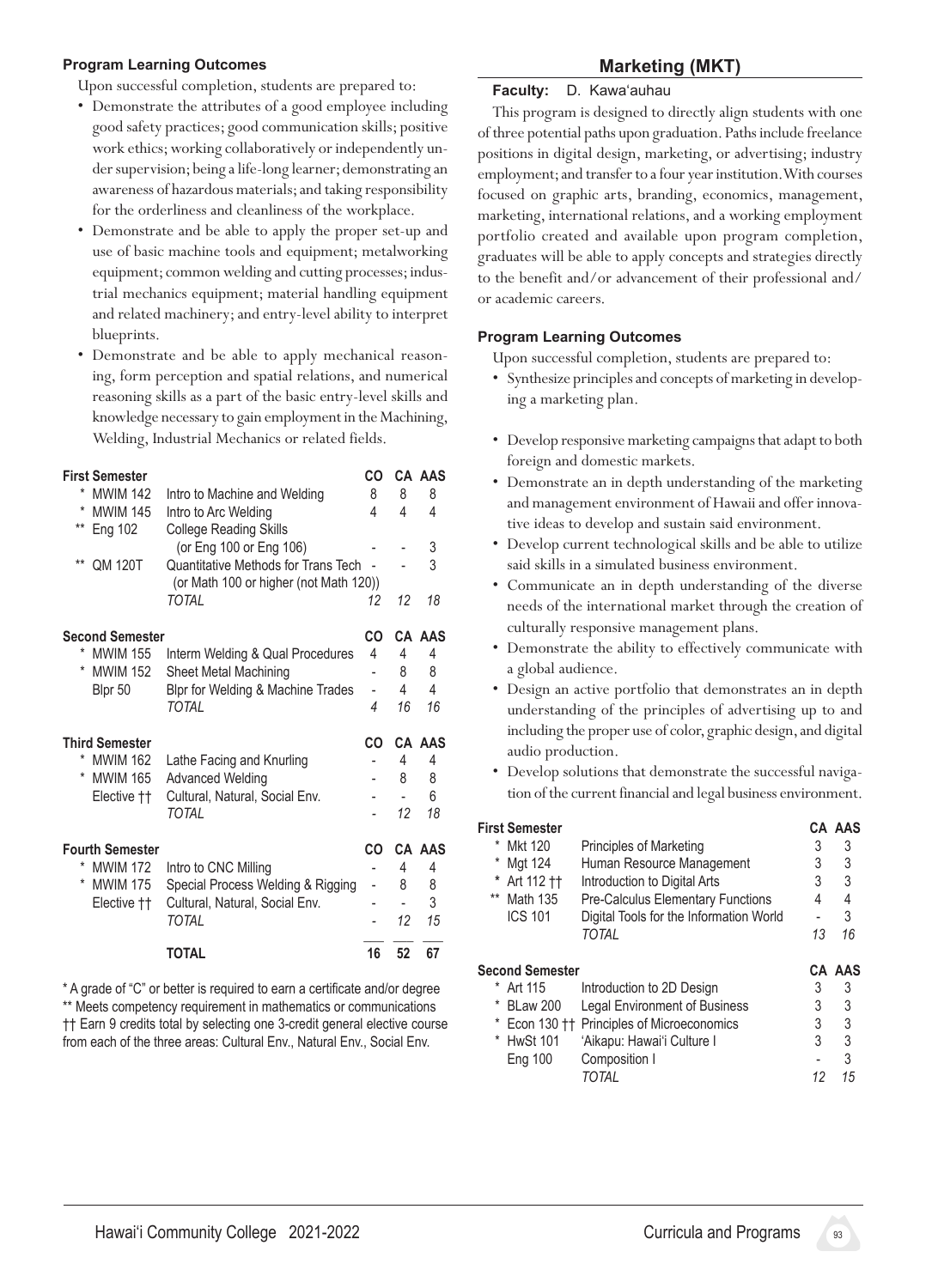| <b>Third Semester</b>  |                                        |    | CA AAS |
|------------------------|----------------------------------------|----|--------|
| Art 209                | Image in Motion Studio                 | 3  | 3      |
| <b>Econ 131</b>        | Principles of Macroeconomics           | 3  | 3      |
| <b>HwSt 201</b>        | 'Ai Noa: Hawai'i Culture II            | 3  | 3      |
| Acc 201                | Introduction to Financial Accounting   |    | 3      |
| $***$<br>Speech        | Sp 130 or Sp 151                       |    | 3      |
|                        | TOTAL                                  | 9  | 15     |
| Fourth Semester        |                                        |    | CA AAS |
| <b>Mkt 233</b>         | International & Tech Brand Integration | 3  | 3      |
| Mgt 234<br>*           | Cross-Cultural Management              | 3  | 3      |
| Acc 202                | Introduction to Managerial Accounting  |    | 3      |
| * Bus 120              | <b>Principles of Business</b>          |    | 3      |
| Elective <sup>††</sup> | <b>Natural Environment</b>             |    | 3      |
|                        | <b>TOTAL</b>                           | 6  | 15     |
|                        | TOTAL                                  | 40 | 61     |

 A cumulative 2.0 GPA in the Major Course Requirements category must be earned for graduation. In addition, an overall cumulative 2.0 GPA is required for graduation.

\* A grade of "C" or better is required to earn a certificate and/or degree \*\* Meets competency requirement in mathematics or communications †† Earn 9 credits total by selecting one 3-credit general elective course from each of the three areas: Cultural Env., Natural Env., Social Env.

### **Natural Science (NSCI)**

| <b>Faculty:</b> A. Maclennan (PAL) R. Namba (PAL) |              |
|---------------------------------------------------|--------------|
| M. Phillips                                       | P. Scheffler |
| D. Weeks                                          |              |

This Associate in Science Degree program prepares students to transfer to 4-year institutions in STEM (Science, Technology, Engineering and Mathematics) related fields. Hawai'i Community College offers two NSCI tracks: Biological Sciences and Physical Sciences.

For more information, contact Pamela Scheffler by e-mail (pamelays@hawaii.edu).

#### **Program Learning Outcomes**

Upon successful completion, students are prepared to:

- Analyze data effectively using current technology.
- • Communicate scientific ideas and principles clearly and effectively.
- • Analyze and apply fundamental mathematical, physical,and chemical concepts and techniques to scientific issues.
- Apply fundamental concepts and techniques in their chosen concentration.

#### **Biological Sciences (NSCI-BSC)**

| First Semester         |                                    | AS |
|------------------------|------------------------------------|----|
| Biol 171 <sup>++</sup> | Introduction to Biology I (DB)     | 3  |
| Biol 171L +            | Introduction to Biology I Lab (DY) |    |
| Chem 161               | General Chemistry I                | 3  |
| Chem 161L +            | General Chemistry I Lab            |    |
| <b>Eng 100</b>         | Composition I                      | 3  |
| Eng 102                | <b>College Reading Skills</b>      | 3  |
|                        | TOTAL                              | 14 |
|                        |                                    |    |

| <b>Second Semester</b> |                                        | AS        |
|------------------------|----------------------------------------|-----------|
| <b>Biol 172</b>        | Introduction to Biology II             | 3         |
| Biol 172L +            | Introduction to Biology II Lab         | 1         |
| Chem 162               | <b>General Chemistry II</b>            | 3         |
| Chem 162L †            | General Chemistry II Lab               | 1         |
| Science †              | <b>BSC Electives (see below)</b>       | 4         |
| Electives              | Foundations - Global and Multicultural |           |
|                        | Perspectives (FG)                      | 3         |
|                        | TOTAL                                  | 15        |
| <b>Third Semester</b>  |                                        | AS        |
| Biology                | <b>Biol 265 or Biol 275</b>            | 3         |
| Biol Lab †             | Biol 265L or Biol 275L                 | 1         |
| <b>Math 241</b>        | Calculus I                             | 4         |
| Physics                | Phys 151 or Phys 170                   | $3-4$     |
| Phys Lab †             | Phys 151L or Phys 170L                 | 1         |
| Electives              | Foundations - Global and Multicultural |           |
|                        | Perspectives (FG)                      | 3         |
|                        | TOTAL                                  | $15 - 16$ |
| <b>Fourth Semester</b> |                                        | AS        |
| Science t              | RSC Flectives (see helow)              | 7-4       |

| Science †               | <b>BSC Electives (see below)</b>                                  | $3 - 4$   |
|-------------------------|-------------------------------------------------------------------|-----------|
|                         | (the 4th credit is required if total credits are<br>less than 60) |           |
| Electives <sup>††</sup> | Diversifications - Arts, Humanities, Literature 3                 |           |
|                         | (choose from DA, DH, DL)                                          |           |
| Electives <sup>††</sup> | Diversifications - Social Sciences (DS)                           | 3         |
| Electives †††           | <b>General Electives</b>                                          | 6         |
|                         | TOTAL                                                             | $15 - 16$ |
|                         |                                                                   |           |

BSC Science Electives:

- Ag 175, 175L
- Astr 110, 281
- BioC 141
- Biol 100, 100L, 124, 124L, 156, 156L, 265, 265L, 275, 275L
- Bot 101, 101L, 105, 105L, 130, 130L
- Erth 101, 101L
- Geog 101, 101L, 170, 170L, 270, 270L, 292V
- Micr 130, 140L
- Ocn 201, 205
- Phyl 141, 141L, 142, 142L
- Phys 100, 100L, 105
- Sci 190V, 292V
- Zool 101, 101L

#### **Additional Requirements**

- Two Writing Intensive (WI) courses with a "C" or better grade.
- • Once Hawaiian-Asian-Pacific Cultures (HAP) course

† All labs should be taken in-person.

†† Earn 9 credits total by selecting 3 credits from each of the three Diversifications categories: Arts, Humanities, Literature (DA, DH, DL); Natural Sciences (DB, DP, DY); and Social Sciences (DS).

††† All elective courses must be numbered 100 or above.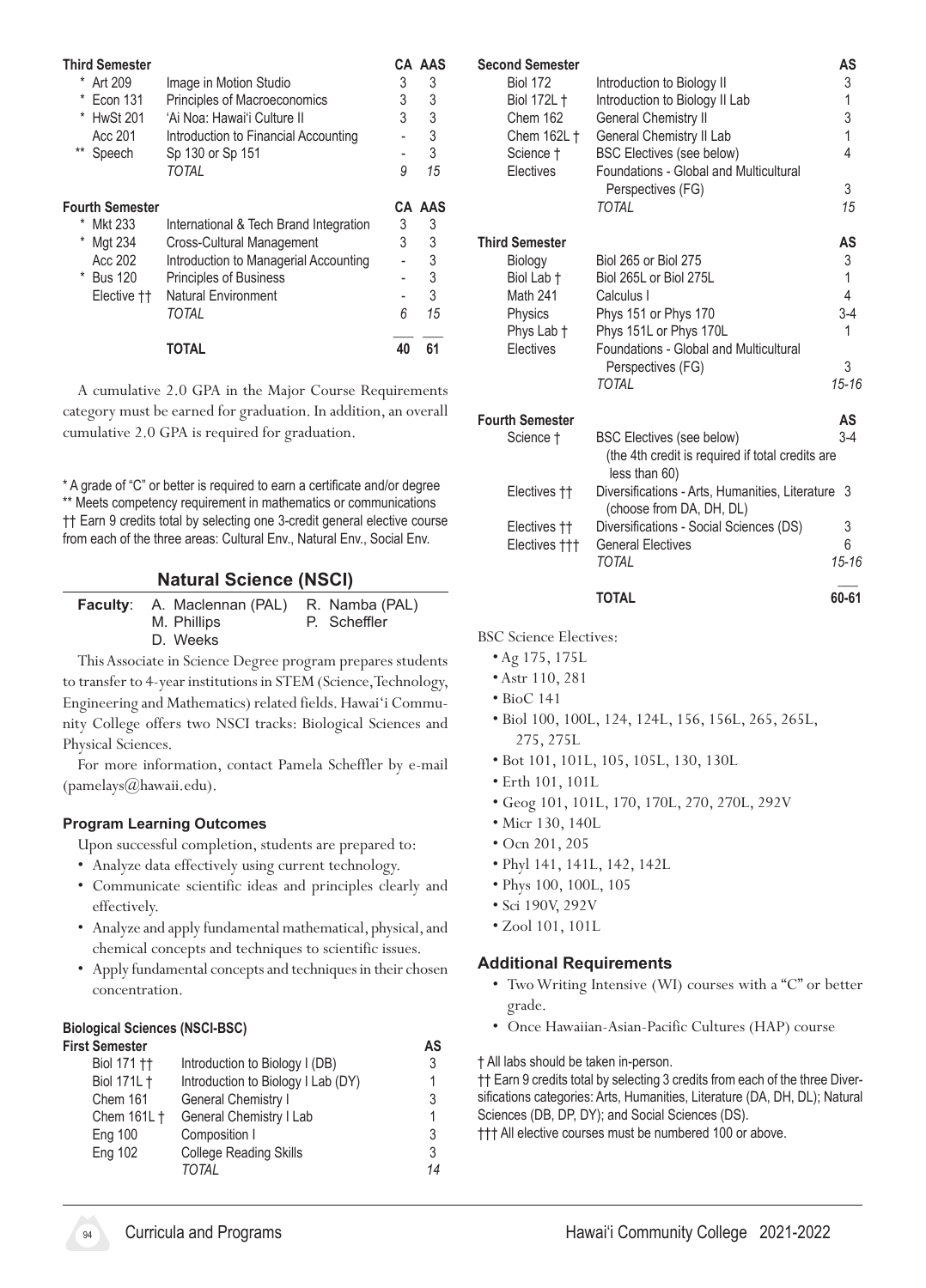#### **Physical Sciences (NSCI-PSC)**

| <b>First Semester</b><br>Chem 161 | <b>General Chemistry I</b>                                                | AS<br>3           |
|-----------------------------------|---------------------------------------------------------------------------|-------------------|
| Chem 161L †                       | General Chemistry I Lab                                                   | 1                 |
| Eng 102                           | <b>College Reading Skills</b>                                             | 3                 |
| <b>Math 241</b><br>Science        | Calculus I<br>PSC Electives (see below)                                   | 4<br>3            |
| Sci Lab †                         | PSC Lab Electives (see below)                                             | 1                 |
|                                   | <b>TOTAL</b>                                                              | 15                |
| <b>Second Semester</b>            |                                                                           | AS                |
| Chem 162                          | <b>General Chemistry II</b>                                               | 3                 |
| Chem 162L +<br><b>Eng 100</b>     | General Chemistry II Lab<br>Composition I                                 | $\mathbf{1}$<br>3 |
| Math 242                          | Calculus II                                                               | 4                 |
| Electives                         | Foundations - Global and Multicultural                                    |                   |
|                                   | Perspectives (FG)                                                         | 3                 |
|                                   | <b>TOTAL</b>                                                              | 14                |
| <b>Third Semester</b>             |                                                                           | AS                |
| <b>Phys 170</b><br>Phys 170L +    | General Physics I<br>General Physics I Lab                                | 4<br>1            |
| Science                           | PSC Electives (see below)                                                 | 3                 |
| Sci Lab †                         | PSC Lab Electives (see below)                                             | 1                 |
| Electives <sup>++</sup>           | Diversifications - Biological Sciences (DB)                               | 3                 |
| Electives ††                      | Diversifications - Social Sciences (DS)                                   | 3<br>15           |
|                                   | TOTAL                                                                     |                   |
| <b>Fourth Semester</b>            |                                                                           | AS                |
| <b>Phys 272</b>                   | <b>General Physics II</b>                                                 | 3                 |
| Phys 272L +<br>Electives ††       | General Physics II Lab<br>Diversifications - Arts, Humanities, Literature | 1<br>3            |
|                                   | (choose from DA, DH, DL)                                                  |                   |
| Electives                         | Foundations - Global and Multicultural                                    |                   |
|                                   | Perspectives (FG)                                                         | 3                 |
| Electives †††                     | <b>General Elective</b>                                                   | 6                 |
|                                   | TOTAL                                                                     | 16                |
|                                   | <b>TOTAL</b>                                                              | 60                |

PSC Science Electives:

- Ag 175, 175L
- Astr 110, 281
- BioC 141
- Biol 100, 100L, 101, 101L, 124, 124L, 156, 156L, 171, 171L, 172, 172L, 265, 265L, 275, 275L
- Bot 101, 101L, 105, 105L, 130, 130L
- Erth 101, 101L
- Geog 101, 101L, 170, 170L, 270, 270L, 292V
- Micr 130, 140L
- Ocn 201, 205
- Phyl 141, 141L, 142, 142L
- Phys 105
- Sci 190V, 292V
- Zool 101, 101L

**Additional Requirements**

- Two Writing Intensive (WI) courses with a "C" or better grade.
- Once Hawaiian-Asian-Pacific Cultures (HAP) course

† All labs should be taken in-person.

†† Earn 9 credits total by selecting 3 credits from each of the three Diversifications categories: Arts, Humanities, Literature (DA, DH, DL); Natural Sciences (DB, DP, DY); and Social Sciences (DS).

††† All elective courses must be numbered 100 or above.

#### **Nursing and Allied Health Programs**

| <b>Faculty: A. Cremer</b> | C. Hernandez |
|---------------------------|--------------|
| L. Miguel                 | C. Pavel     |
| P. Pieron                 |              |

Hawai'i Community College Nursing and Allied Health currently offers two pathways into the nursing profession. Students may apply for either the Certificate of Achievement in Practical Nursing (CA-PRCN) program or the Associate in Science Degree in Nursing (AS-NURS) program. Both programs admit a new student cohort each Fall. The AS program has a Hilo and Kona location option. In order to apply, the following requirements must be met:

- 1.Complete all prerequisite requirements with a grade of "C" or better (C- is not accepted) by the end of the Spring semester prior to program entry.
- 2.Complete the Test for Essential Academic Skills (TEAS) exam with a composite score at the Proficient Level (minimum score 58.7%) or higher.
- 3.Academic criteria and TEAS exam scores are used to rank applicants for selection and admission.

For current, detailed application and admission requirements, visit the Hawai'i CC Nursing webpage at

www.hawaii.hawaii.edu/nursing

# **Nursing, Associate in Science Degree in Nursing (NURS)**

The Associate in Science Degree in Nursing program provides students with a scientific foundation for entry level clinical practice as a Registered Nurse (RN) in hospitals, long-term care facilities, and community based settings. Upon completion of the program, graduates are eligible to take the National Council Licensure Exam for Registered Nursing (NCLEX-RN). RN's provide and coordinate patient care, educate patients and the public about various health conditions, and provide advice and emotional support to patients and their family members.

The Associate in Science Degree in Nursing program has two pathways:

**Generic pathway (AS-NURS):** 27 credits of non-nursing prerequisite and general education courses and four semesters of coursework in nursing (46 credits) for a total of 73 credits.

LPN to AS-NURS pathway: (1) Possession of a current HI Practical Nurse License; (2) Minimum1 year experience work-

(continued on next column)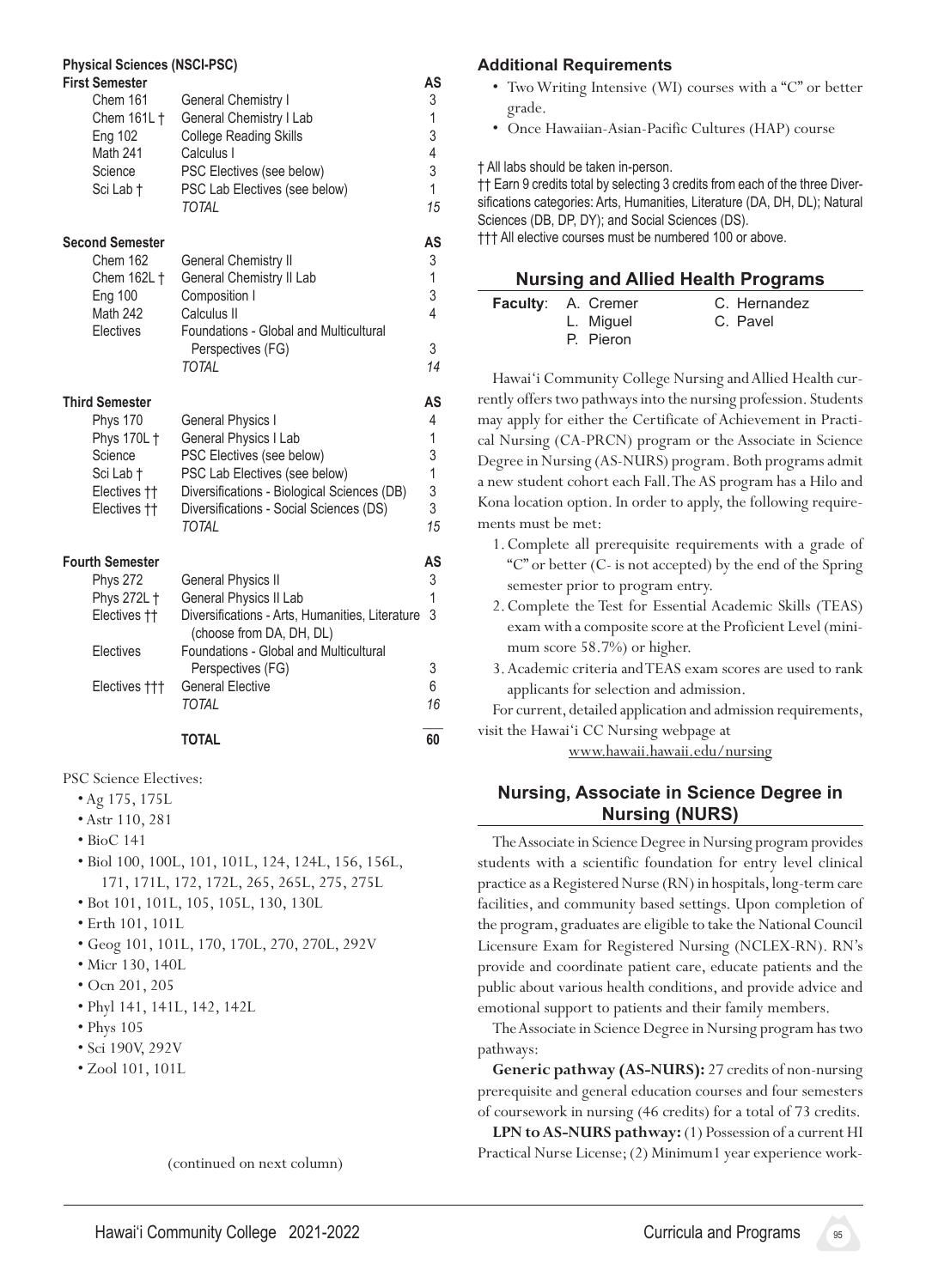ing as LPN; and (3) Completion of all non-nursing prerequisite and general education courses for the AS-NURS program. Includes 27 credits of non-nursing prerequisite and general education courses, credit given for advanced placement (21) and one summer session and two semesters of coursework in nursing (25 credits) for a total of 73 credits.

#### **Program Learning Outcomes**

Upon successful completion, students are prepared to:

- Implement critical thinking effectively when applying the nursing process in providing compassionate and coordinated care to individuals and their support systems.
- • Integrate knowledge gained from biological, social, and nursing sciences with clinical practice in meeting the complex needs of diverse individuals in multiple settings.
- • Create an environment that promotes caring and professionalism with consideration for cultural/societal beliefs and practices.
- • Utilize information and technology to communicate, manage knowledge, mitigate error, and support decisionmaking.
- Use data to assess outcomes of care processes and determine ways to improve the delivery of quality care.
- Practice safely and ethically within the scope of practice while providing nursing care and working with the health care team.
- • Demonstrate effective communication and collaborative dialogue within nursing and the interprofessional team to achieve quality patient care.

#### **Entry Requirements**

The nursing and support courses for the Associate in Science Degree are:

#### **Year 1**

|                         |                                                                                                          | AS |
|-------------------------|----------------------------------------------------------------------------------------------------------|----|
| <b>Eng 100</b>          | Composition I                                                                                            | 3  |
| <b>HDFS 230</b>         | Human Development                                                                                        | 3  |
| <b>Math 100</b>         | Survey of Mathematics or higher<br>(not Math $120$ )                                                     | 3  |
| Micr 130 <sup>++</sup>  | Microbiology (DB)                                                                                        | 3  |
| Micr 140L               | Microbiology Lab                                                                                         |    |
| <b>Phyl 141</b>         | Human Anatomy and Physiology I                                                                           | 3  |
| <b>Phyl 141L</b>        | Human Anatomy and Physiology I Lab                                                                       |    |
| <b>Phyl 142</b>         | Human Anatomy and Physiology II                                                                          | 3  |
| Phyl 142L               | Human Anatomy and Physiology II Lab                                                                      |    |
| Electivet <sub>††</sub> | Diversification - Arts (DA), Humanities (DH),<br>Literature (DL)<br>(recommended: HwSt 100, 102, or 107) | 3  |
| Electivet <sub>††</sub> | Diversification - Social Sciences (DS)<br>(choose one: Psy 100, Anth 200, Soc 100)                       | 3  |
|                         | TOTAL                                                                                                    | 27 |
|                         |                                                                                                          |    |

† May be taken either prior to admission or during the nursing program. †† Earn 9 credits total by selecting 3 credits from each of the three Diversifications categories: Arts, Humanities, Literature (DA, DH, DL); Natural Sciences (DB, DP, DY); and Social Sciences (DS).

#### **Generic pathway (AS-NURS)**

|                                                                                                                                          | Year <sub>2</sub>                                                                                         |                                 |
|------------------------------------------------------------------------------------------------------------------------------------------|-----------------------------------------------------------------------------------------------------------|---------------------------------|
| <b>Fall Semester</b><br><b>Nurs 153</b><br><b>Nurs 203</b>                                                                               | Nursing Concepts and Skills<br>General Pharmacology<br><b>TOTAL</b>                                       | AS<br>8<br>3<br>11              |
| <b>Spring Semester</b><br><b>Nurs 151</b><br><b>Nurs 157</b>                                                                             | Psychiatric-Mental Health Nursing<br>Adult Health Nursing I<br><b>TOTAI</b>                               | <b>AS</b><br>4<br>8<br>12       |
|                                                                                                                                          | Year <sub>3</sub>                                                                                         |                                 |
| <b>Fall Semester</b><br><b>Nurs 254</b><br><b>Nurs 255</b>                                                                               | Family Health I-Maternal/Newborn Nursing<br>Family Health II-Pediatric/Adult HIth Nurs II<br><b>TOTAI</b> | AS<br>5<br>$\overline{7}$<br>12 |
| <b>Spring Semester</b><br><b>Nurs 257</b><br><b>Nurs 260</b>                                                                             | Advanced Adult Health Nursing III<br>Leadership/Community Health<br><b>TOTAI</b>                          | AS<br>8<br>3<br>11              |
|                                                                                                                                          | <b>TOTAL</b>                                                                                              | 73                              |
| <b>LPN to AS-NURS pathway</b>                                                                                                            | Completion of nursing and support courses (see Year 1 list)<br><b>TOTAI</b>                               | 27<br>27                        |
| Credit given for advanced placement<br>• Possession of a current HI Practical Nurse License<br>• Minimum1 year experience working as LPN |                                                                                                           |                                 |
|                                                                                                                                          | <b>TOTAI</b>                                                                                              | 21                              |
| <b>Summer Session</b><br><b>Nurs 250</b>                                                                                                 | I PN to RN Transition<br><b>TOTAL</b>                                                                     | AS<br>3<br>3                    |

|                                                            | IUIAL                                                                                        |                    |
|------------------------------------------------------------|----------------------------------------------------------------------------------------------|--------------------|
| <b>Fall Semester</b><br><b>Nurs 151</b><br><b>Nurs 255</b> | Psychiatric-Mental Health Nursing<br>Family Health II-Pediatrics/Adult Hith Nurs II<br>TOTAL | AS<br>4<br>7<br>11 |
| <b>Spring Semester</b><br><b>Nurs 257</b>                  | Advanced Adult Health Nursing III                                                            | AS<br>8            |
| <b>Nurs 260</b>                                            | Leadership/Community Health<br>TOTAL                                                         | 3<br>11            |
|                                                            | TOTAL                                                                                        | 73                 |

All courses required for the degree must be taken for a letter grade.A grade of "C" or better is considered passing for all nursing and support courses. A cumulative grade point average of 2.0 or better must be maintained to remain in the nursing program.

The Associate in Science Degree program is approved by the Hawai'i Board of Nursing and accredited by the Accreditation Commission for Education in Nursing, Inc. (ACEN); formerly

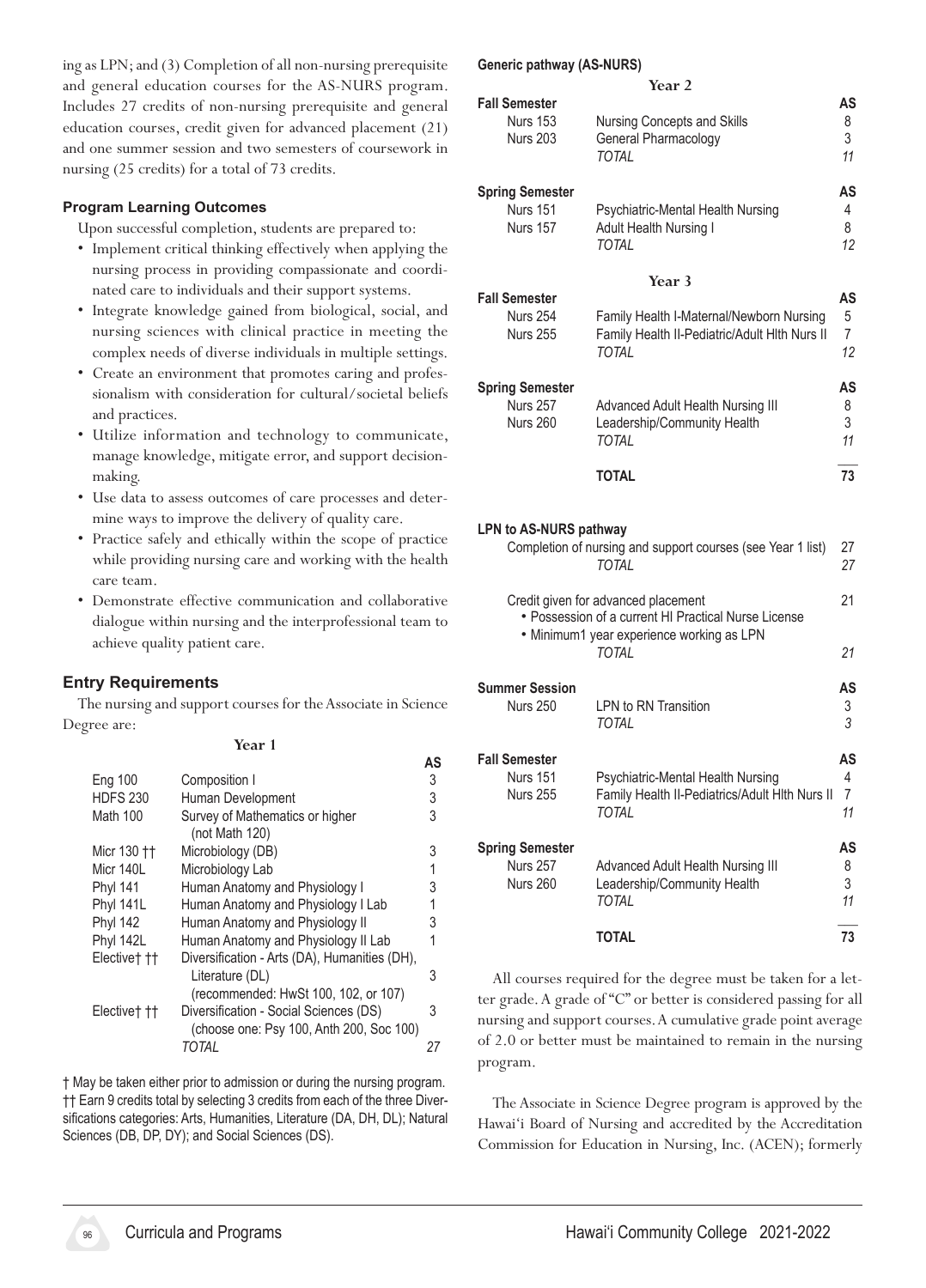NLNAC. The ACEN may be contacted at www.acenursing.org or (404) 975-5000, or by writing to 3343 Peachtree Rd, NE, Suite 850,Atlanta,Georgia 30326.Transferagreements exist with the University of Hawai'i at Hilo and University of Hawai'i at Mānoa baccalaureate nursing programs allowing interested and qualified associate degree graduates to pursue a Bachelor of Science in Nursing at UH Hilo or UH Mānoa.

# **Nursing, Practical (PRCN)**

This certificate is currently not offered through Hawai'i Community College's Nursing Program.

The Certificate of Achievement in Practical Nursing program prepares students for entry-level practice as a Licensed Practical Nurse (LPN) in a variety of healthcare settings. Upon completion of the program, graduates are eligible to take the National Council Licensure Exam for Practical Nursing (NCLEX-PN). LPN's provide care within their scope of practice under the supervision of a health care provider or Registered Nurse.

The Certificate of Achievement in Practical Nursing program requires 2 semesters and a summer session of coursework in practical nursing (29 credits) and 17 credits of non-nursing prerequisite courses for a total of 46 credits.

#### **Program Learning Outcomes**

Upon successful completion, students are prepared to:

- Retrieve, integrate, and apply relevant and reliable information, concepts from multiple disciplines, and standards of nursing as the basis for evidenced based nursing care.
- Use the nursing process as a framework for critical thinking to assess, plan, prioritize, implement, and evaluate safe and effective nursing care for those who have predictable nursing needs.
- Demonstrate compassion and caring by developing and maintaining therapeutic relationships based upon mutuality and respect for the health and healing practices, beliefs, and values of the individual and community.
- • Communicate and function as a member of a multi-disciplinary health care team.
- • Demonstrate the ability to plan and deliver effective health teaching as an integral part of promotion, maintenance, and restoration of health, management of chronic conditions, and end of life care in structural settings.
- Demonstrate professional behaviors and practice within the legal and ethical framework of licensed practical nursing.

#### **Entry Requirements**

The prerequisite courses for the Certificate of Achievement in Practical Nursing are:

| <b>Prerequisite Courses</b> |                                                   | CА           |
|-----------------------------|---------------------------------------------------|--------------|
| Eng 100                     | Composition I                                     | 3            |
| <b>HDFS 230</b>             | Human Development                                 | 3            |
| <b>Math 100</b>             | Survey of Mathematics or higher<br>(not Math 120) | 3            |
| <b>Phyl 141</b>             | Human Anatomy and Physiology I                    | 3            |
| Phyl 141L                   | Human Anatomy and Physiology I Lab                | $\mathbf{1}$ |
| <b>Phyl 142</b>             | Human Anatomy and Physiology II                   | 3            |
| Phyl 142L                   | Human Anatomy and Physiology II Lab               | $\mathbf{1}$ |
|                             | TOTAL                                             | 17           |
| <b>Fall Semester</b>        |                                                   | СA           |
| <b>Nurs 120</b>             | Practical Nursing I                               | 9            |
| <b>Nurs 203</b>             | General Pharmacology                              | 3            |
|                             | TOTAL                                             | 12           |
| <b>Spring Semester</b>      |                                                   | СA           |
| <b>Nurs 122</b>             | <b>Practical Nursing II</b>                       | 11           |
|                             | TOTAL                                             | 11           |
| Summer                      |                                                   | CА           |
| <b>Nurs 126</b>             | Child Health                                      | 3            |
| <b>Nurs 128</b>             | <b>Maternity Nursing</b>                          | 3            |
|                             | TOTAL                                             | 6            |
|                             | <b>TOTAL</b>                                      | 46           |

All required courses must be taken for a letter grade. A grade of "C" or better is considered passing in the nursing and support courses. Students must maintain a cumulative grade point average of 2.0 or better to remain in the nursing program.

#### **Nurses' Aide**

This course is currently not offered through Hawai'i Community College's Nursing Program.

# **Substance Abuse Counseling (SUBS)**

A 20-credit Certificate of Competence in Substance Abuse Counseling is offered for students interested in a career in substance abuse counseling. Credit and non-credit courses are offered for in-service substance abuse, human service, and criminal justice professionals seeking to develop and/or upgrade their skills in working with individuals and families who suffer as a result of chemical abuse or dependency. Students who successfully complete these courses are eligible to receive additional studies and/or fieldwork hours that can apply towards obtaining a State Substance Abuse Counseling Certificate as required by the State of Hawai'i Department of Health Alcohol and Drug Abuse Division (ADAD), the National Alcoholism and Drug Abuse Counselor Credentialing Board, and the International Certification and Reciprocity Consortium. Students completing the CC in Substance Abuse Counseling along with an associate's degree are eligible to receive 2,000 hours toward the ADAD Substance Abuse Certification.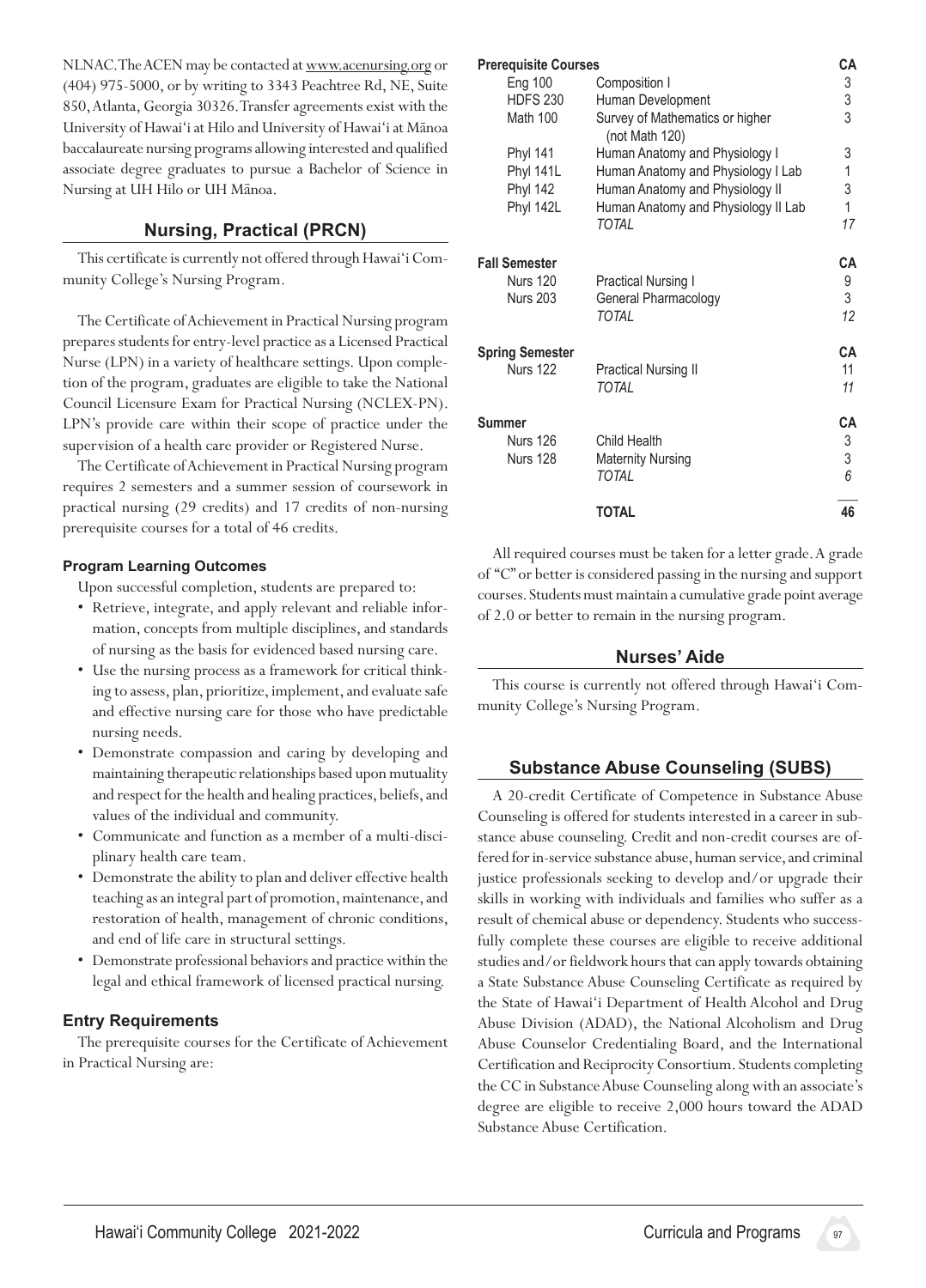#### **Program Learning Outcomes**

Upon successful completion, students are prepared to:

- • Satisfy the addiction studies educational requirements for Hawaii State Department of Health Alcohol and Drug Abuse Division's (ADAD) Certified Substance Abuse Counselor (CSAC) and/or Certified Drug Prevention Specialist (CDPS).
- Identify and articulate medical, social, and/or psychological aspects of addiction.
- Apply the Twelve Core Functions of the Alcohol and Drug Abuse Counselor, and practice within the legal and ethical parameters of the substance abuse counseling profession.
- • Perform basic individual or group counseling and interviewing/facilitation skills, and reflect on personal values and issues that may enhance or interfere with effectiveness as a counselor.
- Develop career plans for entry-level positions in substance abuse, criminal justice, and human services organizations that service substance abusing populations, or transfer to a 4-year college to continue education in SUBS related fields.

### **Entry Requirements**

• Proficiency levels in reading, writing and/or mathematics are required to register for some or all of the Program courses:

| Subject Area | <u>Minimum placement into course</u> |
|--------------|--------------------------------------|
| Reading      | Eng 102                              |
| Writing      | Eng 100                              |

#### **Substance Abuse Counseling Certificate of Competence First Semester CO**

| <b>Subs 130</b> | Introduction to Youth Practitioner (optional) | (3) |
|-----------------|-----------------------------------------------|-----|
| <b>Subs 131</b> | <b>Ethics in Public Services</b>              |     |
| <b>Subs 140</b> | Individual Substance Abuse Counseling         | 3   |
| <b>Subs 268</b> | Survey of Substance Use Disorders             | 3.  |
| <b>Subs 294</b> | Seminar and Fieldwork I                       | 3.  |
|                 | TOTAI                                         | 10  |
|                 |                                               |     |

#### **Second Semester**

|                 | TOTAL                                        | 20 |
|-----------------|----------------------------------------------|----|
|                 | <b>TOTAL</b>                                 | 10 |
| <b>Subs 295</b> | Seminar & Fieldwork II                       |    |
| <b>Subs 270</b> | 12 Core Functions of Subs Abuse Counseling 3 |    |
| Subs 245        | Group Counseling                             |    |
| <b>Subs 132</b> | <b>STDs and Confidentiality</b>              |    |

#### **Prevention Specialist Certificate of Competence**

| First Semester  |                                    | CO            |
|-----------------|------------------------------------|---------------|
| Subs 130        | Introduction to Youth Practitioner | 3             |
| Subs 131        | Ethics in Public Services          |               |
| <b>Subs 268</b> | Survey of Substance Use Disorders  | $\mathcal{B}$ |
|                 |                                    |               |

 **TOTAL 7**

Credits in ( ) are optional

# **Sustainability Academic Subject Certificate (ASC-LBRT-SUSI)**

#### Faculty: D. Kapp

The Sustainability Academic Subject Certificate supports efforts to improve environmental stewardship and sustainability. It is interdisciplinary and integrates sustainability themes and practices across the Hawai'i Community College curriculum, drawing from Hawaiian Studies, Natural Science, Social Science and other disciplines.

#### **Requirements**

- 1.**Credits Required:** A total of 12 credits of S-designated classes is required to receive the ASC-SUSI.
- 2.Designated classes must be from the following areas:
	- A minimum of 3 credits Hawaiian Studies
	- A minimum of 3 credits Natural Science
	- A minimum of 3 credits Social Science
	- Remaining credits from any other S-designated class.
- 3.Up to 6 credits of S-designated classes may be taken from other UH campuses, provided the credits fit into the areas listed above.

#### **Sustainability and S-designated Classes**

 Hawai'i CC offers a designation of "SF" for courses and classes which expose students to sustainability across a variety of academic disciplines. These are designed to meet the UH system-wide goals to develop and strengthen ecological literacy in students and address local and global environmental challenges. S-designated courses and classes allow students from all majors and programs to deepen their knowledge of core concepts of sustainability utilizing across-disciplinary approach. The designation can steer students towards classes that address issues of sustainability and encourage students to learn about social justice, cultural, economic, political, scientific, green building, and artistic approaches to sustainability, recognizing the valuable contributions from each academic discipline.

The S-designation of a course indicates that sustainability is a major theme, and S-designation of a class (a particular section of a course) indicates that the instructor has chosen to integrate sustainability themes into the class content and promotes active student engagement with global and local environmental issues.

For more information about Sustainability at Hawai'i CC, and for a list of currently designated courses and classes, visit www.hawaii.hawaii.edu/sustainability

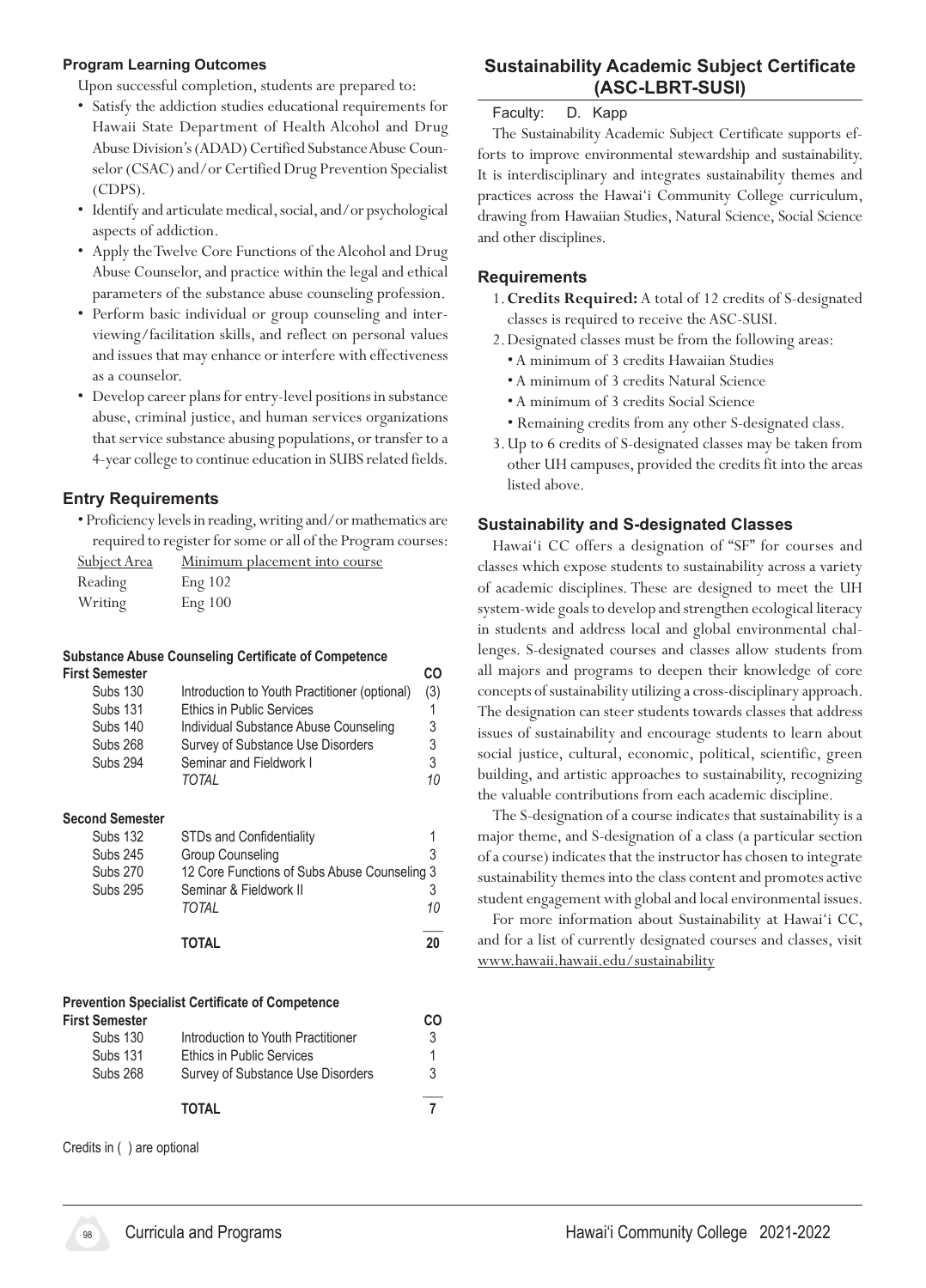# **Tropical Forest Ecosystem and Agroforestry Management (TEAM)**

#### **Faculty:** P. Scheffler **O.** Steele

Students learn to actively manage Hawai'i's native forest ecosystems, grow native plants, establish agroforestry operations, use Global Positioning Systems (GPS), and Geographic Information Systems(GIS).Internships give students on-the-job training with potential employers.

 For more information call (808) 934-2623, or e-mail forteam@hawaii.edu or check the website at

www.hawaii.hawaii.edu/forestteam

#### **Program Learning Outcomes**

Upon successful completion, students are prepared to:

- Apply basic ecosystem concepts to natural resource management.
- • Use an understanding of general scientific concepts in design of forestry systems.
- • Use knowledge of applicable laws and regulations to make decisions about managing ecosystems.
- Apply effective interpersonal and communication skills.
- Recognize, collect, and interpret field data.
- • Apply effective management practices to commercial or conservation efforts.

|                        | <b>First Semester</b>    |                                                                 | CА | AS      |
|------------------------|--------------------------|-----------------------------------------------------------------|----|---------|
|                        | Ag 175                   | Agroforestry                                                    | 3  | 3       |
|                        | Ag 175L                  | Agroforestry Lab                                                | 1  | 1       |
|                        | <b>Computer Literacy</b> |                                                                 |    |         |
|                        |                          | Busn 150 or ICS 101                                             | 3  | 3       |
|                        | Eng 102                  | <b>College Reading Skills</b><br>(or Geog 102)                  | 3  | 3       |
| $***$                  | Math 120                 | <b>Trigonometry for Surveying</b><br>(or Math 135)              | 4  | 4       |
|                        |                          | <b>TOTAL</b>                                                    | 14 | 14      |
| <b>Second Semester</b> |                          |                                                                 | CА | AS      |
|                        | Biol 156 ††              | Natural History of the Hawn Islands (DB)                        | 3  | 3       |
|                        | Biol 156L                | Natural History of Hawaiian Islands Lab                         | 1  | 1       |
|                        | Chemistry                | Chem 100 or higher                                              | 3  | 3       |
| **                     | Eng 100                  | Composition I                                                   | 3  | 3       |
|                        | Geog 170                 | Forest Ecosystem Surveying,<br>Inventorying, and Monitoring     | 3  | 3       |
|                        | Geog 170L                | Forest Ecosystem Surveying,<br>Inventorying, and Monitoring Lab | 1  | 1       |
|                        | Bot 105 ††               | Ethnobotany (DS)                                                | 3  | 3       |
|                        |                          | TOTAL                                                           | 17 | 17      |
| Summer                 |                          | CА                                                              | AS |         |
|                        | Ag 190V†                 | Internship                                                      |    | $1 - 4$ |

#### **Third Semester CA AS** Biol 124 Environment and Ecology **- 3** Biol 124L Environment and Ecology Lab - 1 Business Ag 130 or Ag 230 or Ent 125 - 3 Geog 270 Geographic Information Systems in Forest Ecosystem Management - 3 Geog 270L Geographic Information Systems in Forest Ecosystem Management Lab - 1 Science Biol 101 or Biol 171 or Bot 101 or Zool 101 - 3 Science Lab Biol 101L or Biol 171L or Bot 101L or Bot 105L or Zool 101L - 1  *TOTAL - 15* **Fourth Semester CA AS** Ag 192† Selected Topics Forest Ecosystem Mgmt - 1 Ag 245 Tropical Silviculture and Forest Plant Propagation and a set of  $\sim$  3 Ag 245L Tropical Silviculture and Forest Plant Propagation Lab The Contract of the 1 Ag 275 Forest Pest Management - 3 Ag 275L Forest Pest Management Lab - 1 Ag 291 Forest Restoration Ecology and Ecosystem Management Practicum - 3 Speech †† Sp 151 (DA) or Sp 251 (DA) - 3  *TOTAL - 15*  **\_\_\_ \_\_\_ TOTAL 31 62-65**

\*\* Meets competency requirement in mathematics or communications † Students may choose to take 2 credits of Ag 190V, or 1 credit Ag 190V and 1 credit Ag 192

†† Earn 9 credits total by selecting 3 credits from each of the three Diversifications categories: Arts, Humanities, Literature (DA, DH, DL); Natural Sciences (DB, DP, DY); and Social Sciences (DS).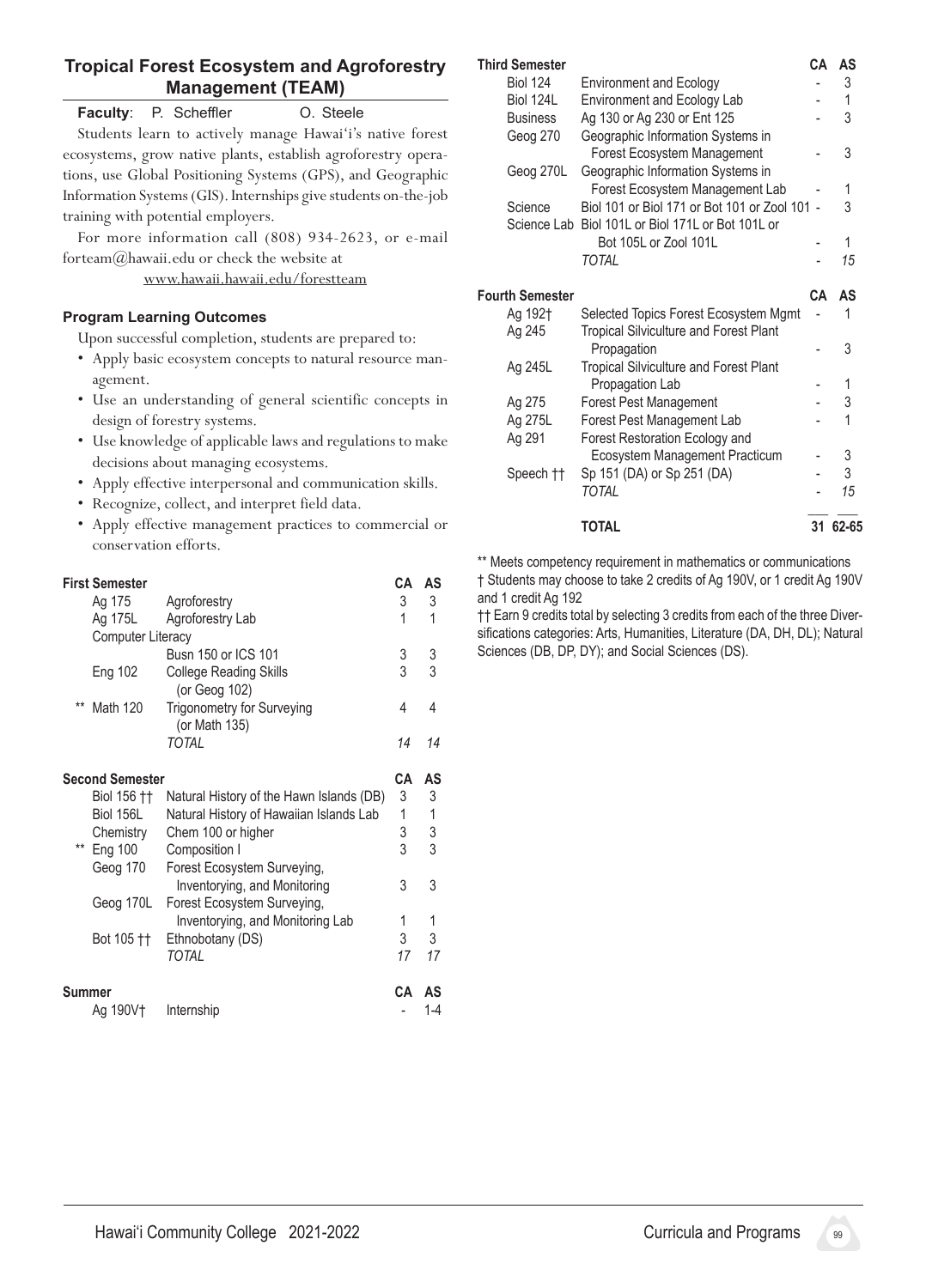# **Program Advisory Councils**

The Career and Technical Education (CTE) programs at Hawai'i CC are an integral part of the local community and reflect its day-to-day life. Close cooperation among the faculty, employers, and employees in the community is maintained. One of the most effective formal means of providing for this type of cooperation is the Program Advisory Council. These groups advise their respective programs of training needs and new developments in the field. Councils include employers, alumni, and others knowledgeable about the field.

#### **Accounting**

Jon Arbles, Audit Services, Taketa, Iwata, Hara & Associates Allison De Guzman, Tax and Accounting Associate Member,

Taketa, Iwata, Hara & Associates

Christin Gallagher, Controller, Bay Clinic

Sherri-Ann Ha-Ahu, HPM Building Supply

Keith Marrack, Financial Advisor, Edward Jones

Joel Peralto, Owner/Principal, Peralto & Co. CPAs, Inc.

Le Pomaski, Controller, Heartwood Pacific, LLC

Amy Yanagihara, Staff Accountant, Taketa, Iwata, Hara & Associates

#### **Architecture, Engineering and Construction Technologies**

Jordanah Ah Puck,AIT Scott Fleming and Associates, LLC

- Randy Dameg, Land Surveyor III, Engineering Department, County of Hawai'i
- Alukahe Kala,Tax Map and RecordsTech II, Planning Department, County of Hawai'i
- Matt Okuno, Inspector, Public Works-Engineering Department, County of Hawai'i

Jarrett Okutsu, KY International, Inc.

AsiaWasser, GIS Analyst III, Department of InformationTechnology, County of Hawai'i

#### **Auto Body Repair and Painting**

Jason Aguiar, Owner,ABRP Hawai'i Robert Kobayashi,Auto Instructor,Waiākea High School Taryll Moore, Estimator, Geico Debbie Omori, Vice President, Bob's Fender Shop RandallYoneda, Parts/Paint Manager, Napa

#### **Automotive Technology**

Wesley Ferreira, Senior Sales/Marketing Executive, Automotive Supply Center

Thomas Haraguchi, Retired Service Manager

Joseph Hawk, General Manager, Kamaaina Nissan

Kent Inouye, Owner/Manager, Bayside Chevron Services

Louis Perreira, III, Owner, Louie's Auto Repair

Jeffrey Quebral, Owner/Manager, Island Performance & **Offroad** 

#### **Business Technology**

Lee Botelho, Human Resources Manager, Department of Human Resources, County of Hawai'i

Tiffany Ichimasa,Agent, Noguchi &Associates

Sheri Kojima, Business PathwayTeacher,Waiākea High School

Waylen Leopoldino, Deputy Director, Department of Human Resources, County of Hawai'i

Mari Kris Malicdem, BTEC graduate, Hawai'i Community College

Justin Pequeno, Project Manager, Kamehameha Schools

Marcia Yoshiyama, Economic Development Technician, Department of Research and Development, County of Hawai'i

#### **Carpentry**

Dean Au, Business Agent, Carpenter's Union Local 745 Brian Brokaw, Operation Manager, HPM Mike Gillette, Owner, Gillette Construction Raymond Kaaihue, Conctractor Sales, HPM Sharon Sakamoto, Project Engineer, Isemoto Contracting Co.,

Ltd.

Craig Takamine, General Contractor, Takamine Construction

#### **Culinary Arts - East Hawai'i**

Karlee Fergerstrom-Kalalau, Sous Chef, Hilo Bay Cafe Jayson Kanekoa, Executive Chef, Waikoloa Beach Marriot Resort and Spa Mimi Mendoza, Executive Pastry Chef, Senia ChadYamamoto, Executive Chef, MerrimansWaimea

#### **Culinary Arts - West Hawai'i**

Muzzy Fernandez, Cook I, Instagrindz Michelle Gomez, Senior Executive Sous Chef, Sheraton (Marriott Intl) and Private Estate Chef James Govier, Cook, Sheraton Jean Marc Heim, Chef Consultant, Private Chef Patti Kimball, Owner, Kimball Catering Ken Love, Executive Director, Hawai'i Master Food Preservers Daniel Sampson, Executive Pastry Chef, Hotel Fairmont Orchid David Viviano, Executive Chef, Hotel Fairmont Orchid

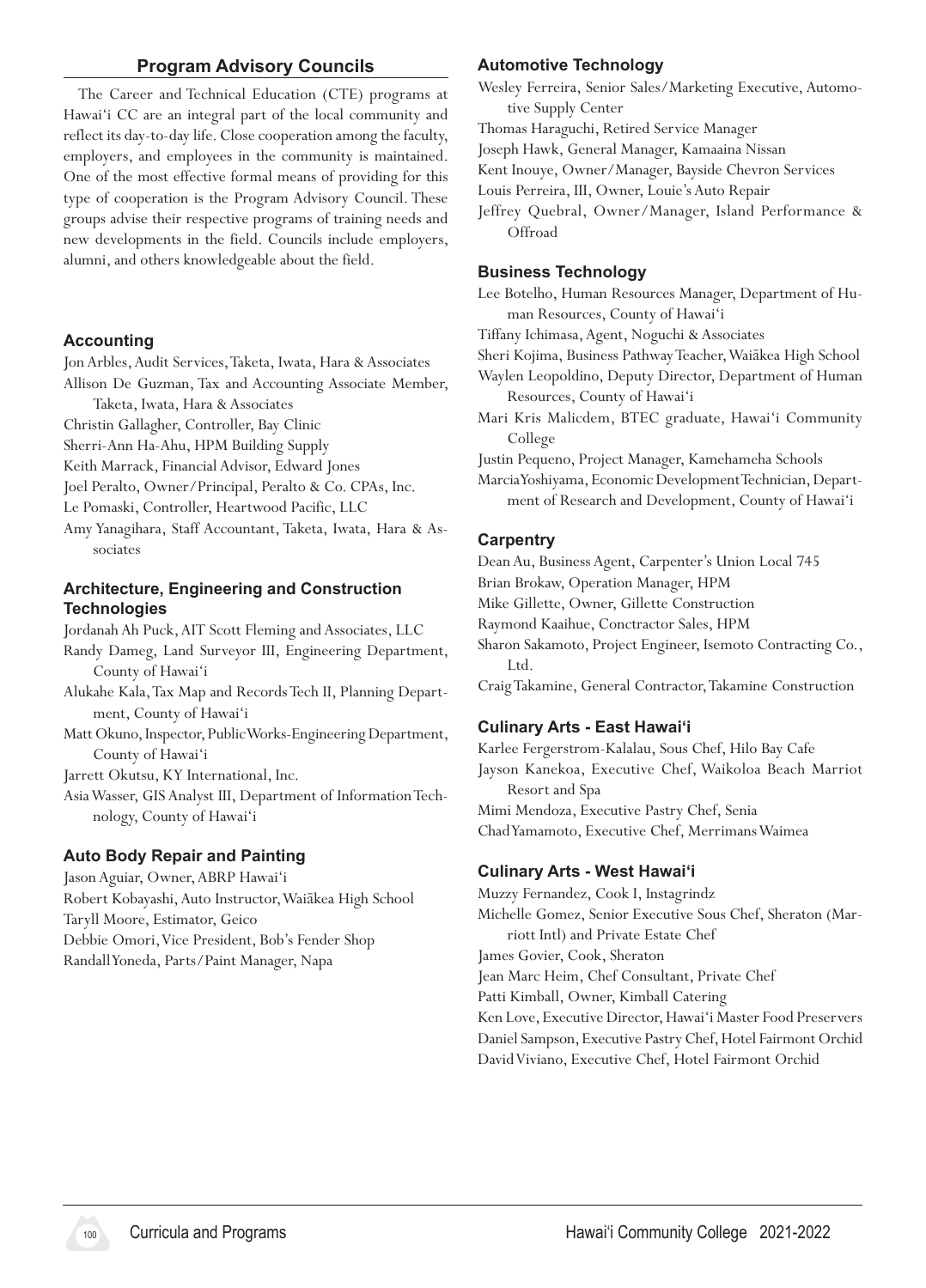# **Diesel Mechanics**

Kyle Akeo,Technical Communicator, Hawthorne CAT

Ted Dela Cruz, Technical Communicator, Hawthorne Pacific Corp.

Noel Foronda, Service Manager, JasW. Glover

Sam Gray, Owner, Precision Fuel Injection, Inc.

Kelvin Kohatsu, Fleet Division Director, Hawaiian Electric Dennis Rose, Owner, Power Generation Services

# **Early Childhood Education**

Wendy Correa, Curriculum Manager, Tutu and Me Traveling Preschool

Michelle Flemming, Childcare Director, Hawai'i IslandYWCA Tamia McKeague, West Hawai'i Project Manager, Kamehameha Schools

Napua Rosehill, Project Manager, Kamehameha Schools

# **Electrical Installation and Maintenance Technology**

- Troy Haspe, Electrical Inspector, Building Division, County of Hawai'i
- James Hirayama, Electrical Contractor, Hirayama Brothers Electric, Inc.

Dean Oshiro, President, DWE, Inc.

Peter Stasey, Technical Superintendent, Hawai'i Electric Light Gene Villaruel, Electrical Contractor, Gene's Electric

# **Information Technology**

Tim Minick, Director of Information, HPM Building Supply Kelvin Ono, Information Systems Analyst, Office of the Prosecuting Attorney, County of Hawai'i

# **Marketing**

Kate Carvalho, Administrative Assistant, HawaiiTribune-Herald Alia Chocol, Owner, Helping Hands Concierge Chelson DeJesus, Owner, On3 Clothing, Inc.

# **Substance Abuse Counseling**

Denise Oguma, Hope Services HI, Inc. Jan-Marie Osorio, Office of the ProsecutingAttorney, County of Hawai'i

Andi Pawasarat-Losalio, Executive Director, Bridge House, Inc. Valerie Poindexter, Former Councilwoman, County of Hawai'i Hannah Preston-Pita, CEO, Big Island Substance Abuse Council

# **Tropical Forest Ecosystem and Agroforestry Management**

- Paul Banko, USGS Scientist, Pacific Island Ecosystems Research Center
- Steve Bergfeld, Branch Manager, Division of Forestry and Wildlife
- J.B. Friday, Extension Forester, UH CTAHR Coop. Extension Service
- Katie Friday,Associate Pacific Islands Forester USFS, PIFI
- Leila Kealoha,Teacher, Kua O Ka La Charter School

Yi Qing Li, Professor, College of Agriculture, Forestry and Natural Resource Management, University of Hawai'i at Hilo

- Reese Libby, Geographer/GIS Specialist, NRCS
- Rhonda Loh, Chief Resources Manager, Hawai'i Volcanoes National Park
- Bruce Matthews, Dean, College of Agriculture, Forestry and Natural Resource Management, University of Hawai'i at Hilo
- Rebecca Ostertag,Professor, Department of Biology, University of Hawai'i at Hilo
- Deborah Ward, Retired 4-H County Extension Agent, UH CTAHR Coop. Extension Service
- Aileen Yeh, Hawai'i Agriculture Research Center
- Sharon Ziegler, Director, Hawaiian Internship Program, University of Hawai'i at Hilo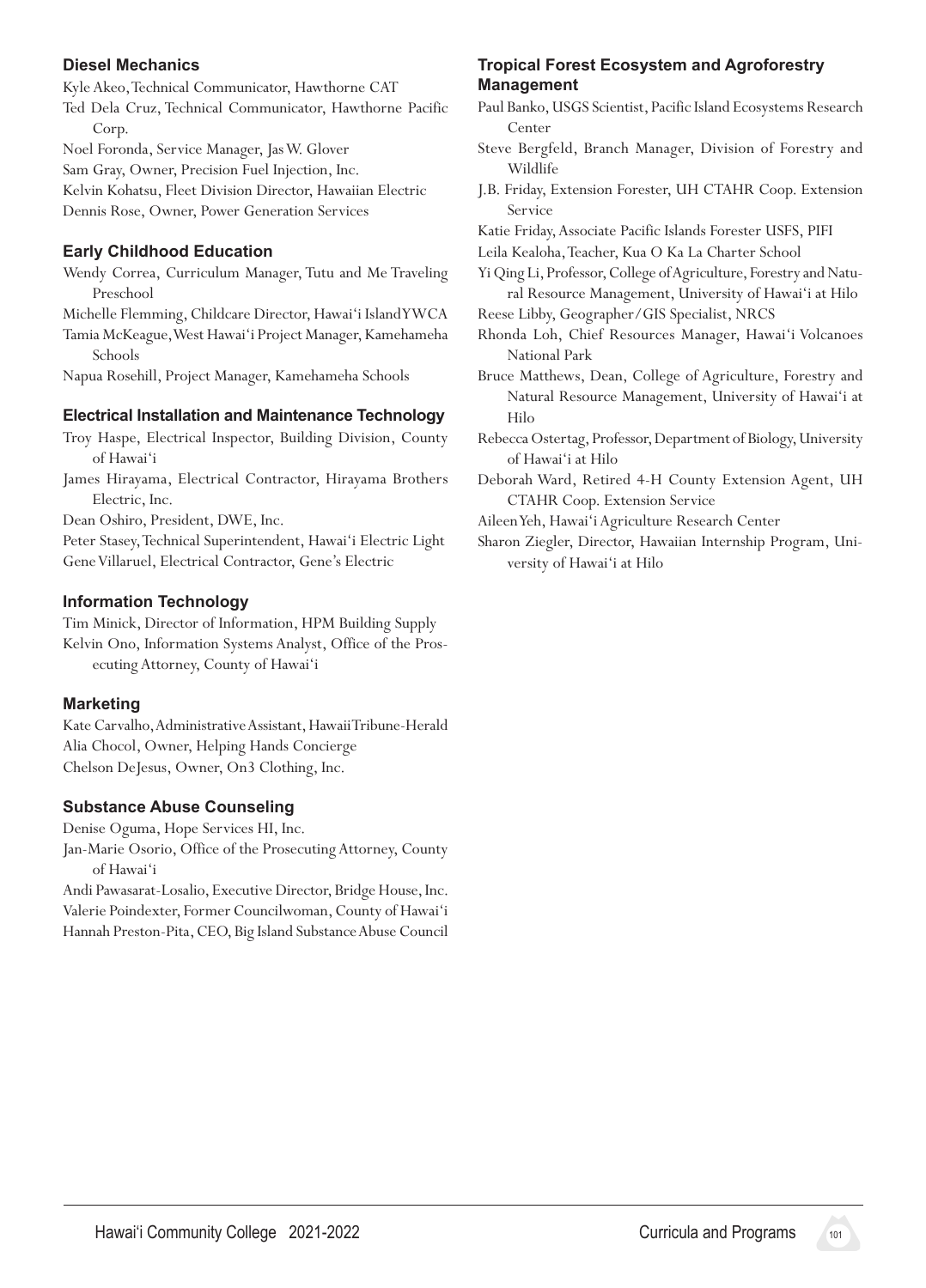# **Notes**



# UNIVERSITY of HAWAI'I® COMMUNIT **LEGE** T Y  $\bigcirc$  $\mathbb{C}$